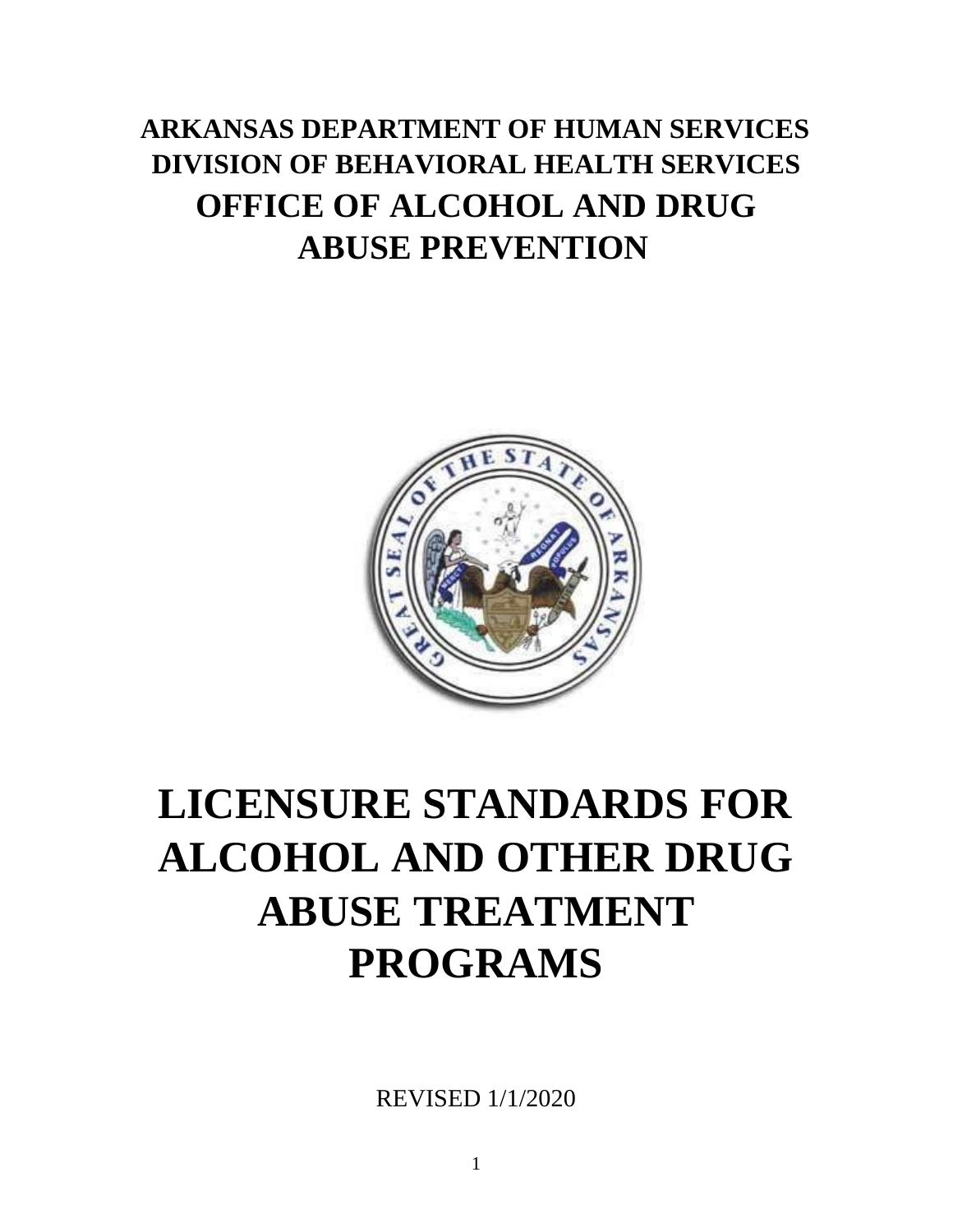# **TABLE OF CONTENTS**

| History                                                                 |  |
|-------------------------------------------------------------------------|--|
| Abstract                                                                |  |
|                                                                         |  |
|                                                                         |  |
|                                                                         |  |
|                                                                         |  |
|                                                                         |  |
|                                                                         |  |
|                                                                         |  |
|                                                                         |  |
|                                                                         |  |
|                                                                         |  |
|                                                                         |  |
|                                                                         |  |
| Licensure Standards for Alcohol and Other Drug Abuse Treatment Programs |  |
|                                                                         |  |
|                                                                         |  |
|                                                                         |  |
|                                                                         |  |
|                                                                         |  |
|                                                                         |  |
|                                                                         |  |
|                                                                         |  |
|                                                                         |  |
|                                                                         |  |
|                                                                         |  |
|                                                                         |  |
|                                                                         |  |
|                                                                         |  |
|                                                                         |  |
|                                                                         |  |
|                                                                         |  |
|                                                                         |  |
|                                                                         |  |
|                                                                         |  |
|                                                                         |  |
|                                                                         |  |
|                                                                         |  |
|                                                                         |  |
|                                                                         |  |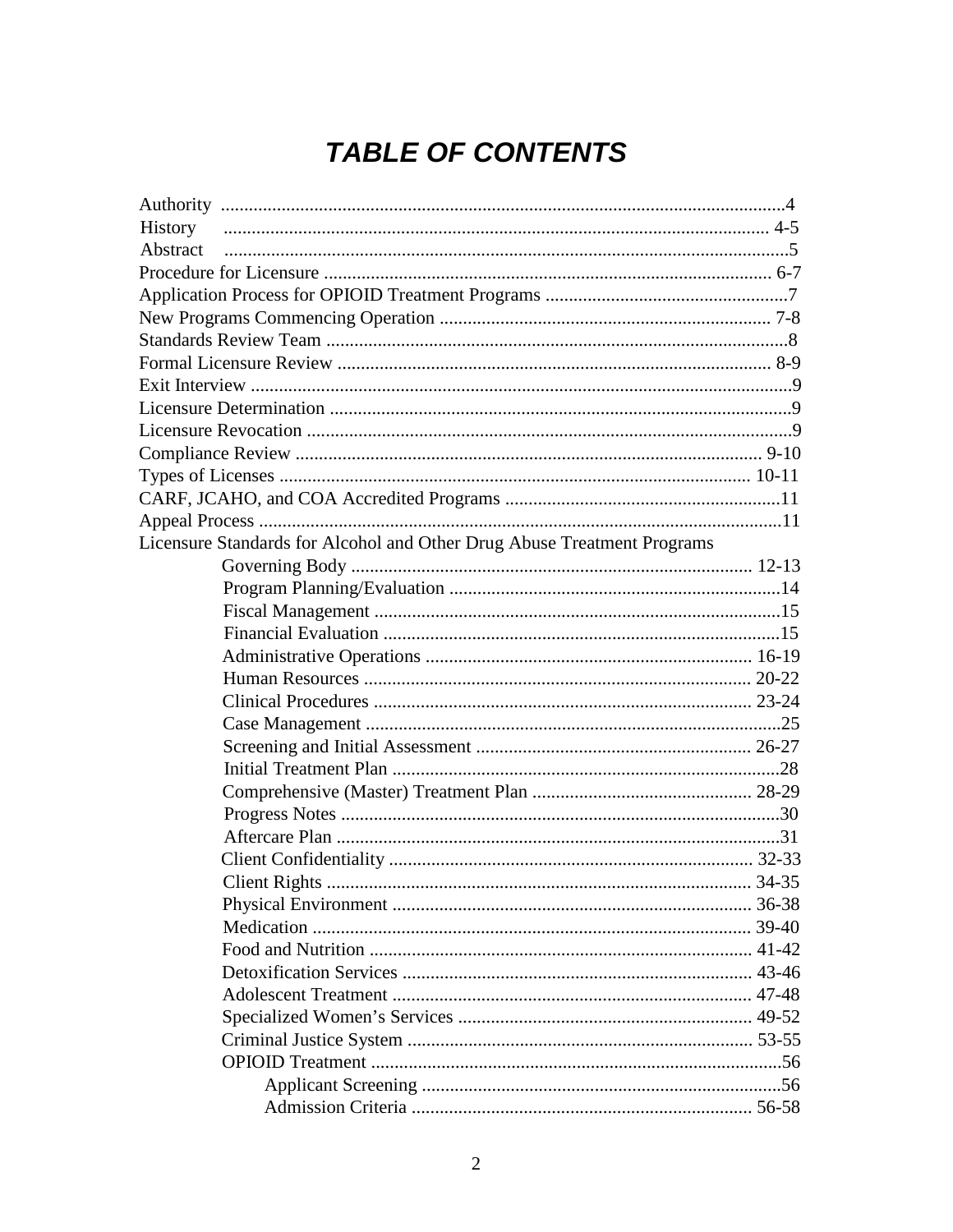| Exceptions to Minimum Admission Requirements  58-59 |  |  |
|-----------------------------------------------------|--|--|
|                                                     |  |  |
|                                                     |  |  |
|                                                     |  |  |
|                                                     |  |  |
|                                                     |  |  |
|                                                     |  |  |
|                                                     |  |  |
|                                                     |  |  |
|                                                     |  |  |
|                                                     |  |  |
|                                                     |  |  |
|                                                     |  |  |
|                                                     |  |  |
|                                                     |  |  |
|                                                     |  |  |
|                                                     |  |  |
|                                                     |  |  |
|                                                     |  |  |
|                                                     |  |  |
|                                                     |  |  |
|                                                     |  |  |
|                                                     |  |  |
|                                                     |  |  |
| <b>LICENSURE STANDARDS</b>                          |  |  |
| <b>COD</b>                                          |  |  |

#### **FOR SUBSTANCE ABUSE TREATMENT PROGAMS**

# **AUTHORITY**

The Department of Human Services, Division of Behavioral Health Services, Office of Alcohol and Drug Abuse Prevention (OADAP) is vested by A.C.A.§ 20-64-901 *et seq.* with the authority and duty to establish and promulgate rules for licensure of substance abuse treatment programs in Arkansas. All persons, partnerships, associations, or corporations establishing, conducting, managing or operating and holding themselves out to the public as an alcohol and other drug abuse treatment program must be licensed by OADAP, unless expressly exempted from these requirements. Programs administered by the Department of Defense, the Veterans Administration, acute care hospital based alcohol and drug abuse treatment programs governed by § 20-9-201, § 20-10-213 and § 20-64-903, and persons exempted from licensure under Arkansas Code § 20-64-903 are not required to be licensed by OADAP, but may voluntarily seek licensure.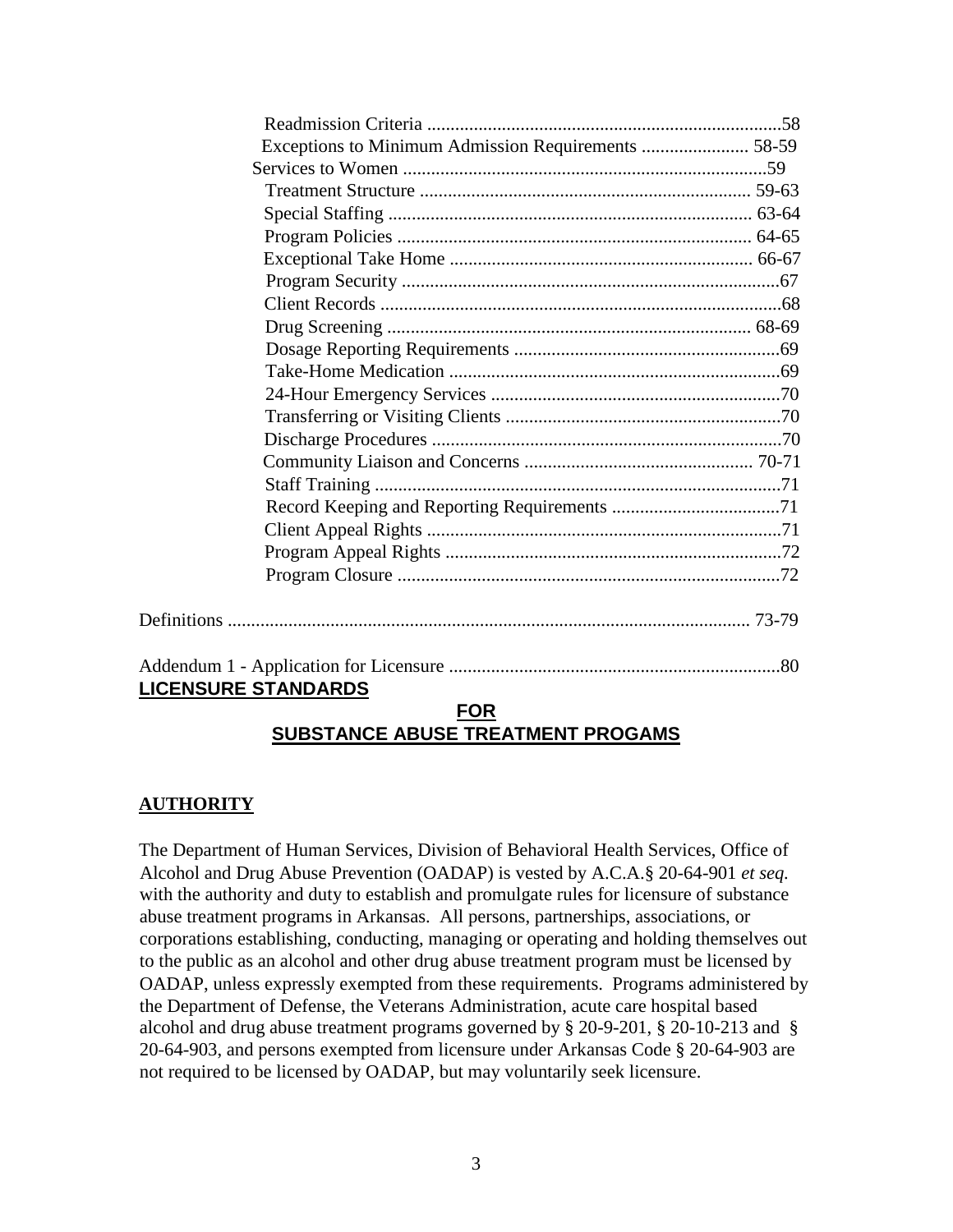The OADAP is designated as the State Authority (SA) governing opioid treatment in Arkansas. Opioid Treatment Programs (OTPs) providing opioid treatment services shall comply with the applicable Licensure Standards for Alcohol and Other Drug Abuse Treatment Programs including the specific standards for opioid treatment developed by OADAP. Opioid treatment services shall comply with all applicable federal, state and local laws and regulations including those under the jurisdiction of the Substance Abuse Mental Health Services Administration (SAMHSA), Center for Substance Abuse Treatment (CSAT), the Drug Enforcement Administration (DEA) and the State Authority  $(SA)$ .

As a condition of OADAP licensure approval, or funding, programs must comply with all laws and rules regarding alcohol or drug treatment, programming, services, accreditation, or education.

# **HISTORY**

Act 644 of 1977 created the Arkansas OADAP and charged the office with the responsibility for developing and promulgating standards, rules for accrediting alcohol and other drug abuse prevention and treatment programs/facilities within the state. Accreditation standards for alcohol and other drug abuse treatment programs were implemented in response to state and federal legislation, as well as the changing needs of the alcohol and drug abuse treatment programs. The first accreditation standards were adopted and implemented on January 1, 1983. Act 597 of 1989 delegated OADAP as the sole agency responsible for accrediting all alcohol and other drug abuse treatment programs. Revisions to the Accreditation Manual were promulgated on September 1, 1989. Act 173 of 1995 changed the accreditation process to a licensure process.

With the advent of the 1995 legislation, the Standards were promulgated and implemented as a Licensure Manual on July 1, 1995. The first Methadone Treatment Program Standards were developed and promulgated by OADAP on October 1, 1993. The Methadone/LAAM Treatment Program Standards were revised to include LAAM treatment on July 1, 1997. Subsequently LAAM treatment has been discontinued as a practice. More recently Buprenorphine has been recognized for use as an Opioid treatment. Thus, per designation of OADAP, the State Methadone Authority (SMA) has given way to the current designation of OADAP as the State Opioid Treatment Authority (SOTA) governing opioid treatment in Arkansas.

#### **ABSTRACT**

The Licensure Standards for Substance Abuse Treatment Programs Manual are State issued rules governing the licensure process. The Manual includes:

- (1) Procedures for Licensure
- (2) Licensure Types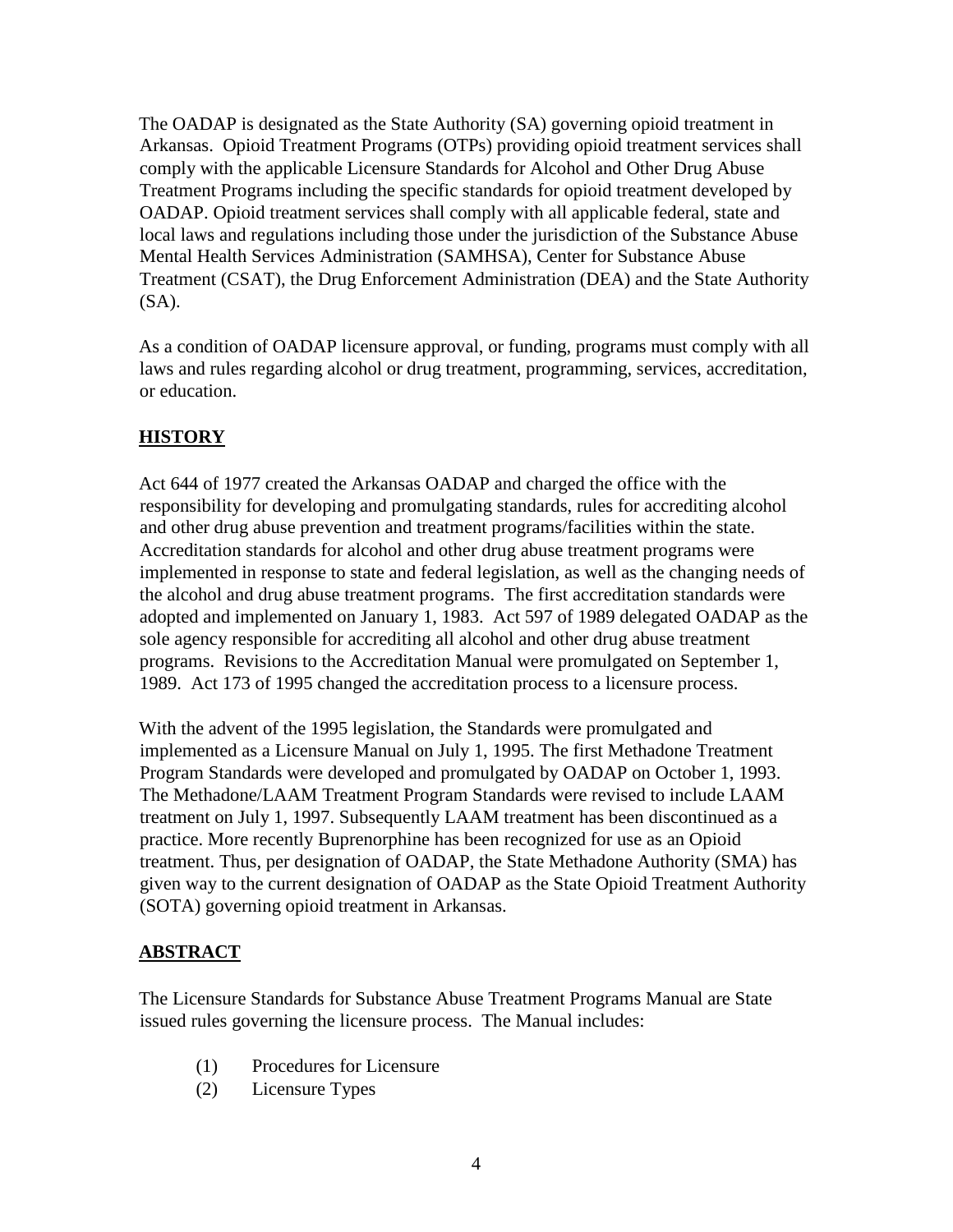- (3) Substance Abuse Treatment Standards
- (4) Application for Licensure

The Procedures for Licensure explains the licensure process for treatment programs, the Standards Review Team and other issues regarding licensure.

The Application for Licensure must be completed by all programs seeking licensure as an alcohol and/or other drug abuse treatment program in Arkansas prior to the on-site initial review.

An alcohol and other drug abuse treatment program must be in compliance with all applicable Standards in order for a program to obtain a one year or a three year license.

Questions concerning the licensure of alcohol and other drug abuse treatment programs in Arkansas may be directed to:

Department of Human Services Physical Address: Division of Behavioral Health Services 4800 West Seventh Street The Office of Alcohol and Drug Abuse Prevention Little Rock, AR 72205 Director, Program Compliance and Outcome Monitoring 305 South Palm Street, Administration Little Rock, Arkansas 72205

Phone: 501-686-9866 Fax: 501-686-9396

<http://www.arkansas.gov/dhhs/dmhs/>

#### **PROCEDURES FOR LICENSURE**

Licensure is required of any individual, partnership, association or corporation operating or seeking to operate a substance abuse treatment program in the State of Arkansas. Upon promulgation of revisions to the standards, OADAP will provide to each of the programs known to be operating within Arkansas, a copy of the newly issued Licensure Standards for Alcohol and other Drug Abuse Treatment Programs manual.

A schedule for the licensure process for each treatment program with the participation of the program under review will be developed by OADAP. The entire licensure process for a program is shown below, with explanatory comments following.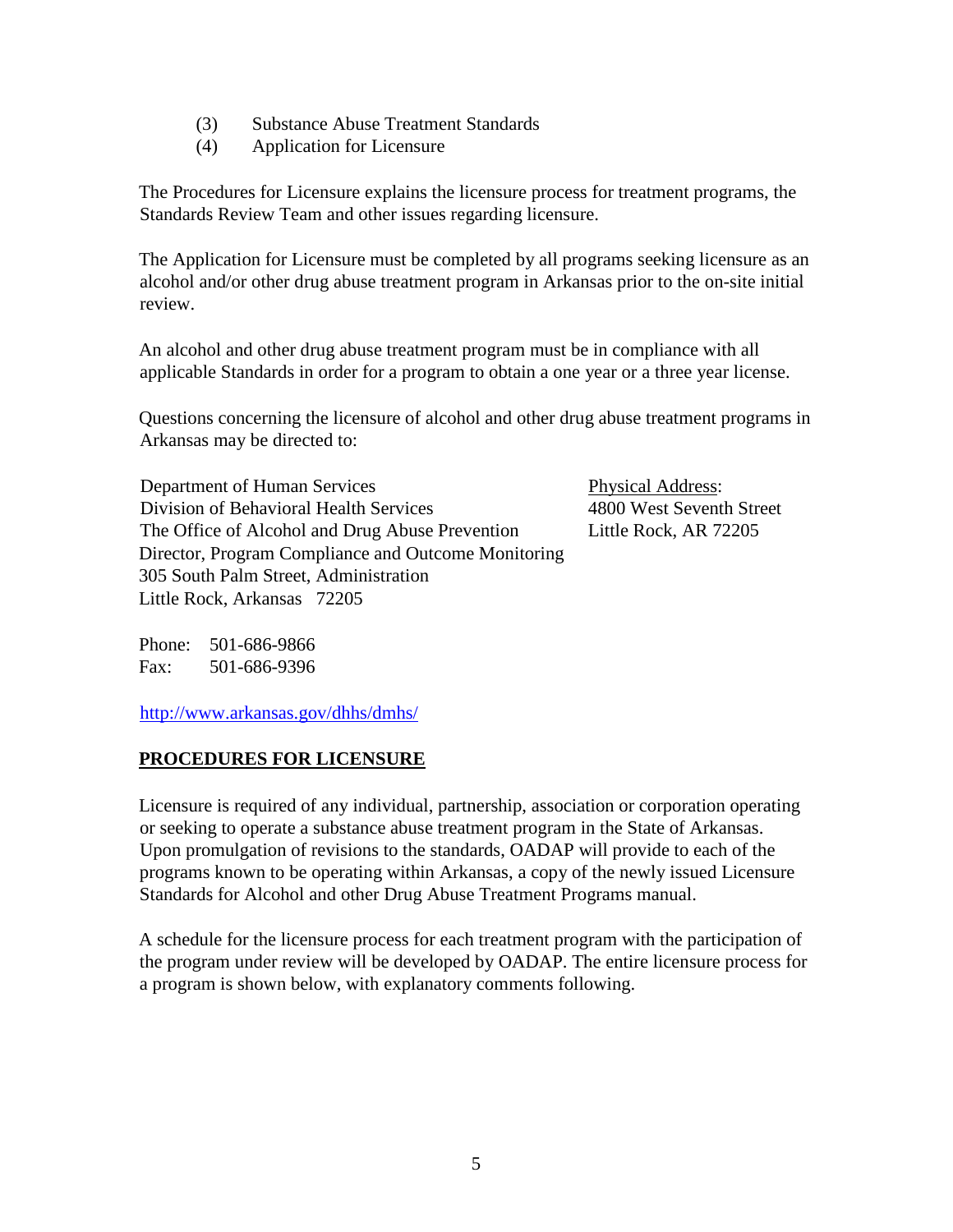- Step 1 a) Programs currently licensed shall be notified by OADAP of the upcoming licensure review.
	- b) First time applicants seeking licensure shall submit a completed application for licensure to OADAP.
	- c) Unlicensed alcohol and other drug abuse treatment programs will be notified by OADAP of the need to make application for licensure.
- Step 2 Receipt by OADAP of the program's completed application for licensure. First time applicants shall submit a non-refundable \$75.00 application fee. All licensed programs are billed annually by OADAP for a \$75.00 renewal fee.
- Step 3 OADAP staff shall develop the schedule and requirements for the review of the program.
- Step 4 OADAP will provide written confirmation and notification to the program to include:
	- a) Timetable developed in Step  $1 3$  above.
	- b) Members of the Standards Review Team for that program (see Standards Review Team Member selection process).
	- c) Notice of Requirement Form (form must be signed and returned to OADAP prior to the start of the licensure review)
- Step 5 Formal on-site reviews by the OADAP Standards Review Team.
- Step 6 Report by the OADAP Standards Review Team and recommendations to the Director of Program Compliance and Outcome Monitoring, Alcohol and Drug Abuse Prevention.
- Step 7 Formal report to the program including findings and recommendations of the OADAP Standards Review Team with the type of license awarded.
- Step 8 When applicable, responses to the program's appeal and/or scheduling of a follow-up Licensure Review.
- Step 9 Submission to OADAP, by the program, of a \$1,500.00 nonrefundable licensure review fee (for first time applicants only) due after the review. **NOTE: The formal license will only be issued upon receipt of payment of the licensure review fee.**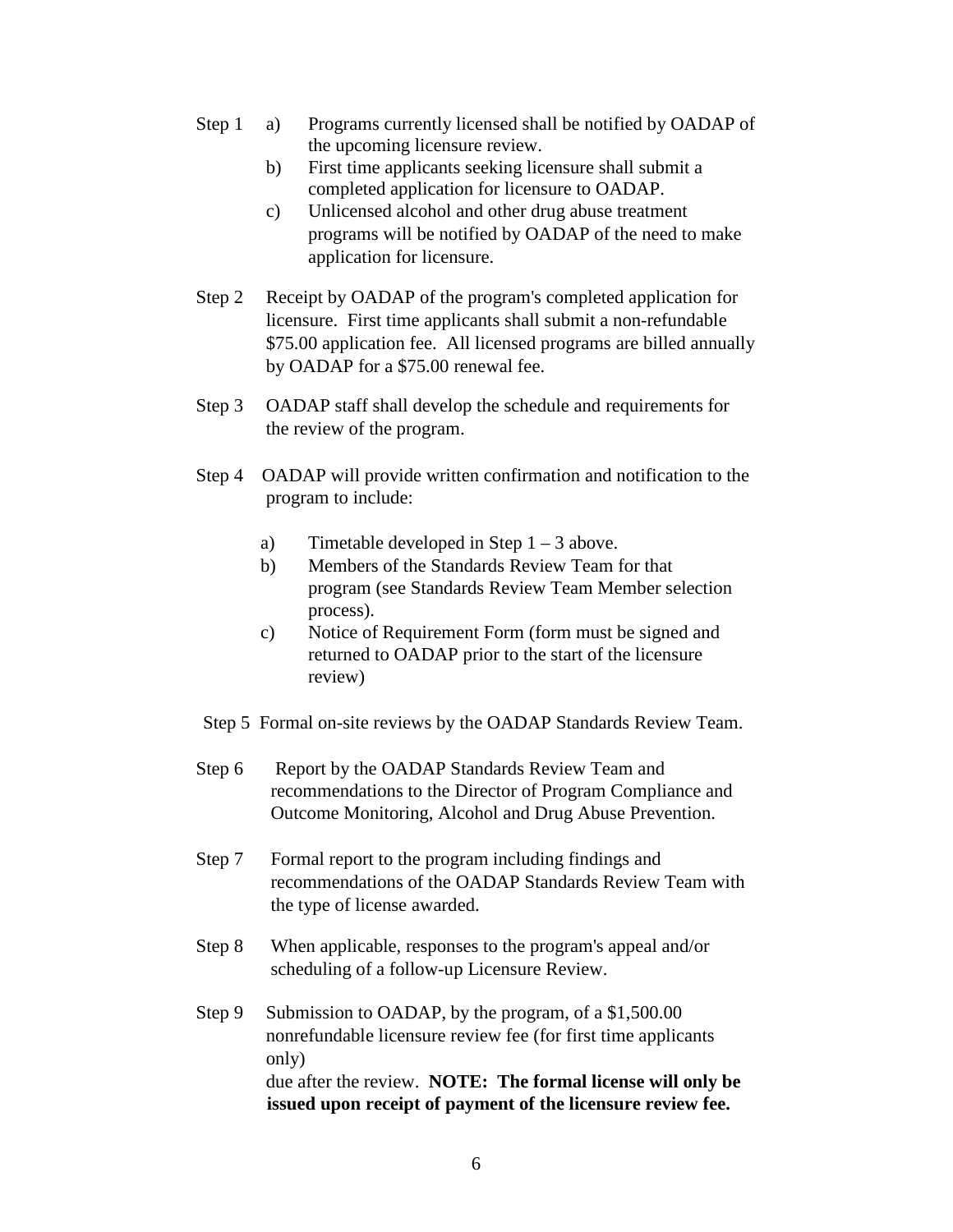# **APPLICATION PROCESS FOR OPIOID TREATMENT PROGRAMS (OTP)**

An OTP shall not operate in the State of Arkansas prior to completion of the application process. The following criteria must be met:

- a) Program has approval from the Drug Enforcement Administration (DEA) on file with OADAP; and,
- b) Program has approval from the Center for Substance Abuse Treatment (CSAT).
- c) The program has received licensure as an Alcohol and Other Drug Abuse Treatment Program;

# **NEW PROGRAMS COMMENCING OPERATION**

Programs seeking licensure, or required to receive a licensure review, will complete all steps specified in the application process. OADAP shall review standards applicable to programs that have not yet provided substance abuse treatment. If the program has met the requirements outlined below, OADAP will issue a six (6) month operational permit.

- 1. Governing Board Authority and Procedures
- 2. Program Planning and Evaluation Processes
- 3. Employment and Personnel Practices
- 4. Program Services (to include applicable specialized services applied for)
- 5. Inspection of the Physical Plant
- 6. Articles of Incorporation/By Laws on file with the Arkansas Secretary of State
- 7. Board Minutes on file
- 8. Insurance Documentation
- 9. Evidence of current valid certifications of building, fire, safety and health inspections.
- 10. Policies and Procedures Manual
- 11. Client Handbook

Prior to expiration of the six (6) month operational permit, a formal review, with a Standards Review Team (SRT) will be performed to determine the program's level of compliance with all applicable standards. If the program under review is found to be in full compliance with all applicable standards, then the SRT shall recommend a one (1) year license.

#### **STANDARDS REVIEW TEAM**

The members of the Standards Review Team (SRT) for each program will consist of members who participate in the formal on-site review. OADAP reserves the right to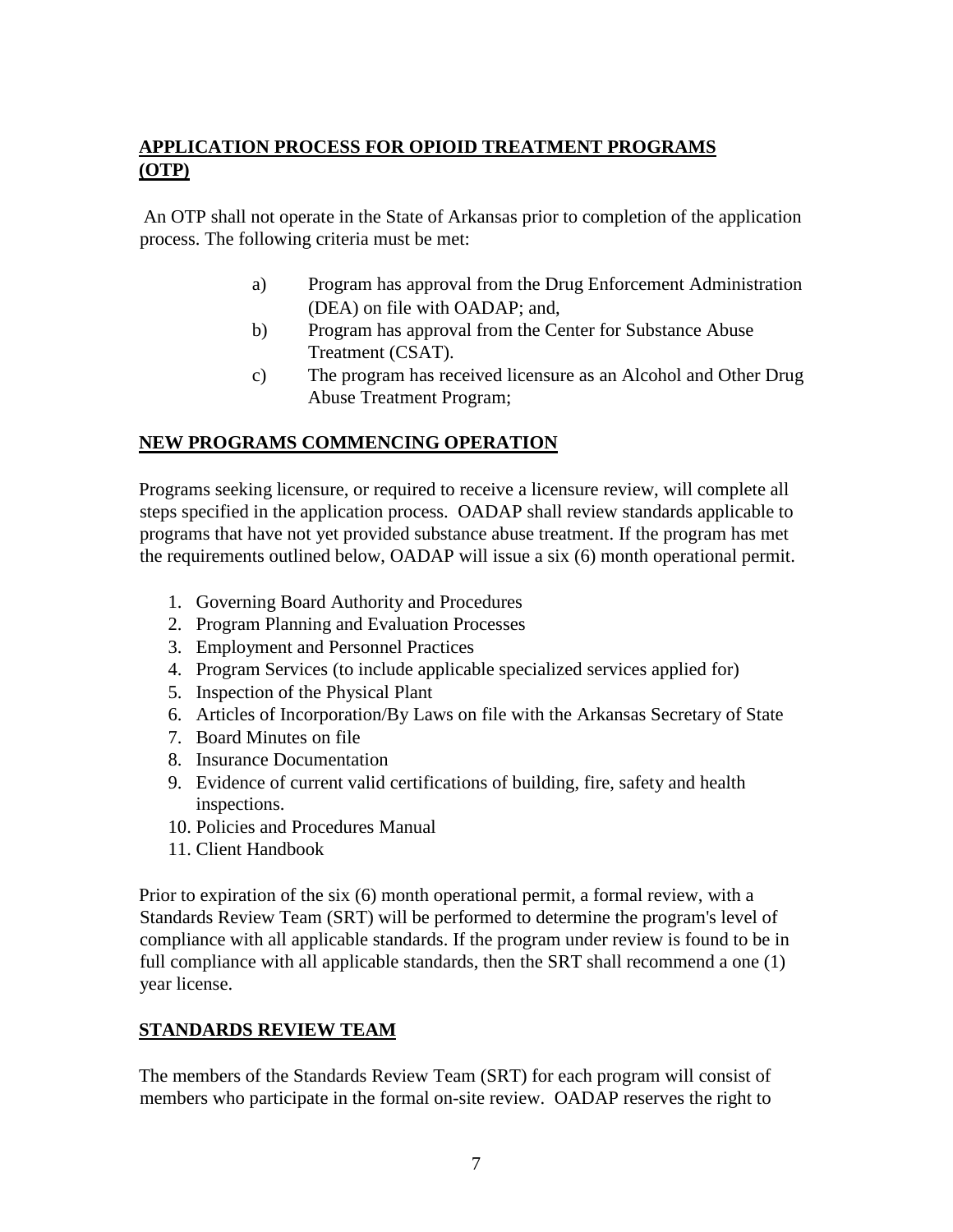adjust the size of the SRT as appropriate to conform to the size and complexity of the program under review. The SRT ordinarily will be composed of representatives from:

- a) At least one team member from OADAP. If more than one member, one member will be designated as "team leader".
- b) At least one team member from another treatment program, as selected by OADAP. Representative(s) from other organizations or agencies may be selected as deemed appropriate by OADAP.

The program to be reviewed will be notified prior to the licensure review as to the composition of the SRT. If, for a valid reason, the program objects to a particular team member from another treatment program, OADAP may select a different member.

The minimum requirements for a SRT Member from another treatment program are:

- a) A minimum of three (3) years experience in program administration and/or substance abuse treatment.
- b) The SRT member must not be a current or former employee or client of the program to be reviewed.
- c) The SRT member must currently hold a license or certification that would allow the signing of comprehensive treatment plans as specified in the Standards.
- d) Peer Reviewer information will be forwarded for background check thirty (30) day's prior to a review at the Department of Corrections.
- Note: A SRT member reviewing only administrative functions is not required to hold the credentials specified in item "c" above.

# **FORMAL LICENSURE REVIEW**

The SRT shall make a formal on-site review. Minimally, OADAP shall inspect the facilities prior to the expiration of the program's license. OADAP may extend a program's license for no longer than six (6) months. The licensure review will include examination of program documents and records, client case records, fiscal audits, interviews with staff and clients (in accordance with confidentiality laws) and interviews with various community agencies/individuals. Other sources may be used to determine compliance as applicable. OADAP reserves the right to contact former clients of the program under review to determine compliance with applicable standards.

Prior to the exit interview, there will be a meeting of the SRT members. During the meeting, each member will present his/her findings and recommendations on the area(s) assigned to him/her. All areas in terms of strengths, weaknesses or deficiencies, as well as the decision of compliance on each applicable standard will be discussed and evaluated.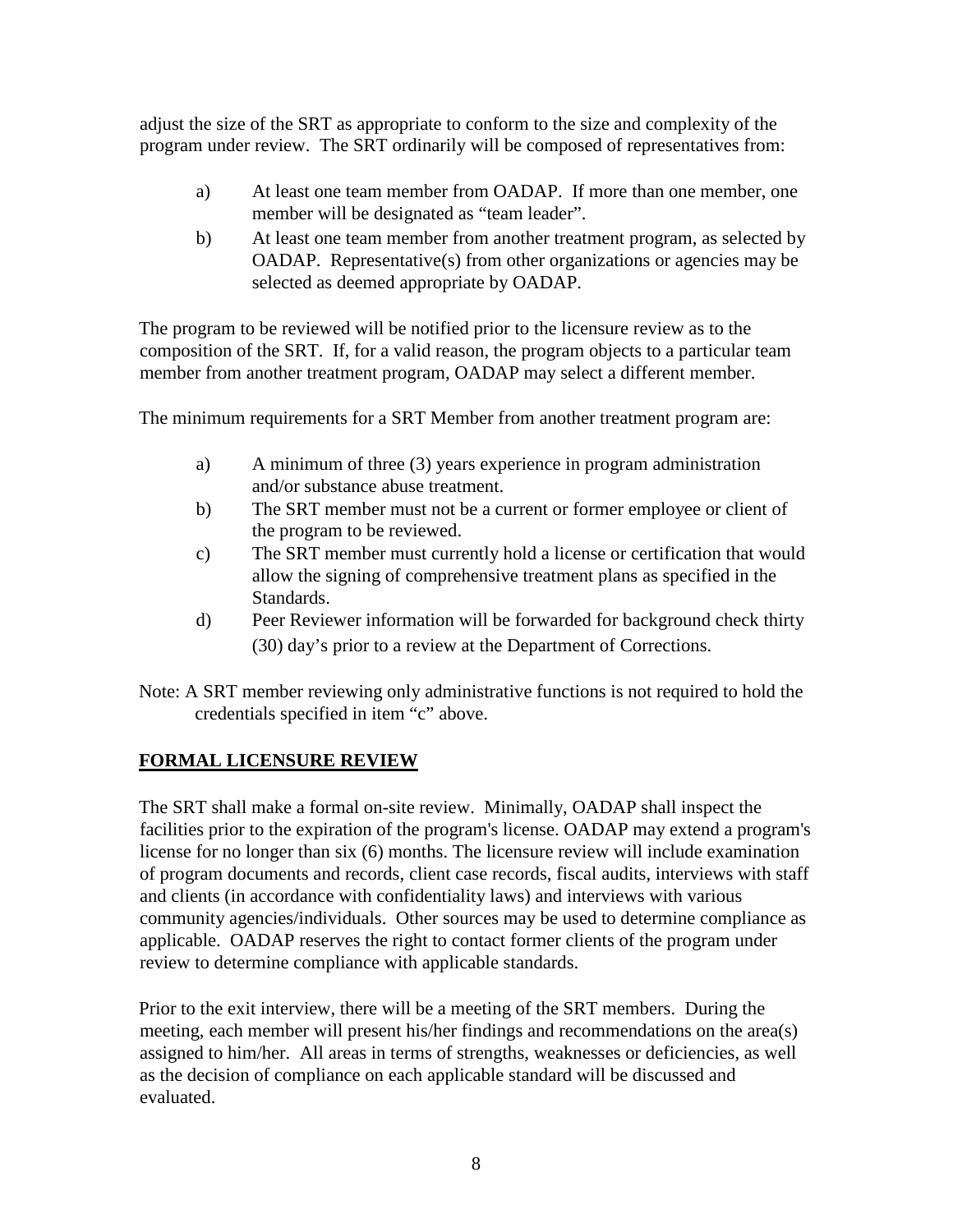# **EXIT INTERVIEW**

Following the SRT meeting, the SRT will meet with the Chief Executive Officer, Program Director or Clinical Director, and at least one (1) member of the Governing Board (if applicable). The team members will present the review findings. The purpose of this meeting will be to discuss and clarify the findings and recommendations noted by the team members. The Director of the OADAP will make the final determination as to whether licensure will be granted.

# **LICENSURE DETERMINATION**

Within fifteen (15) working days of the last day of the on-site review, a written report will be completed by the SRT team leader and forwarded to the Program Director. Based upon this report OADAP shall award the appropriate type of license.

OADAP reserves the right to contact the clients of licensed programs to aid in the determination of compliance with specific standards. OADAP reserves the right to conduct a full licensure review prior to the expiration of the program's current license. In addition, OADAP reserves the right to use peer reviewers, as deemed appropriate, to assist in audits, client record reviews, investigations or other monitoring/compliance processes.

# **LICENSURE REVOCATION**

OADAP may at its discretion revoke the operational permit of any program applying for licensure unable to meet compliance with the Standards for licensure. OADAP shall also initiate action to revoke the license of any program found not to be in full compliance with the Standards.

# **COMPLIANCE REVIEW**

In addition to the licensure review, OADAP will conduct, at least two (2) announced or unannounced compliance reviews. A compliance review will primarily consist of a case record review, but could include the review of any or all of the Standards. Opioid Treatment programs will receive unannounced reviews, at least quarterly, to determine the program's ongoing compliance with opioid treatment specific standards.

# **ADMIS COMPLIANCE**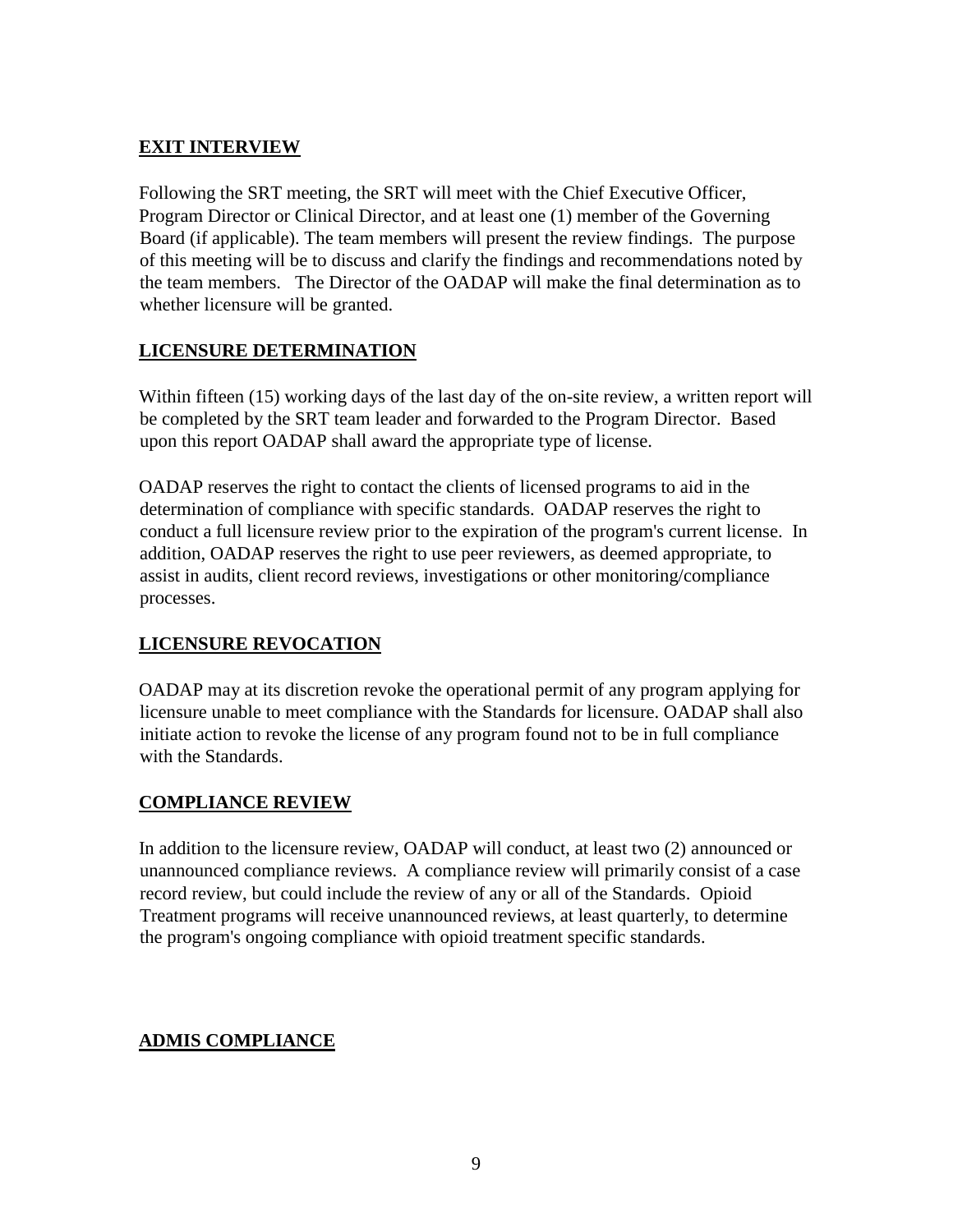All alcohol and other drug abuse treatment programs in Arkansas are required to report client-related data in accordance with the requirements of the current ADMIS. For acute care, hospital based alcohol and drug abuse treatment programs, failure to report may result in notification to the Arkansas Department of Health, Division of Health Facility Services, of failure to comply with requirements of Act 25 of 1991. Licensure awarded automatically pursuant to Act 173 of 1995 shall not be affected by failure to report. For all other treatment programs, failure to report may result in the loss of OADAP required licensure.

#### **TYPES OF LICENSES**

#### Six-Month Operational Permit

If the program seeking licensure is not currently licensed, OADAP staff, along with any appropriate outside agencies, shall perform an initial licensure review of those Standards applicable to programs not currently licensed. If the program is in substantial compliance with all applicable Standards, as determined by OADAP staff at the time of the review, then OADAP will issue a six (6) month operational permit. No later than six (6) months after the according of the permit, a formal review with a SRT will be performed to determine the program's level of compliance with all applicable standards. A one-time six (6) month extension of the operational permit will be considered for extenuating circumstances.

#### One-Year License

Following completion of a licensure review by an SRT, a one-year license will be accorded to a program that previously held a six-month operational permit, if all applicable Standards are found to be in full compliance.

#### Three-Year License

All applicable standards must be in compliance at the time of the formal licensure review to be accorded a three-year license. A program operating under a one-year or three-year license may be accorded a three-year license.

#### Probationary License

A license can be revoked at any time OADAP determines (by licensure or compliance reviews), that a program is not in compliance with the licensure standards. A six-month probationary license will be accorded to allow the program to bring the program into full compliance with the Standards. The probationary license shall not exceed six months from the date of its issue. Any programs issued a probationary license shall submit a corrective action plan to the Director of Program Compliance and Outcome Monitoring within thirty (30) calendar days from receipt of the probationary license. Once in compliance, they will be accorded a one-year license, and continue to operate.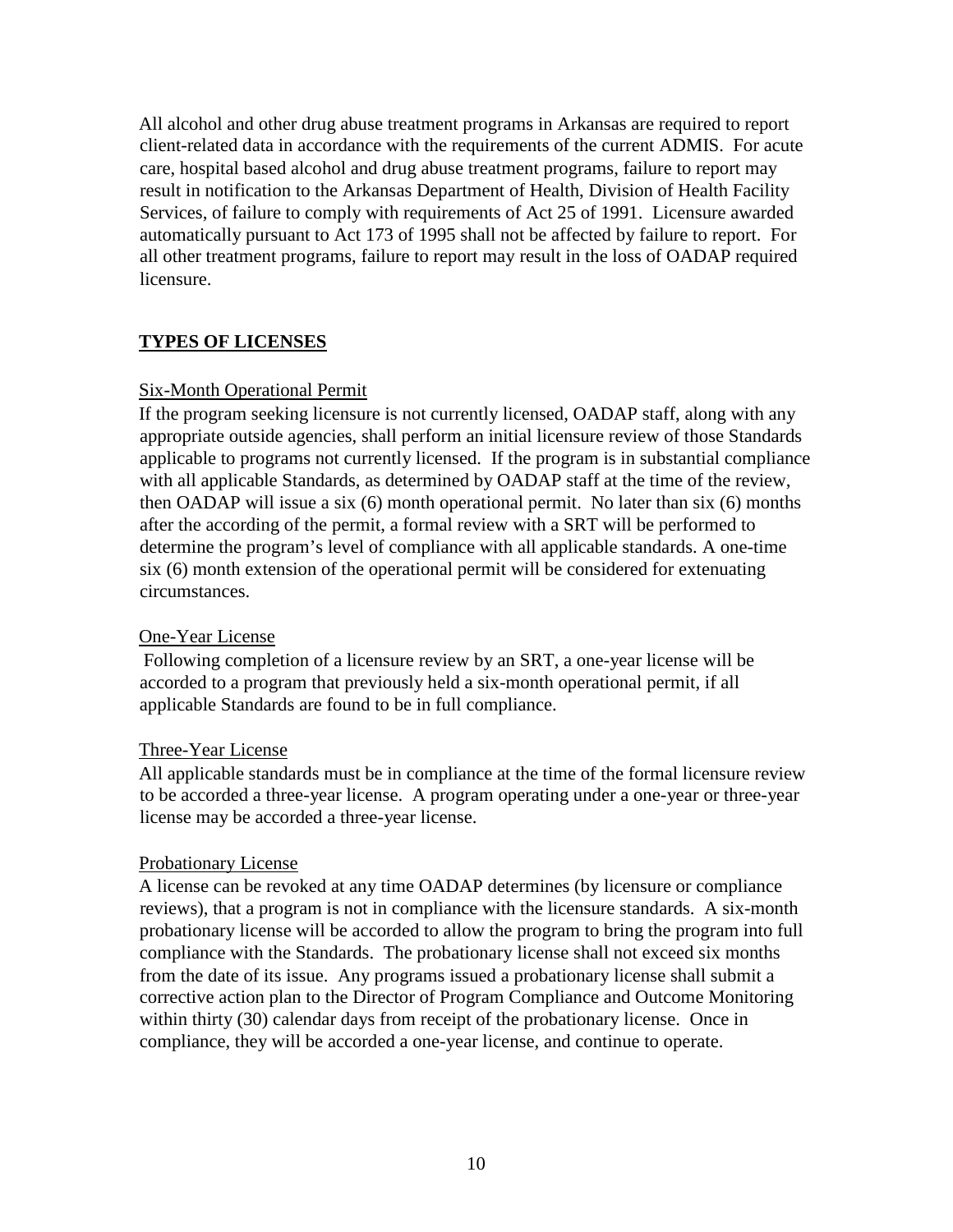If the program fails to fully comply with applicable standards, during the probationary period, and fails to bring standards into full compliance prior to the end of the six-month period and formal review, that would allow a one-year license, then the program will become non-licensed (see next page).

The program may request that the review be performed prior to the end of the probationary license. Programs with a probationary license shall not receive an extension.

#### Non-Licensed

Programs failing to comply with all applicable licensure Standards after the expiration of a six-month operational permit or a probationary license shall receive a non-licensed status. Programs receiving a non-licensed status shall not be allowed to operate as an alcohol or other drug abuse treatment program in the State of Arkansas. Programs receiving a non-licensed status shall wait a minimum of six (6) months before they can apply for a six-month operational permit.

### **CARF, JCAHO AND COA ACCREDITED PROGRAMS**

Programs meeting the alcohol and drug abuse treatment standards of the Commission on Accreditation of Rehabilitation Facilities (CARF), Joint Commission on the Accreditation of Health Care Organizations (JCAHO), or the Council on Accreditation (COA) shall automatically receive OADAP licensure as licensed alcohol and drug abuse treatment programs provided they also met Licensure Standards for Alcohol and/or Other Drug Abuse Treatment Programs in the following areas:

- (1) Treatment Plan development
- (2) Progress Note development
- (3) Treatment Plan reviews
- (4) Clinical Supervision
- (5) Health and Safety issues
- (6) Physical Plant requirements

The license shall be awarded by the office upon presentation by the program of evidence of accreditation by JCAHCO, CARF, or COA and verification of compliance of the above listed areas by the office personnel. This subsection does not apply to methadone treatment programs operating in the State of Arkansas. All methadone treatments programs shall be licensed by the office.

#### **APPEAL PROCESS**

If, for any reason, a program does not agree with the licensure decision, the program may appeal the adverse decision in accordance with the provisions of section VII, 6.00,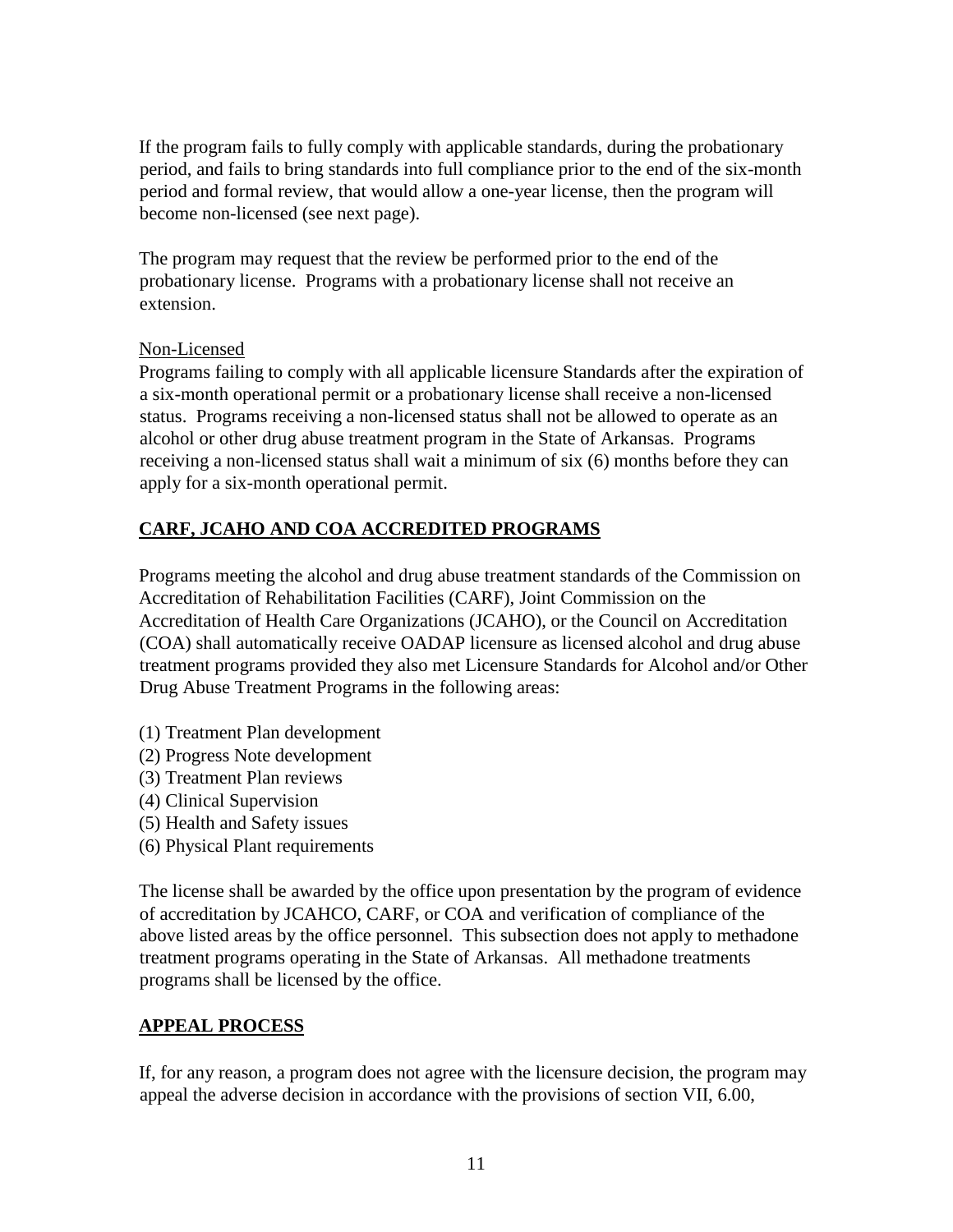Appeal Process for adverse action, set out in the Rules of Practice and Procedure. Written notification must be received by the Chairperson of the Arkansas Alcohol and Drug Abuse Coordinating Council, no later than thirty (30) calendar days after the program's receipt of the licensure decision.

The appeal must contain:

- 1. A statement of the specific action which is being appealed.
- 2. The reason the licensure applicant believes the adverse action was incorrect.
- 3. The specific outcome requested.

When the written appeal is received, the Chairperson of the Alcohol and Drug Abuse Coordinating Council will establish a date for the administrative hearing and notify the parties in writing. All hearings shall be conducted in accordance with the Arkansas Administrative Procedures Act codified at A.C.A. § 25-15-201 et seq.

Compliance required: As a condition of the Office of Alcohol and Drug Abuse Prevention, licensed programs must comply with all laws, and rules regarding alcohol or drug treatment. Programs licensed under theses standards are not authorized to provide educational services to DUI/DWI offenders. In order to provide theses services, programs must be an OADAP contracted alcohol education program.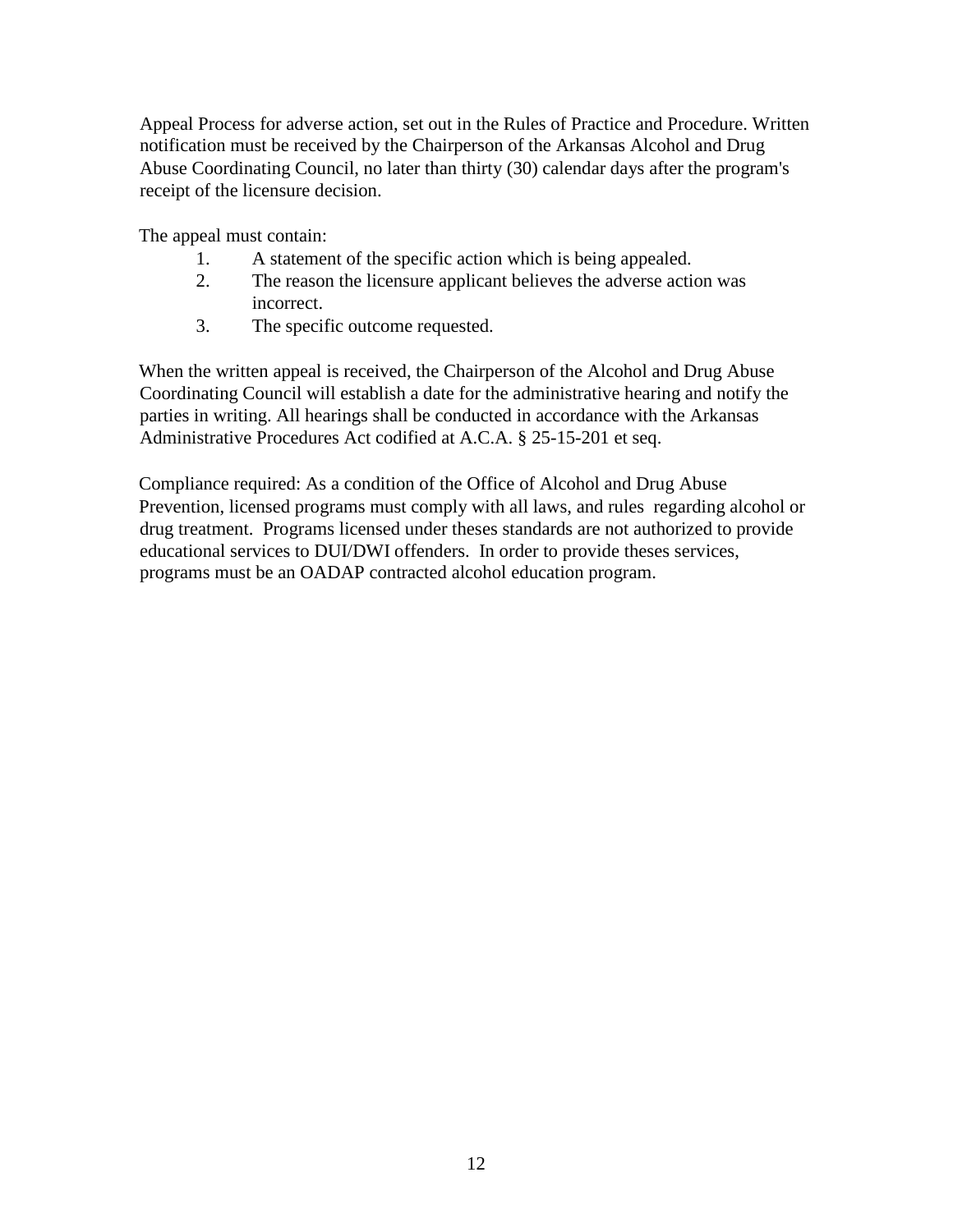# **LICENSURE STANDARDS FOR ALCOHOL AND OTHER DRUG ABUSE TREATMENT PROGRAMS**

**GOVERNING BODY (GB)** - The governing authority or legal owner of a program has the primary responsibility to create and maintain the organization's core values and mission via a well-defined and annually updated strategic plan which sets out authority over and responsibility for all programs. The authority shall ensure compliance with all applicable legal and regulatory requirements and supervise the recruiting of staff members that are competent and representative of the specific cultures and populations served. The governing body shall advocate for needed resources to carry out the mission of the organization and actively collaborate with the management staff to ensure the success of day to day operations.

- GB1 There shall be a governing body which has the ultimate authority for the overall operation of a program, which is one of the following as verified by the program's articles of incorporation:
	- a. A public, non-profit organization; or
	- b. A private, non-profit organization; or
	- c. A private, for-profit organization; or
	- d. A foreign corporation authorized to do business in Arkansas
- GB2 Each program shall have a governing body or other responsible person that is accountable for the development of policies and procedures to guide the daily operations. If a program is governed by a board of directors, minutes and records of the board of directors meetings shall document that the program administrator has reported to the governing body or its designated representative a minimum of four times per year.
- GB3 Each program shall retain written documentation that describes the means by which the governing body shall maintain written documentation for all of the following:
	- a. The election or appointment of its officers and members;
	- b. The orientation of new governing body members and any subsequent

training;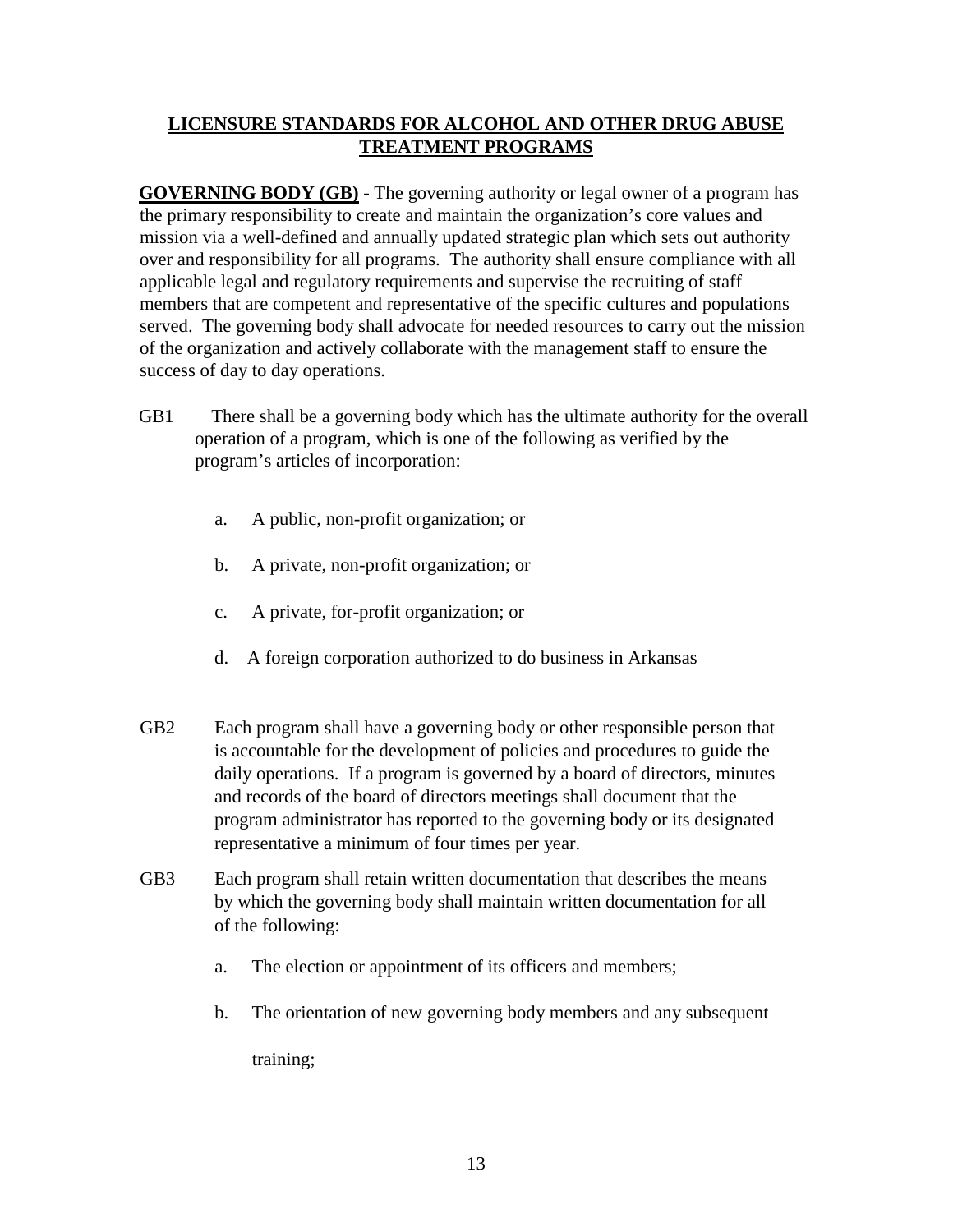- c. The appointment of committees as necessary to effectively discharge responsibilities;
- d. The scheduling of meetings; and
- e. Determination of quorum requirements; and, keeping minutes of all meetings;
- GB4 The governing body shall hold meetings and keep minutes that include:
	- a. Date(s);
	- b. Names of the members attending;
	- c. Summary of discussion;
	- d. Actions taken;
	- e. Target dates for implementation and recommendations;
	- f. The minutes shall be signed by a member, as designated by the governing body; and
	- g. The minutes shall be available to staff, persons served and the general public upon request (applies to non-profit organizations only).
- GB5 The governing body for the organization shall:
	- a. Delegate a Chief Executive Officer for the program that is not a member of the governing body (applies to non-profit organizations only);
	- b. Prohibit any employee from being a voting member of the governing body;
	- c. Delegate authority and responsibility to the Chief Executive Officer for the management of the program in accordance with established policy; and
	- d. Perform an employment evaluation of the Chief Executive Officer at least annually.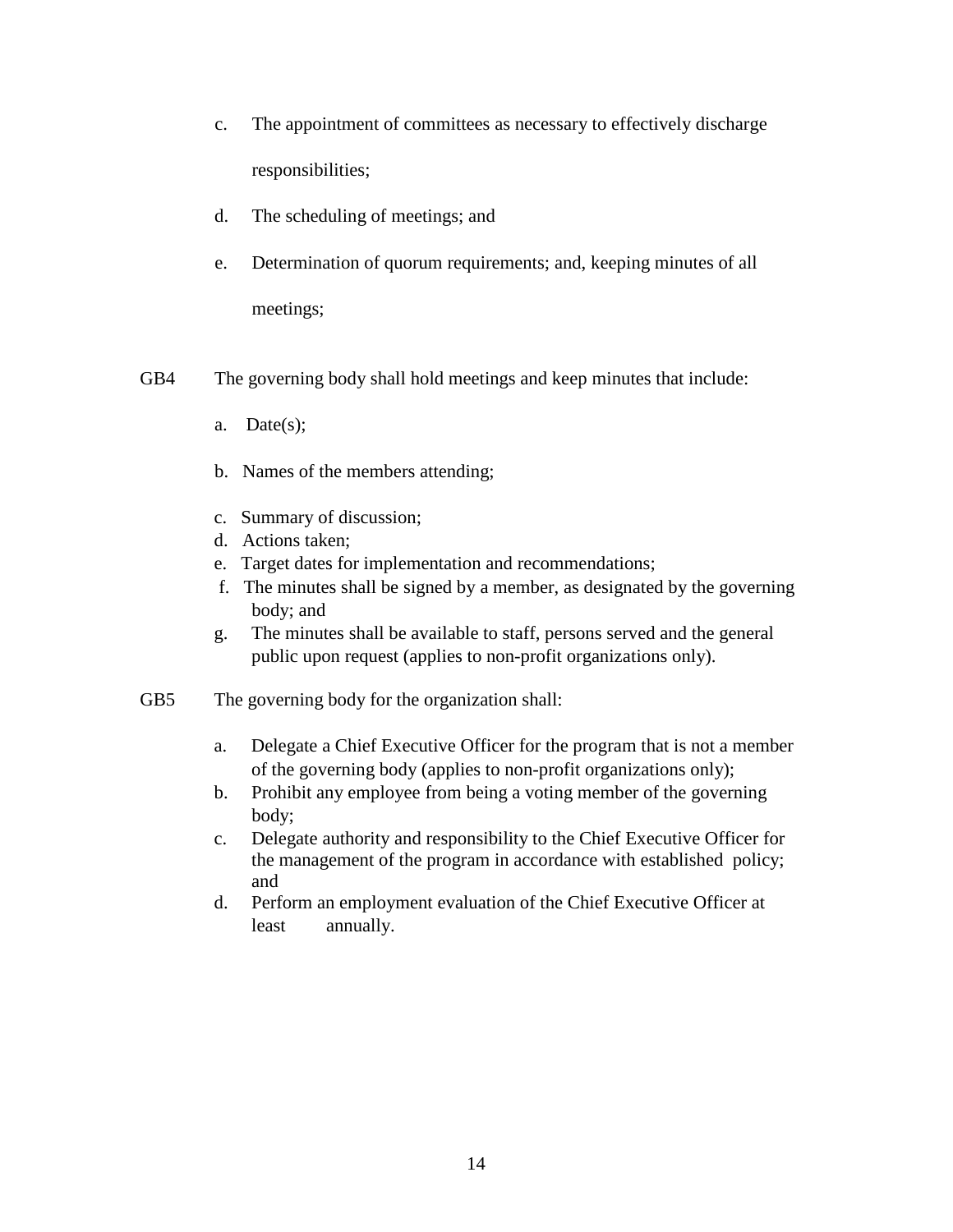GB6 The governing body shall:

- a. Maintain an authorized policy and procedures manual that describes the rules, principles, and guidelines that determine the substance abuse treatment program operations;
- b. Review and update the policy and procedures manual as needed, but at least annually (as verified in the board minutes);
- c. This policy and procedures manual shall be made available to the public upon request (applies to non-profit organizations only).

# **PROGRAM PLANNING/EVALUATION (PP&E)**

PP&E 1 A program plan will be developed and approved by the governing body which addresses outcome measures and includes:

- a. A written statement of the substance abuse treatment program goals and objectives;
- b. A written plan for implementation of the goals and objectives; and,
- c. An organizational chart that includes the structure including lines of authority, responsibility, communication and staff assignments.
- PP&E2 The Governing Body will evaluate the plan annually based on the goals and objectives of the program. This includes operational definitions of the criteria to be applied in determining achievements of established goals, objectives and a mechanism for:
- a. Assessment of the progress toward attainment of the goals;
- b. Documentation of program achievements not related to original goals;
- c. Assessing the effective utilization of staff and program resources;
- d. Documentation verifying the implementation of the evaluation plan; and
- e. Identify the results of the evaluation process.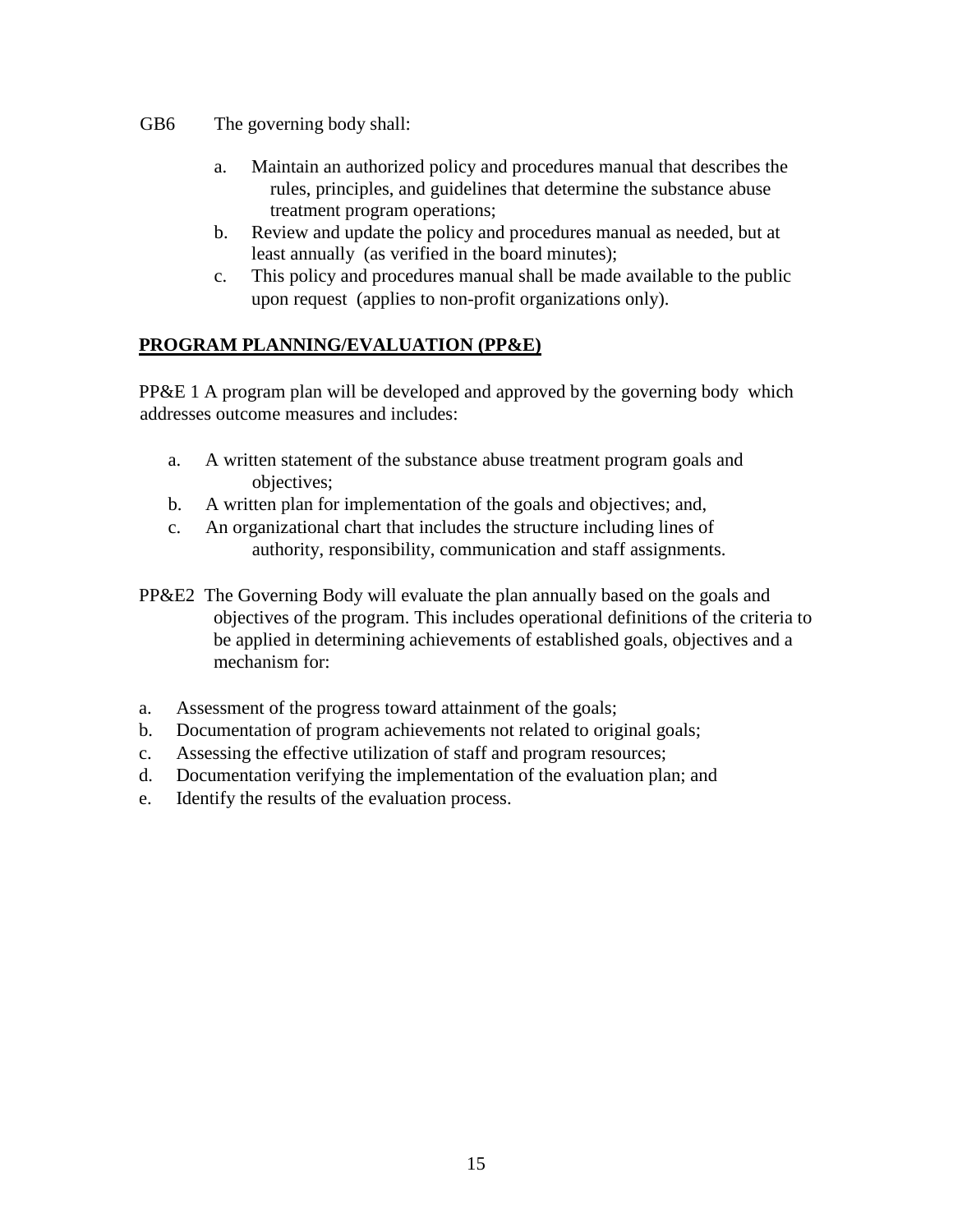**FISCAL MANAGEMENT (FM)** - The Governing Body shall oversee the management of a program which maintains a comprehensive written schedule of service fees and charges and which offers a reasonable payment plan that takes into account the clients' income, resources and dependents. This will be reviewed and approved annually by the governing body and shall be accessible to the public (applies to non-profit organizations only).

FM1 The Governing Body shall ensure that the program has liability insurance that provides for the protection of the physical and financial resources of the program:

- a. To cover its clients, staff and general public;
- b. To include coverage of the building, equipment, and vehicles; and
- c. If part of a governmental agency, in lieu of liability insurance, the program has other proper means of protection for the items specified.

**FINANCIAL EVALUATION (FE)** - Each client shall receive a financial evaluation that includes all sources of income. The sources shall be verified and documented. Sources must include all household income (i.e. public assistance, retirement, social security and VA). If specific amounts are unavailable, averages or reasonable estimates may be used. A client's insurance coverage shall be documented.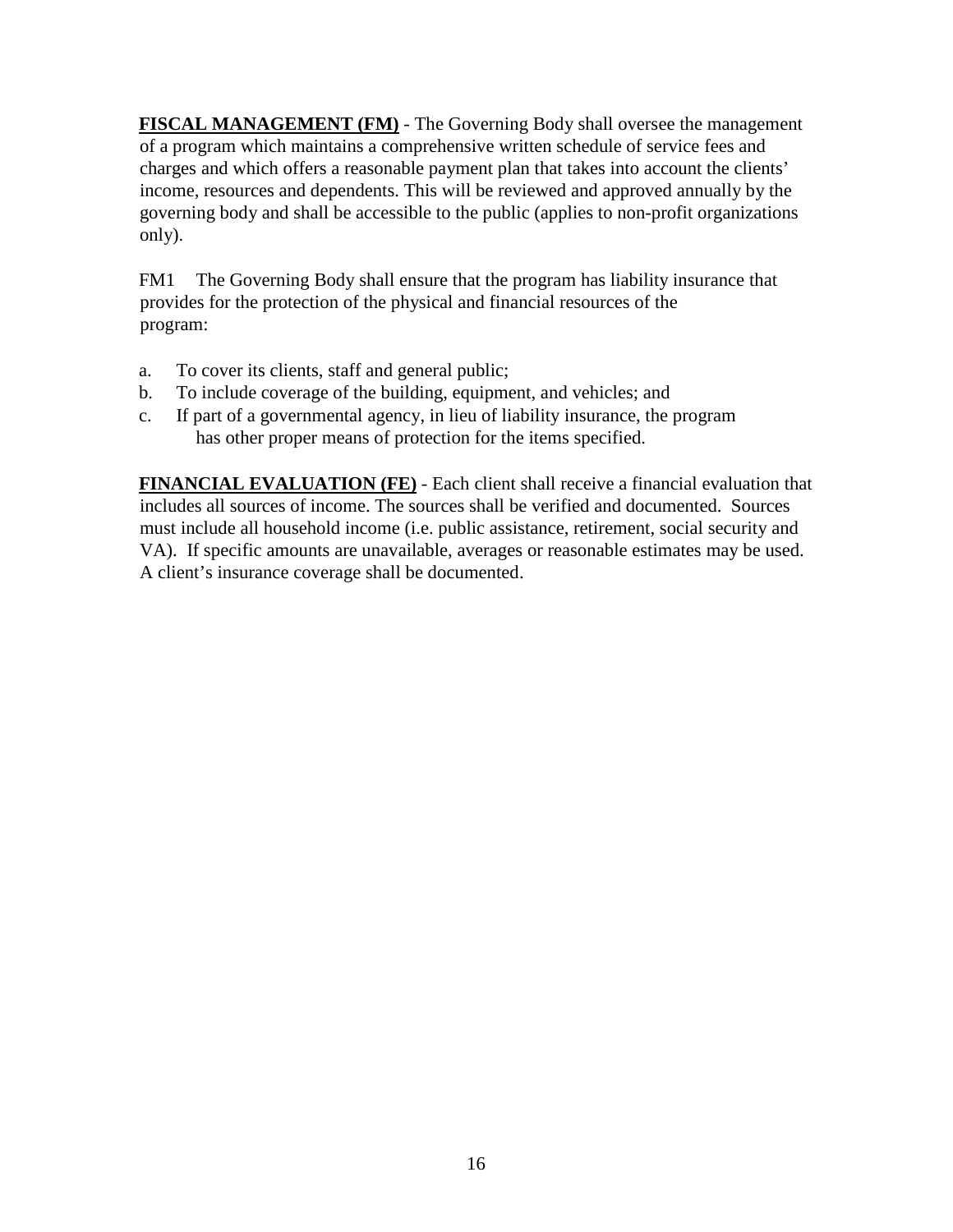**ADMINISTRATIVE OPERATIONS (AO)** - The program shall have written policy and procedures with supporting documentation for all the following:

AO1 Ownership Change. The program shall provide written notification to OADAP at least thirty (30) calendar days prior to any change of name, ownership, location, control of the facility, or make major programmatic changes using the OADAP form (see Addendum 1).

AO2 Access Policy. The program has a policy defining the program's areas that may be accessed by clients and visitors that includes medication areas, dispensing and food preparation areas.

AO3 Directory. The program shall maintain a log of all visitors to the program to protect client confidentiality in accordance with 42 CFR Part 2.

AO4 Tobacco Products. The program shall have a written policy and procedure prohibiting the use of any tobacco products within the facility in accordance with the Arkansas Clean Indoor Act of 2006. If the program provides a designated smoking area it shall be located a minimum of 25 feet from any entrance to the facility and shall not be in a common area that non-smoking individuals must transverse to gain access into the facility. In addition the program shall prohibit the use of alcohol, tobacco and illicit drugs by staff which includes:

- a. Providing, distributing, or facilitating the access of tobacco products to clients;
- b. Use of tobacco products in the presence of clients or visitors; and
- c. Prohibits the public display of tobacco products by staff.

AO5 HIV/AIDS. The Program shall implement a written policy that states the Program shall not deny treatment to a person based on his or her actual or perceived sero status, HIV related condition or AIDS.

AO6 Advertising. The Program shall not use incentives or rewards or unethical advertising practices to attract new clients. This shall not forbid the Program from rewarding clients that maintain exemplary compliance with program rules and their individualized treatment plans.

AO7 Privacy. The private counseling area used provides sufficient privacy to maintain confidentiality of the communication between counselor and client. A private meeting area shall be available for clients to meet with their legal representatives, service providers, family members or persons providing assistance in attaining treatment goals.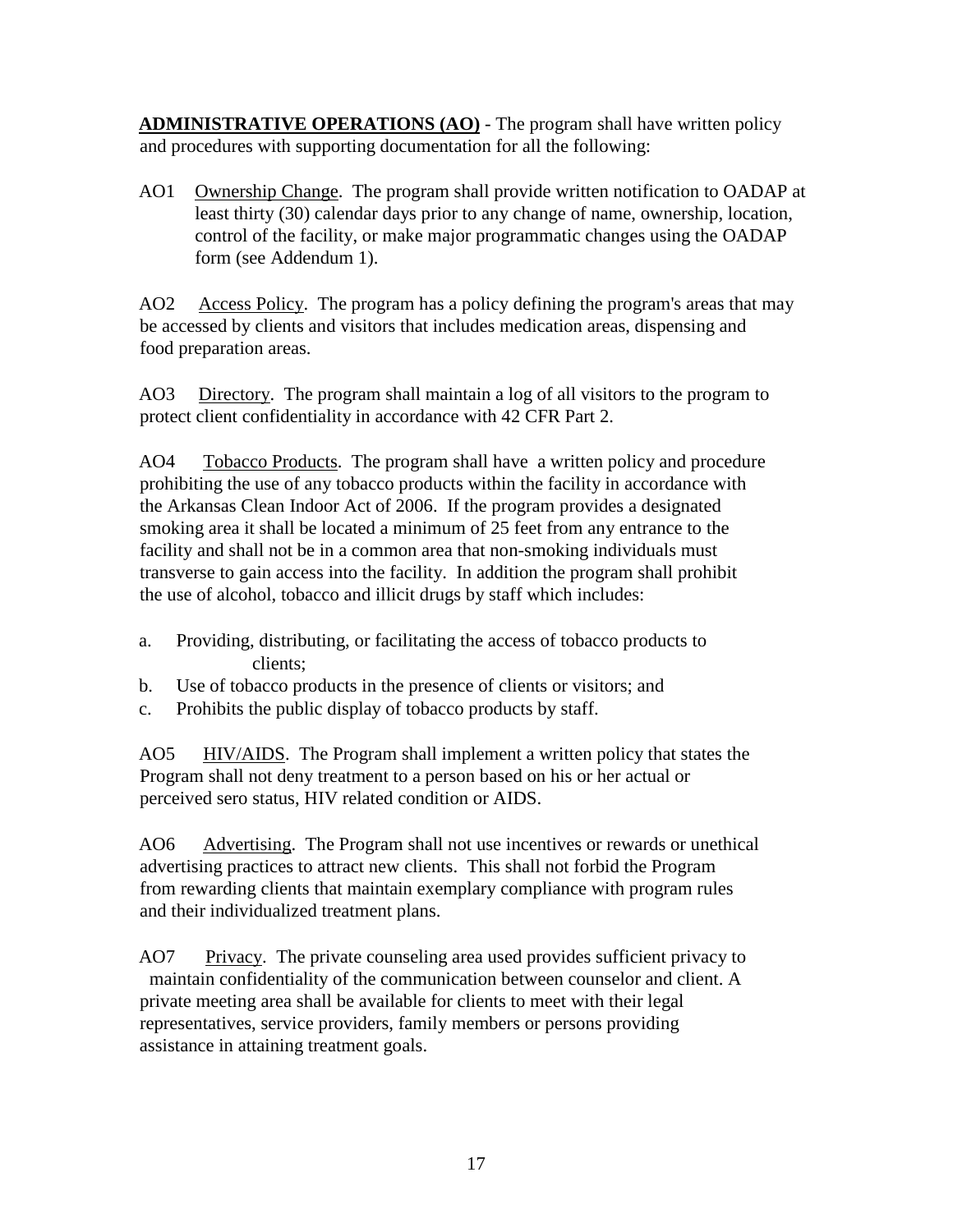AO8 Emergency/Natural Disaster. The program shall develop written policies and procedures for continued safety and treatment of clients in the event of an emergency or natural disaster. Emergency policy and procedures are readily available to all staff; the program has a written internal disaster plan which includes the training of staff in disaster and evacuation procedures, a list of alternate resources and the monthly rehearsal of various disastrous scenarios of the procedure are documented.

AO9 Critical Care Referral. The program will have policies and procedures for referring clients for services needed at a critical care facility.

AO10 Workforce Safety. The program has implemented work practice controls and provided personal protective equipment to reduce exposure to bodily fluids through the normal performance of their duties.

AO11 Infection Control. The Program shall have written policies for infection control, which are in compliance with the Center for Disease Control and Prevention. Guidelines.

AO12 STD Control. The program shall have policies and procedures describing the programs services for HIV/AIDS, Sexually Transmitted Diseases (STDs), Tuberculosis (TB) and Hepatitis to include:

- a. The provision of testing and treatment at the program or through a written referral agreement with a medical entity qualified to provide such services;
- b. Testing shall be available to all clients upon request;
- c. All testing shall be voluntary;
- d. All clients shall receive HIV/AIDS, STD, Hepatitis and TB education per admission; and
- e. There will be documentation of all above.
- AO13 Client Handbook. The Client Handbook shall clearly state that the program shall not be held responsible for any medical costs incurred by clients or children occupying the program and transported to medical appointments. The provider's responsibility is limited to arranging for the clients to access these services and providing transportation for them.

AO14 Grievance Policy. The Program shall have a grievance policy which states that there is a reasonable, specific deadline for completing the grievance process. At the program level, once received, client grievances must be reviewed and a decision reached in accordance of the program's policies and procedures.

 Grievances to be reviewed by the governing board shall be heard no later than the board's next scheduled meeting.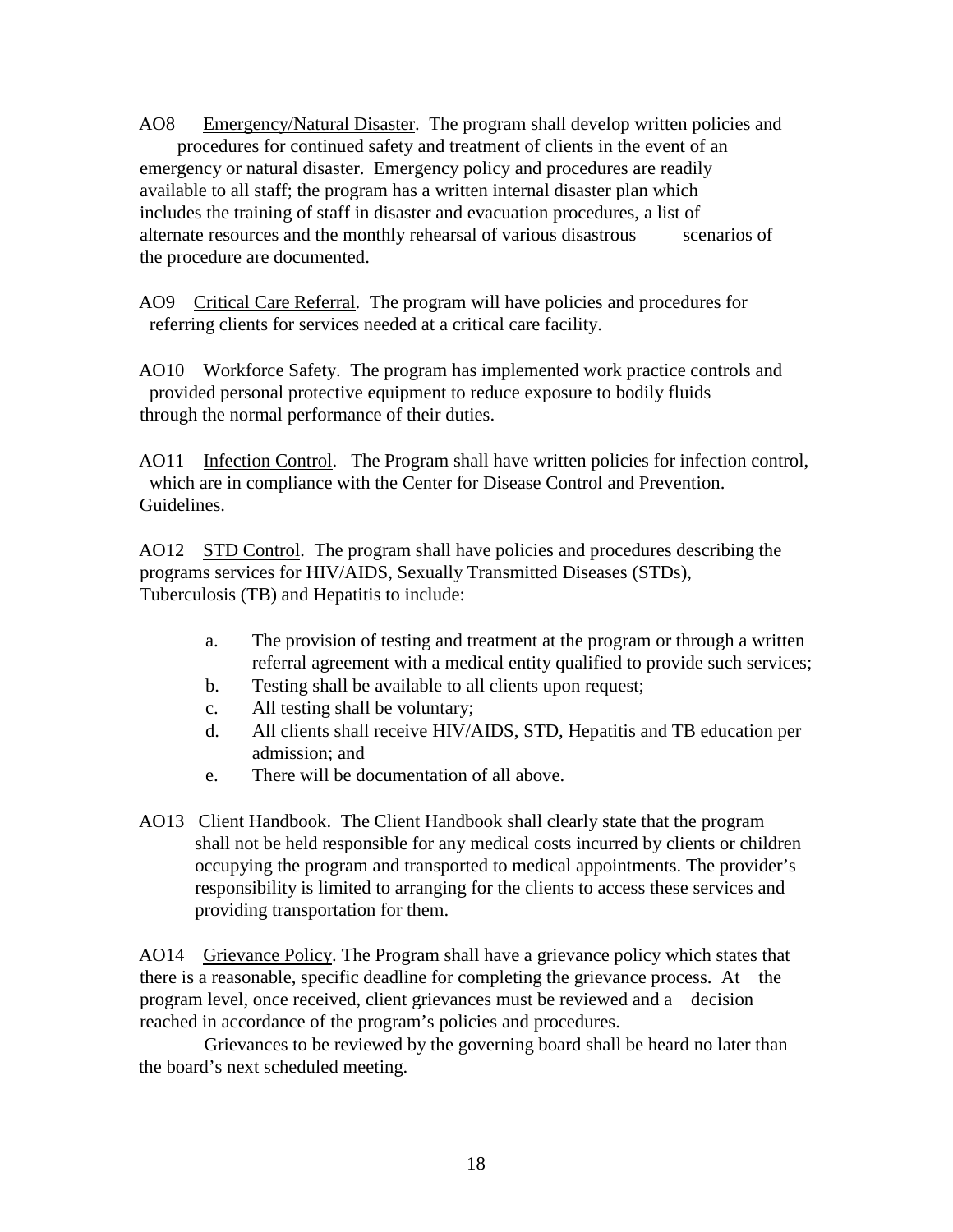- AO15 The program will maintain a publicly listed or local telephone number.
- AO16 Hours of operation are scheduled to make services accessible to clients and the general public.
- AO17 There shall be no less than one (1) staff on duty at all times per twenty-five (25) clients, per physical site. (Not Applicable to Criminal Justice System).
- AO18 There shall be no less than one (1) treatment staff per twenty (20) clients during scheduled treatment activities.

AO19 A counselor's caseload shall not exceed the 25 to one (1) client/counselor ratio.

AO20 The program has at least one staff person present during operating hours who maintains a valid certification in First Aid, Cardio-Pulmonary Resuscitation (CPR) and Non-violent Crisis Prevention and Intervention (NCPI). All Specialized Women Services programs will have at least one staff person who is certified in child and infant CPR. This documentation will be verified by the staff member's personnel record.

AO21 The program has procured an agreement with a mental health provider licensed or certified in the State of Arkansas to provide consulting services for dually diagnosed treatment applicants or clients. The agreement must be updated every two years.

- AO22 The program maintains a comprehensive resource directory (updated every 2 years) of local community and government agencies within the service area which contains at least:
	- a. The name and location of the resources;
	- b. The type of services provided by the resource;
	- c. The eligibility criteria for the resource; and
	- d. The phone number(s) and name(s) of the contact person(s).
- AO23 Documenting outreach and referral activities necessary to educate judges, prosecuting attorneys, law enforcement personnel, community service providers, substance abuse treatment programs, and the public as to the operations of the program.

AO24 The program will provide written referral to or coordinate introduction of available resources and services through community and government agencies that will assist with specialized needs to maintain a continuum of client care.

These agreements shall include: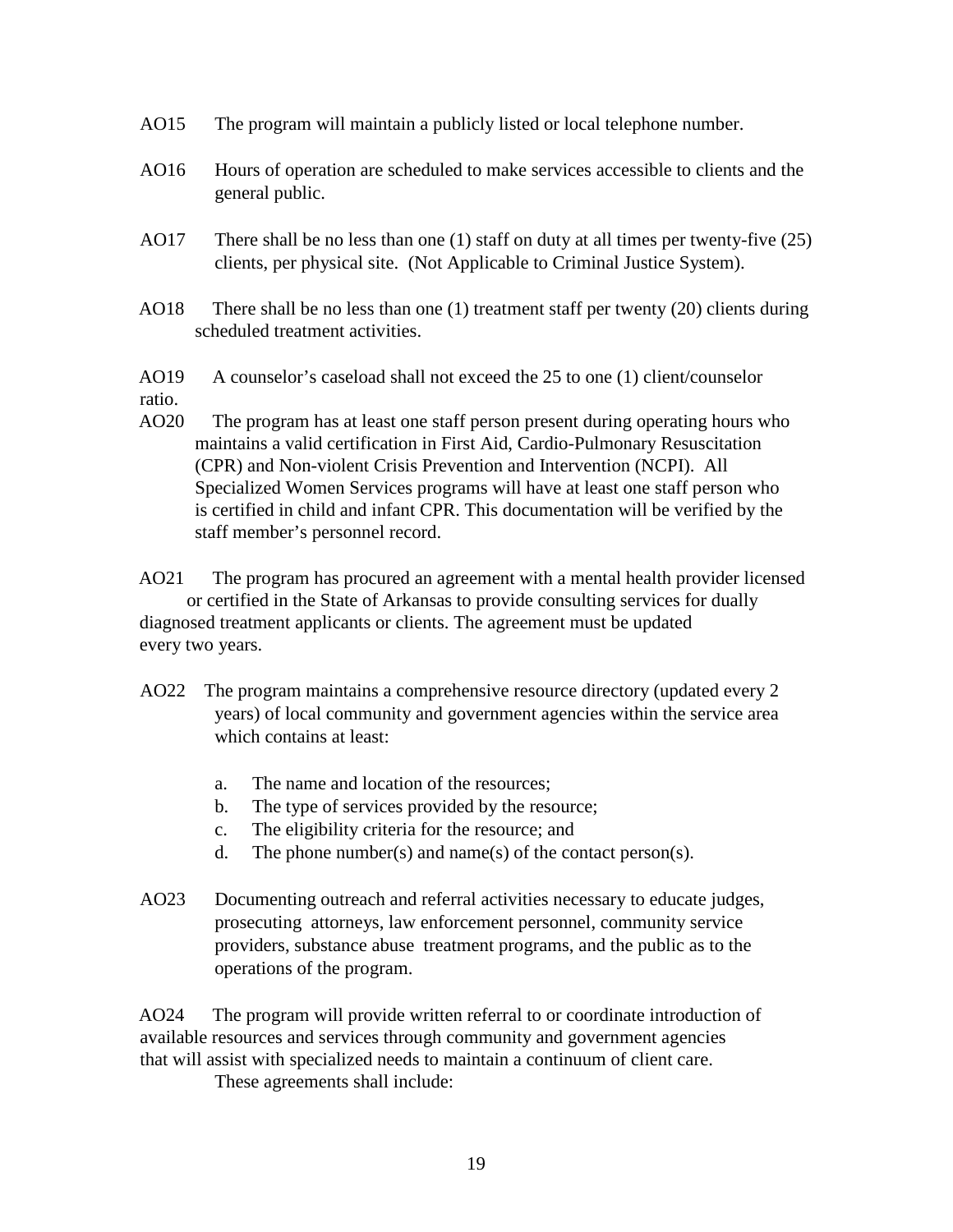- a. The services the resource agrees to provide;
- b. The duration of the agreement;
- c. The procedures to be followed in making referral;
- d. A statement of conformity to federal, state, and program confidentiality requirements;
- e. Date, time and signatures of both parties; and
- f. The agreements must be updated every two years.
- AO25 Services are available to provide a variety of diagnostic and primary substance abuse treatment on both a scheduled and non-scheduled basis. Services provided by the program include, but are not necessarily limited to the following:
	- a. Case management;
	- b. Orientation to the program's operations and procedures;
	- c. Screening of applicants for substance abuse treatment service for referral, or treatment purposes;
	- d. Individual, group and family counseling sessions;
	- e. Crisis intervention; and
	- f. Interdisciplinary treatment services.
- AO26 Residential services are provided seven (7) days per week, 24 hours per day and provide;
	- a. A minimum of twenty-eight (28) hours of structured treatment weekly
	- b. A minimum of five (5) hours daily (Monday through Friday) and
	- c. A minimum of three (3) hours daily on Saturday and/or Sunday. **(See Definitions Section for an explanation of "structured treatment.")**
- AO27 Partial day treatment programs provide services at a minimum of four (4) hours per day and at least five (5) days per week.

AO28 Protocol for administrative discharge to include: threats of violence or actual bodily harm, disruptive behavior, sexual misconduct, loitering, sale, purchase or use of drugs or alcohol, continued unexcused absences from counseling.

#### AO29 When a program determines to administratively discharge a client, the program shall provide a written statement containing:

a. The reason(s) for discharge;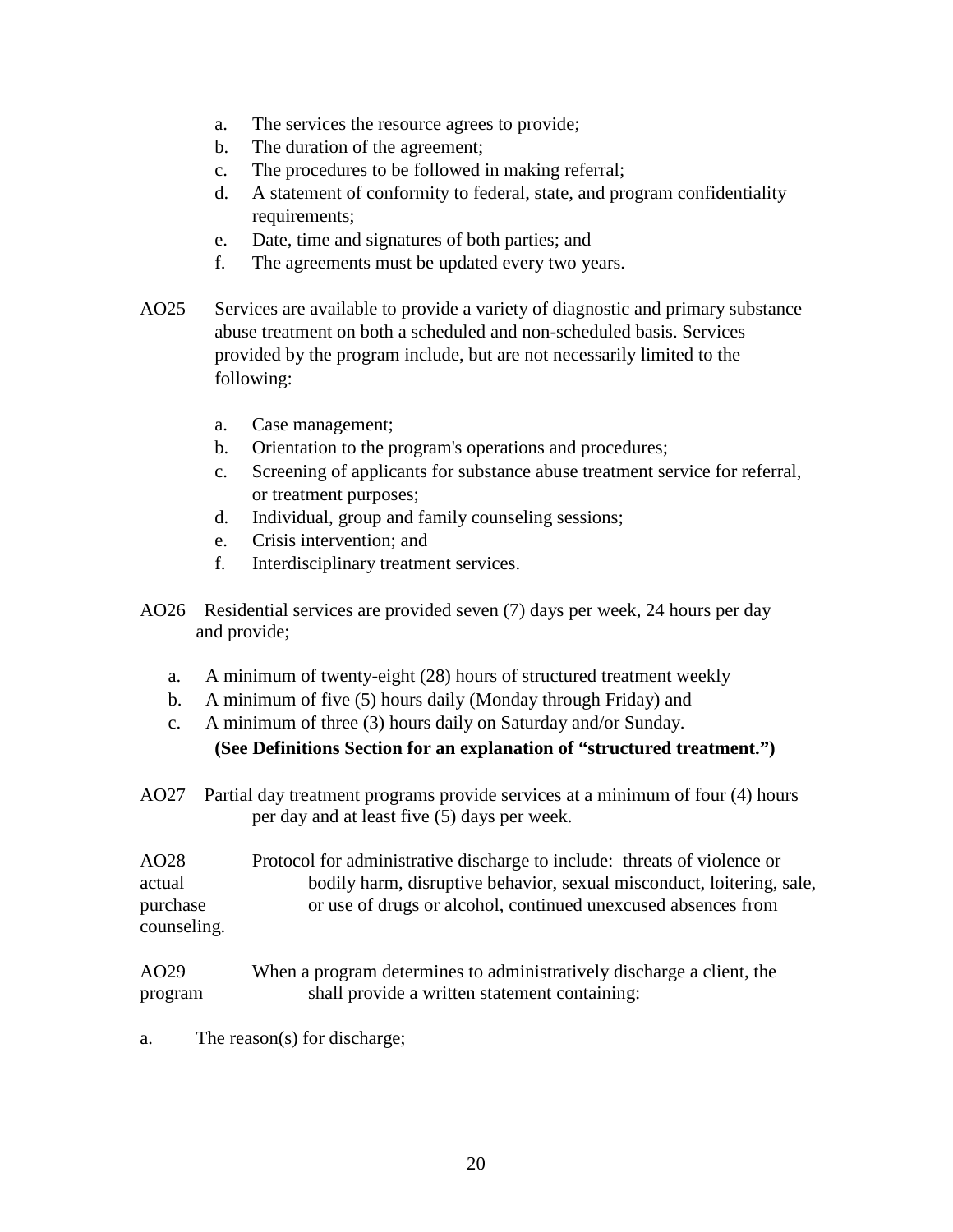b. Written notice of his or her right to request review of the decision by the Program Director or his or her designee; and c. A copy of the appeal procedures.

**HUMAN RESOURCES (HR)** - The Governing Body shall ensure that the program has written personnel policies and procedures that apply to employees and those working under the supervision of individuals employed by the program (i.e. contracted workers, interns, volunteers, visitors). These shall include but not be limited to the following:

- HR1 Ensure compliance with all legal, ethical, and regulatory codes in accordance with Title VI/Title VII of the 1964 Civil Rights Law, Equal Employment Opportunities Commission (EEOC) (race, color, sex, religion, national origin, age or disability).
- HR2 Prohibiting harassment of any nature including that of race, color, religion, age, sexual orientation, physical or mental disability and unwanted sexual advances.
- HR3 The program shall designate an employee who will monitor the programs compliance with the Americans with Disability Act (ADA), and educate all staff.
- HR4 Consequences for unethical conduct and violations of the harassment policy will include:
	- a. Steps for reporting violations;
	- b. Process for investigating allegations; and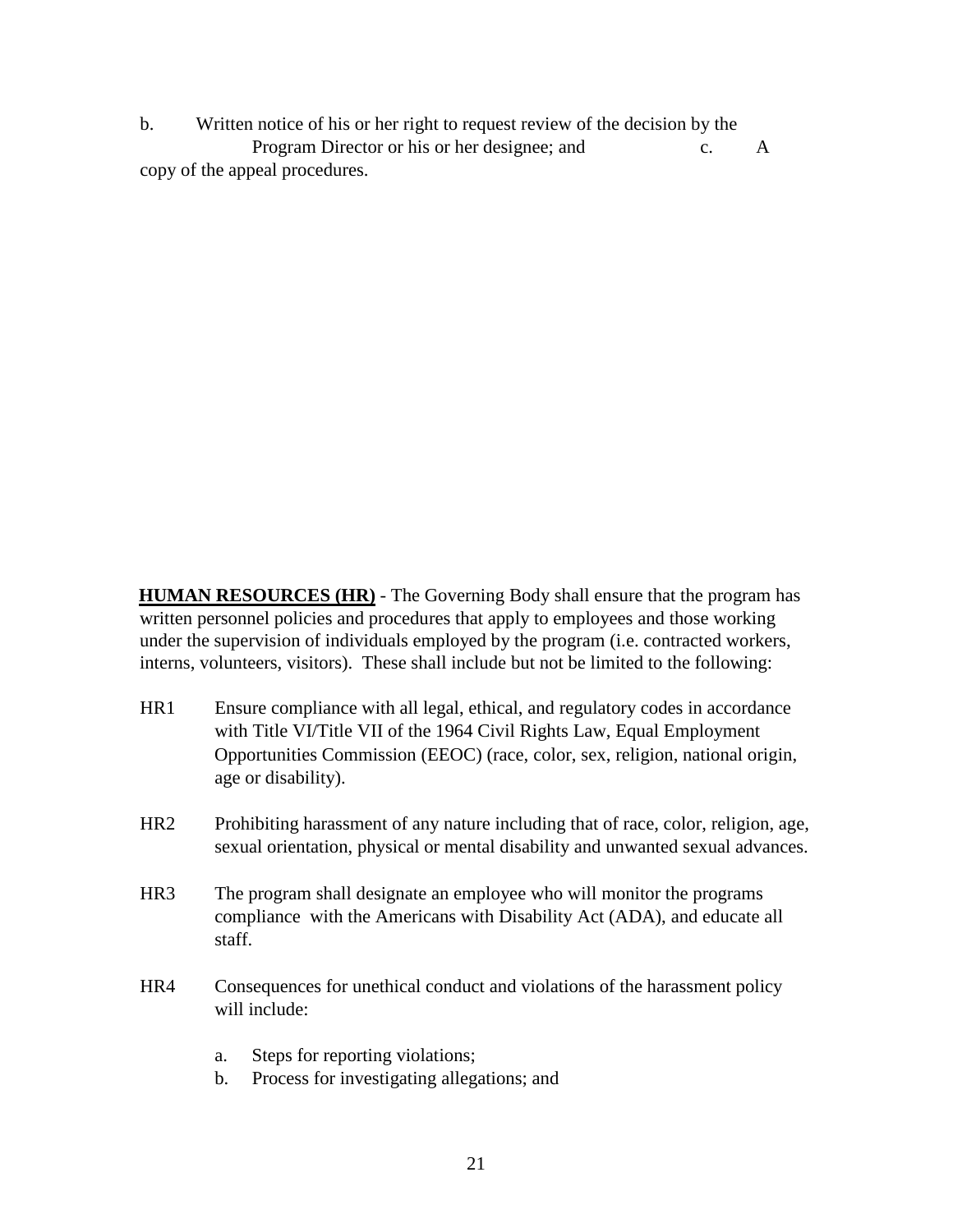- c. Disciplinary process for violations.
- HR5 Background investigations shall be required for all staff that have direct contact with clients or client records.
- HR6 A program cannot employ any person currently receiving substance abuse treatment services. This also prohibits the use of clients to monitor the program.
- HR7 Former substance abuse clients shall not provide direct treatment services for 12 months after their discharge from substance abuse treatment.
- HR8 An employee assistance program or provisions for referral to such services must be available.
- HR9 Employee grievance protocol which is reviewed, updated and approved annually by the governing body. Documentation of employee grievances shall be confidential and shall be stored separately from personnel records.
- HR10 Personnel shall meet all local, state, or federal legal requirements for their position. (e.g. licensing and certification)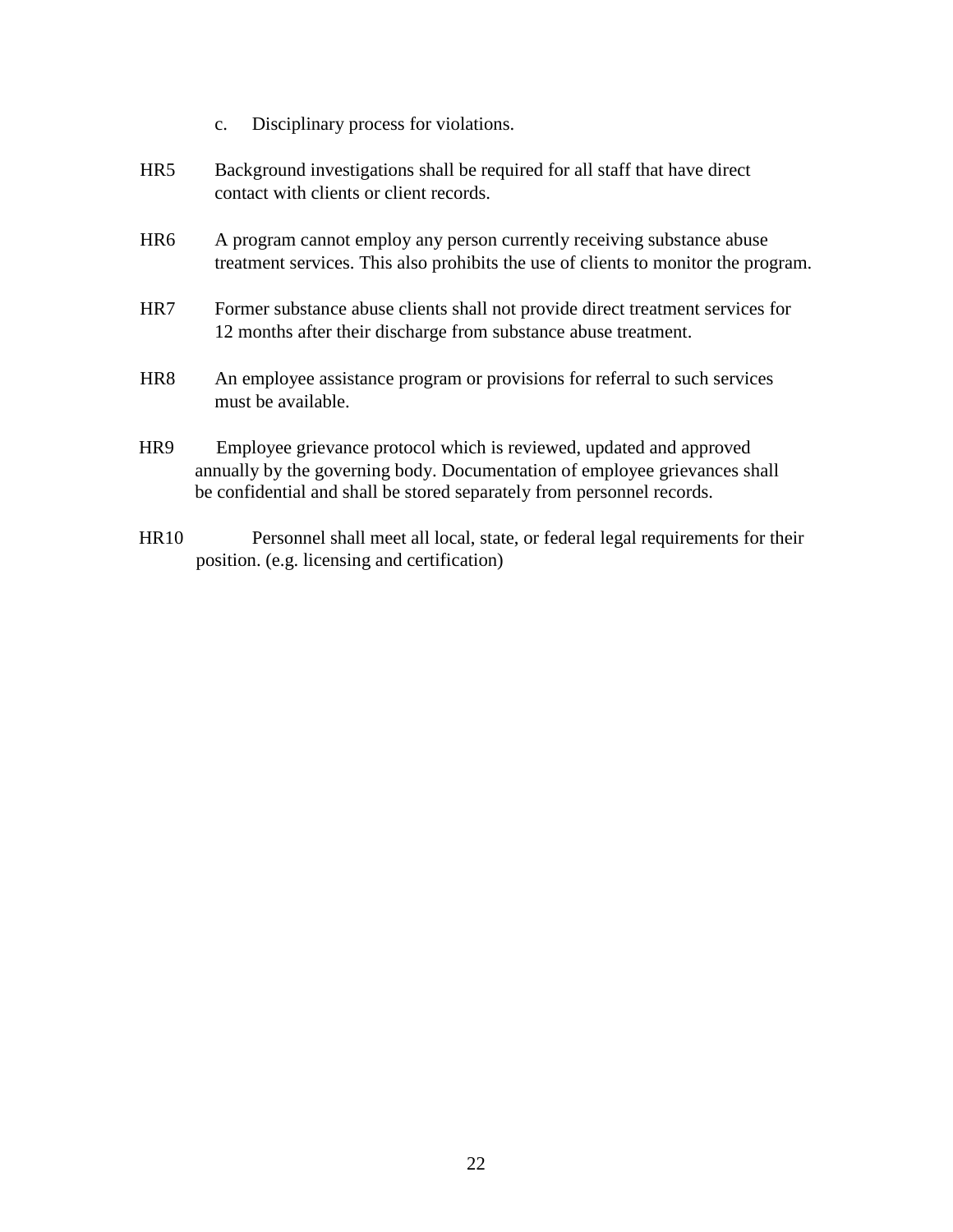- HR11 All non-certified or non-licensed staff, including volunteers, providing counseling and treatment related services, shall be registered with the Arkansas Substance Abuse Certification Board (ASACB). An exception is granted for those staff involved in an internship or practicum from another human services or behavioral discipline.
- HR12 Students or interns shall be supervised by a paid staff member and shall not be used to supplant direct treatment service employees.
- HR13 A Counselor in Training (CIT) shall provide evidence that a minimum of thirty (30) clock hours of continuing education is obtained per year toward the certification process.
- HR14 CITs providing direct treatment services must be receive at least one hour of individual supervision or ninety minutes of group supervision weekly. Such supervision must be documented and must be performed by persons authorized to approve treatment plans, as specified in this manual.
- HR15 Policy includes a specific process for completion of a comprehensive evaluation of personnel performance on at least an annual basis for all staff.
- HR16 The process for evaluation of personnel performance requires a written report and requires documentation that the evaluation is reviewed with the employee.
- HR17 The program has established an appropriate staff development plan for all employees and volunteers. The plan is to include:
	- a. An orientation program for each staff person, which includes a documented review of the program's policies and procedures;
	- b. A training program based upon the identified needs of staff, volunteers (volunteers working less than ten hours monthly are exempt) and designated staff development representative. The needs are identified and documented at least annually. The plan must include staff signatures; and
	- c. Employees signature.
- HR18 Personnel records will be kept on all employees, volunteers and professionals contracted to provide direct treatment services that contain at least: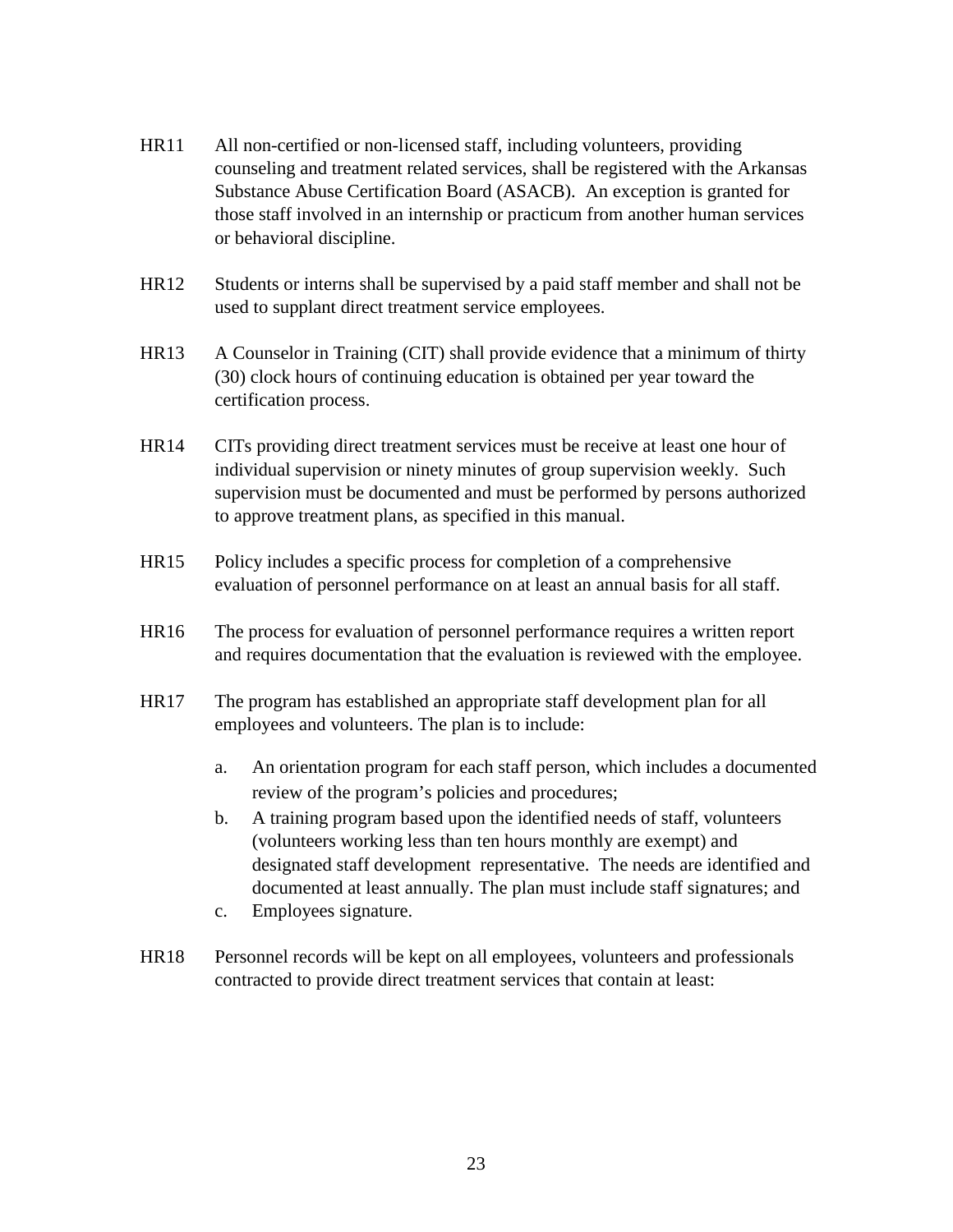a. Job descriptions for all positions will be reviewed annually and include:

(1) Qualifications to include, education, experience, licensing and certifications relevant to the position;<br>(2)  $R$ 

Reporting supervisor's position;

- (3) Position(s) supervised; and
- (4) Duties and responsibilities.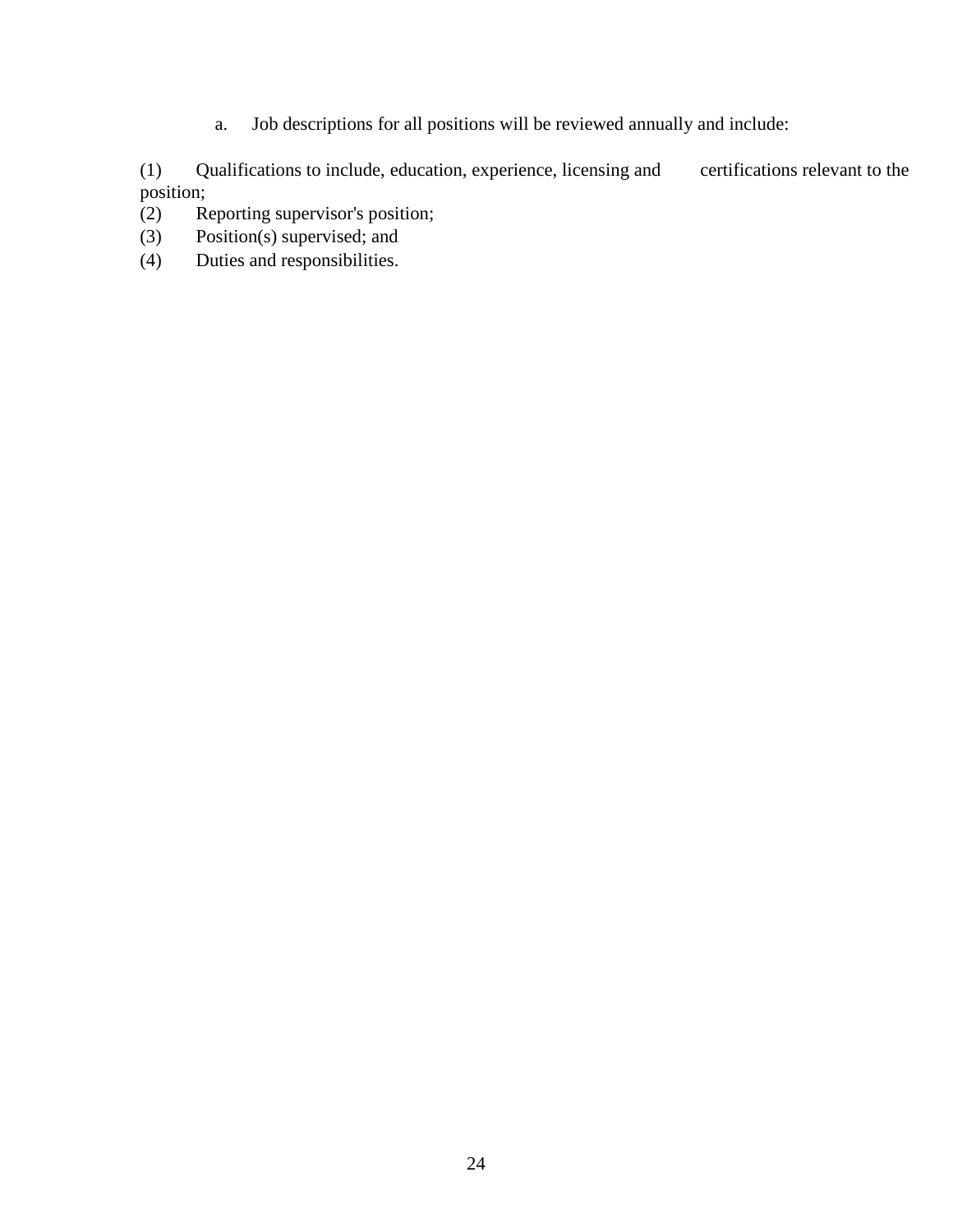- b. Application/resume;
- c. License/certification, where applicable;
- d. Proof of Professional liability insurance (if required by license/certification)
- e. Verification of academic records (when required by job descriptions);
- f. Results of criminal background checks, if required for the position;
- g. A signed statement acknowledging receipt and compliance with the following:
- (1) Confidentiality of Alcohol and Drug Abuse Patient Records (42 C.F.R. Part 2);
- (2) Health Insurance Portability and Accountability Act (HIPPA) (45 C.F.R. Parts 160 and 164);
- (3) Client Rights as listed in these standards;
- (4) Program Policy and Procedure Manual;
- (5) Employee assistance plan;
- (6) Emergency Policies;
- (7) Organizational chart;
- (8) Job Description; and (9) Annual employee evaluation.
- HR19 Employee records are stored in a secure and confidential place.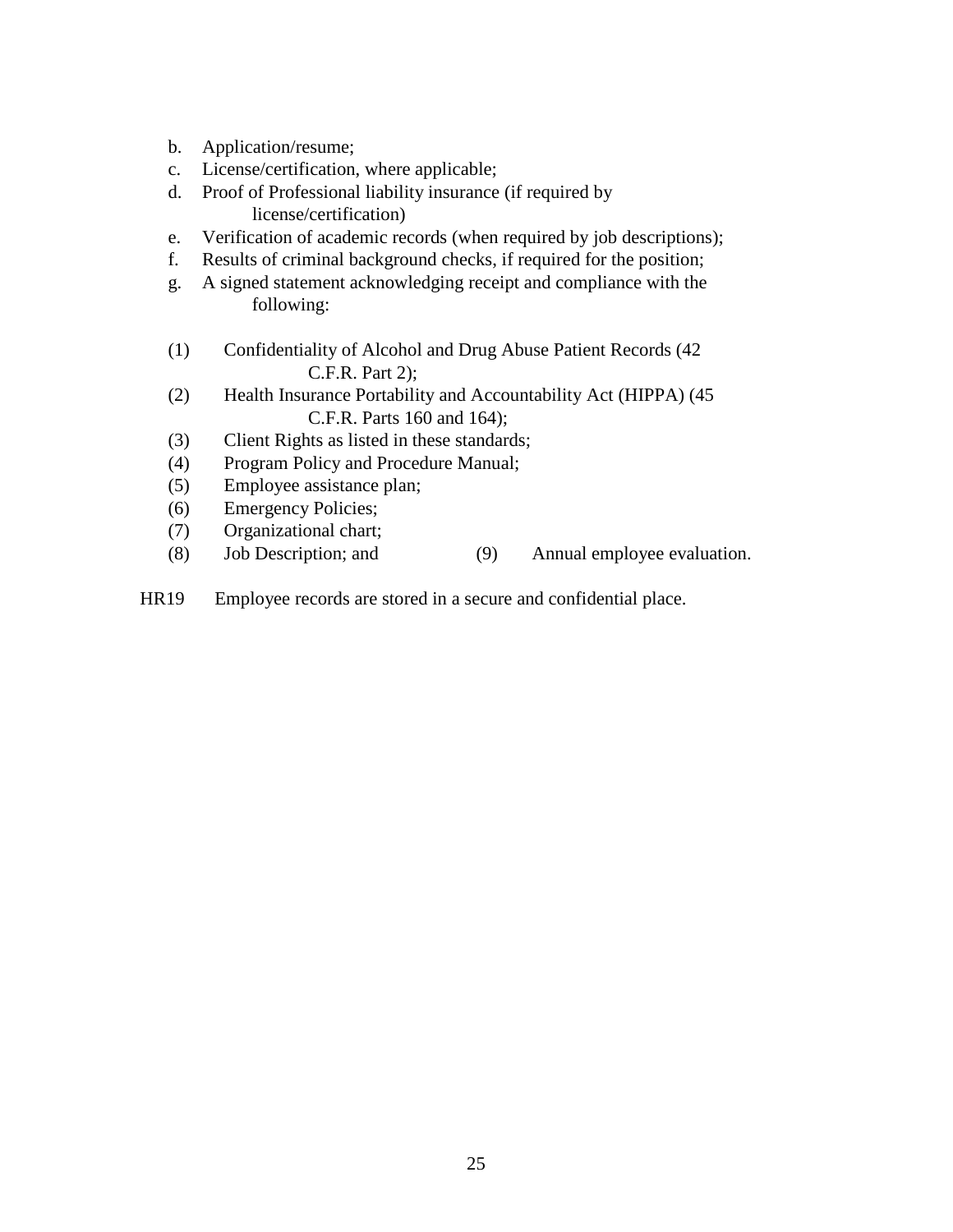**CLINICAL PROCEDURES (CP)** - The program will have written policy and procedure for the following:

- CP1 The Program shall comply with state and federal regulations governing confidentiality of alcohol and drug abuse client records and other client identifying information. Existing federal regulation include the Health Insurance Portability and Accountability Act and 42 CFR, Part 2. Both regulations provide for safeguarding files or other client identifying information from disclosure or access by unauthorized individuals, and require that records be maintained in a secure manner. OADAP shall review records for the purpose of monitoring execution of the policies and standards required by these rules.
- CP2 Documentation shall not contain slang, technical jargon, or abstract terms.
- CP3 Errors in the treatment chart should never be corrected with "white-out" or Marker, by pasting paper over the error or by any other method, which would obliterate the original words. When an error is corrected, the original text must remain readable. A single line is to be drawn through the error, the correct information added with the date and initials of the person making the correction.
- CP4 No documentation shall be signed and dated prior to completion;
- CP5 The program's treatment services, lectures, and written material shall be appropriate to the clients served, age-appropriate and easily understood by clients.
- CP6 There is documentation of planned programs, consistent with the needs of the clients, for social, educational, and recreational activities for all clients for daytime, evenings and weekends.
- CP7 The program shall retain all documentation for at least six (6) years and shall ensure that all individual client records are disposed of in a secure manner. The written policies and procedures shall ensure:
	- a. The program exercises its responsibility for safeguarding and protecting loss, tampering, or unauthorized disclosure of information, and the file cabinets and files are marked "CONFIDENTIAL;"
	- b. Client case records are readily accessible to those individuals specifically authorized by program policy.
	- c. Content and format of client records are kept uniform;
	- d. Entries in the client record are signed, dated and time noted;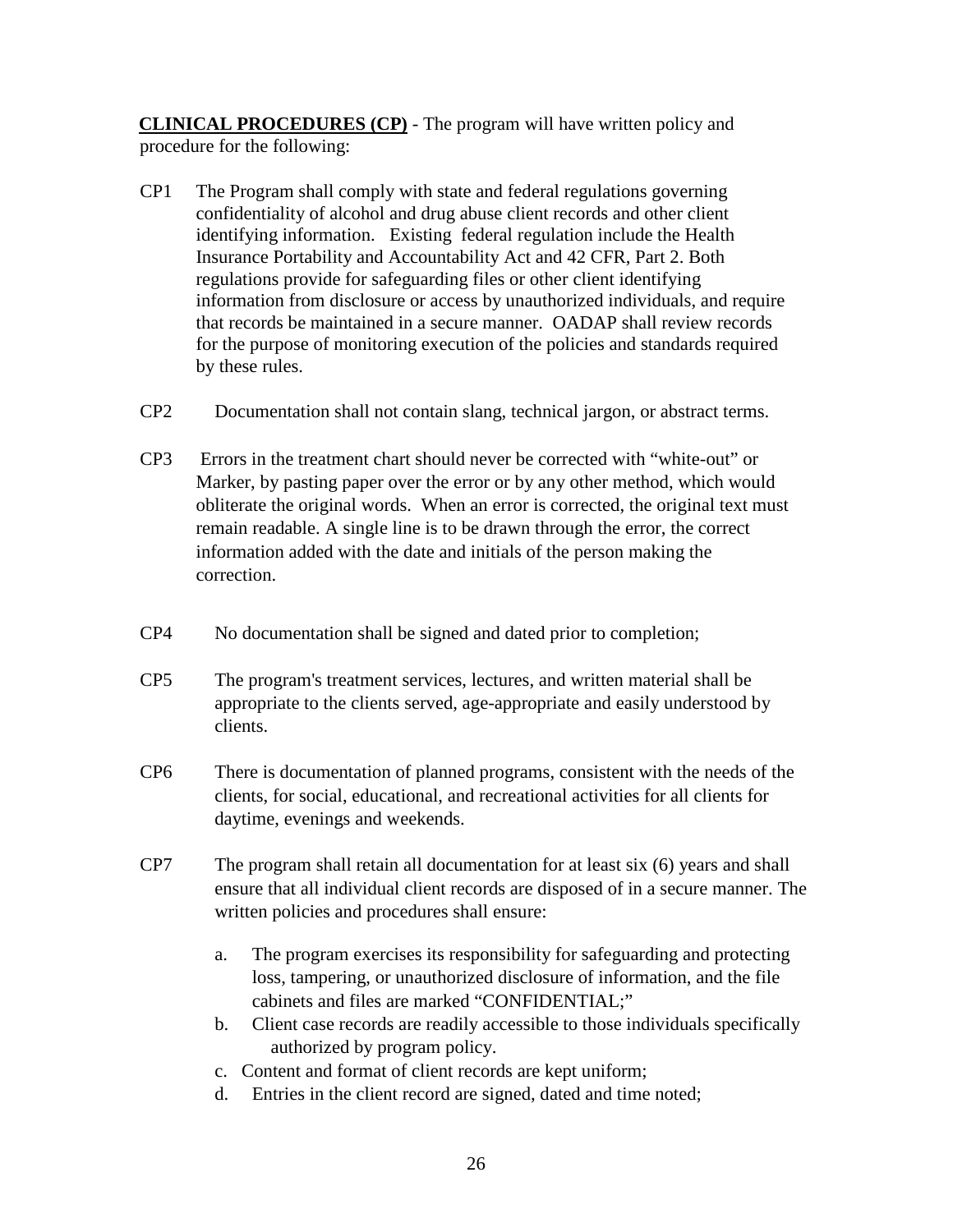- e. Client records which are part of an unresolved audit, investigation or other legal process shall be maintained for a minimum of six years or at least until the audit, investigation or other legal process is resolved;
- f. Forms in each client record are bound in such a manner to minimize accidental loss;
- g. Allergies and/or other serious conditions are "flagged" on the outside of the record;
- h. The Program shall make records available to OADAP upon request; and
- i. Each new admission, readmission or transfer admission is interviewed and the interview is documented in the client record.
- CP8 The program has standardized screening protocol to determine applicants eligibility and appropriateness for admission to treatment.
- CP9 The program has a uniform intake process and documentation shall include:
	- a. The types of information to be gathered on all clients;
	- b. Procedures to be followed when accepting referrals;
	- c. Offering case management, withdrawal risk assessment, outpatient services, education, and referral to another licensed program when the program is at full capacity; and
	- c. Procedures for the provision of emergency services (i.e. after hour admission, medical emergencies) and other special circumstances.
- CP10 A client handbook is made available to all clients and a receipt must be in the client record. The client handbook shall include the following:
	- a. A written statement of the services provided by the program and a description of the kinds of problems and types of clients the program can serve;
	- b. A written statement describing admission and discharge procedures;
	- c. A written statement describing living conditions and standards of behavior expected;
	- d. The organization's client grievance process.

CP11 Personal Property Inventory shall be taken upon admission to a residential environment. Items of value shall be securely stored by the program at the request of the client. The inventory list will include the stored items, date received and returned, and signatures of staff and client.

CP12 The program shall provide a specialized plan for treatment by assessment and then addressing the specialized needs of each client of the program.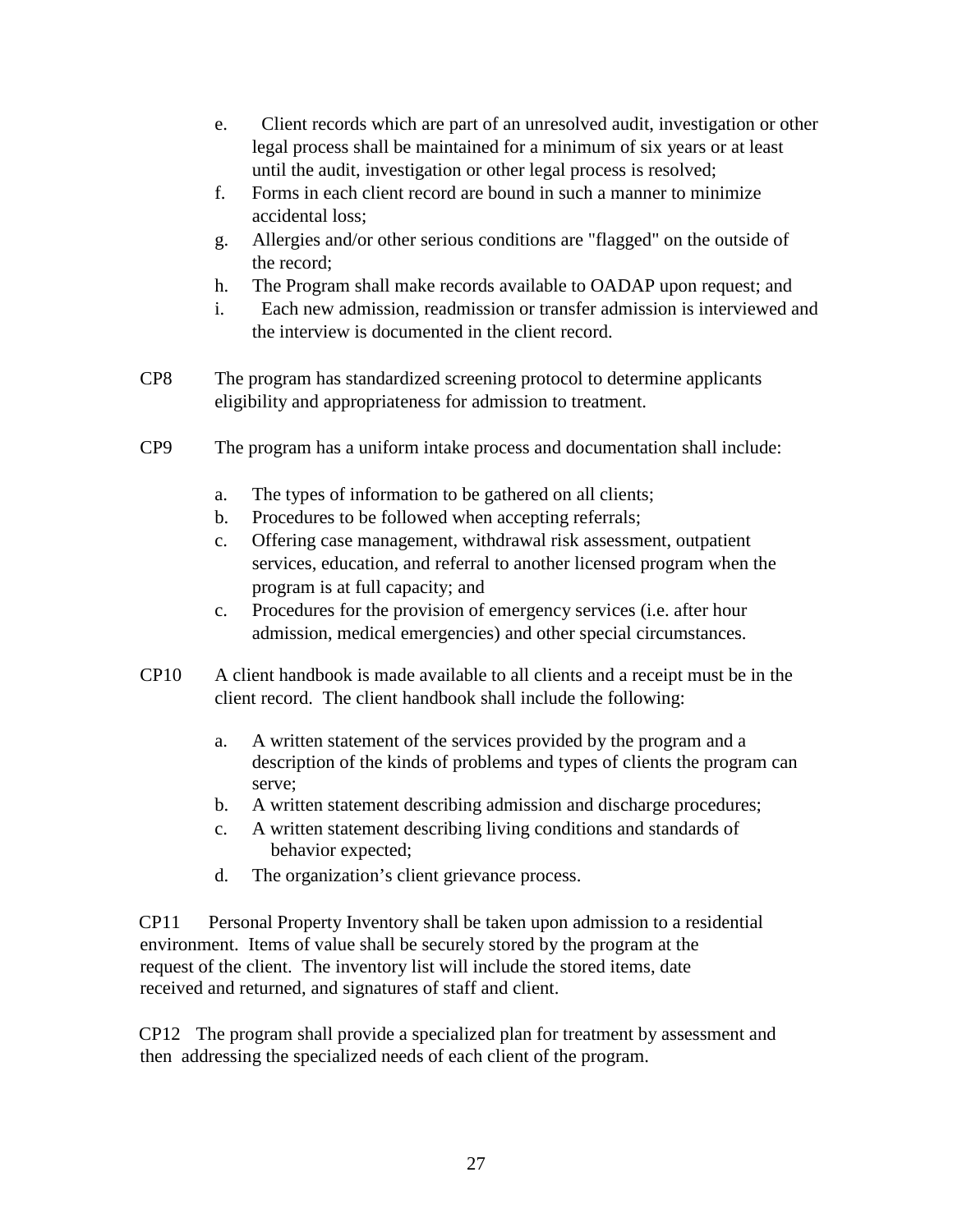**CASE MANAGEMENT (CM)** - The program shall assure that the following services are provided to the clients:

- CM1 Arranging and facilitating for the provision of all services as documented in the treatment plan.
- CM2 Holding regular, and as needed, meetings with the client to monitor and reevaluate the individualized comprehensive plan.
- CM3 Holding regular, and as needed, meetings with the program staff and others involved in the delivery of services to the client to monitor and evaluate progress.
- CM4 Maintaining records of other documentation of all services delivered to the client.
- CM5 Developing an aftercare plan with the client prior to discharge.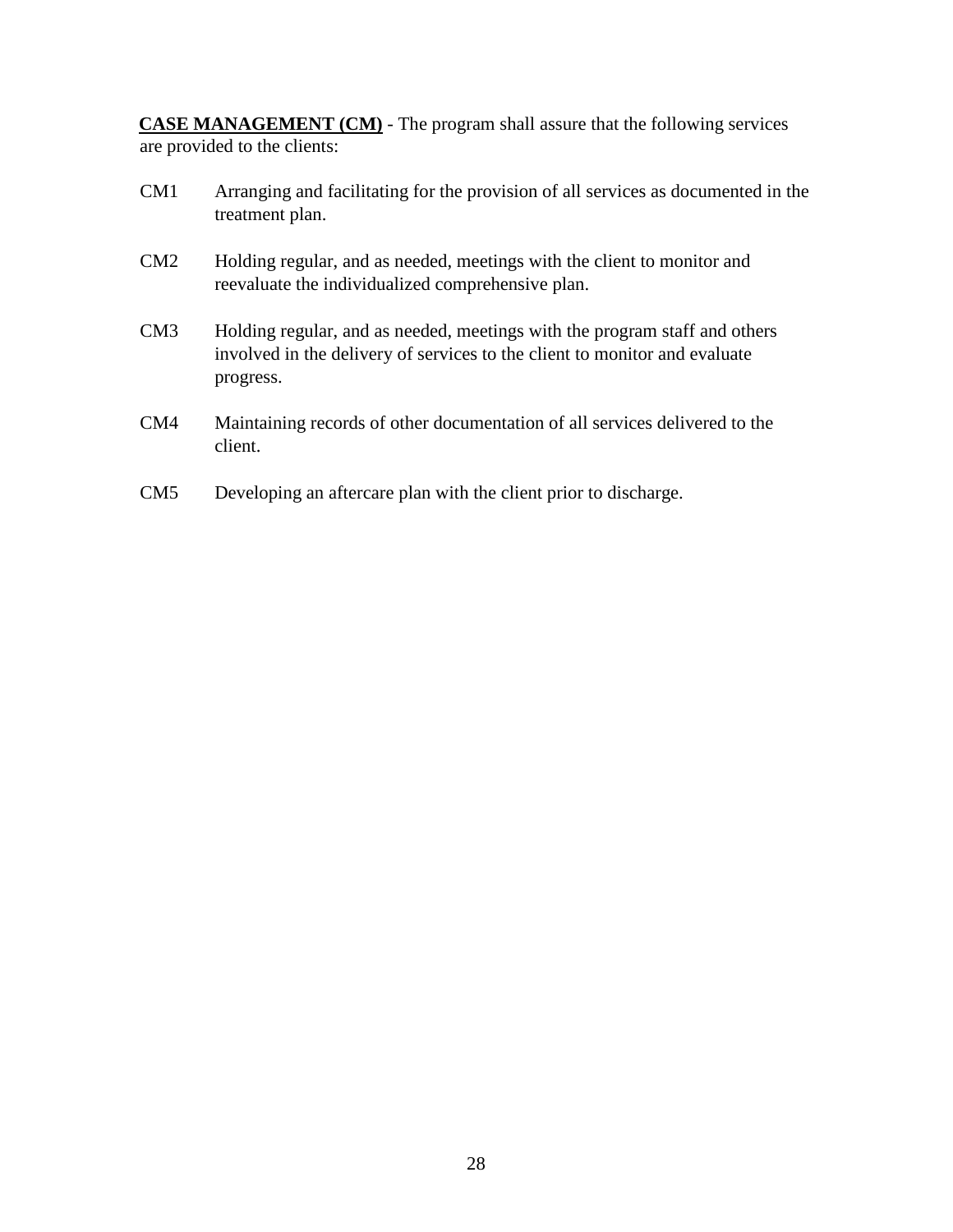#### **SCREENING AND INITIAL ASSESSMENT (SA)**

- SA1 A pre-admission screening shall be used to determine a client's eligibility and appropriateness. It is to include:
	- a. Substance Use History;
	- b. Current detoxification level determination;
	- c. Past psychiatric treatment;
	- d. Past chemical dependency treatment;
	- e. Significant medical history;
	- f. Current health status;
	- g. Current medications;
	- h. Known food allergies;
	- i. Known drug allergies; and
	- j. Current emotional state and behavioral functioning.
- SA2 Documentation of client information and history is to include:
	- a. Confirmation of identity;
	- b. Name, address (street and number, town, county, state, zip), phone, current housing arrangements, guardianship (if applicable), photograph of client, social security number;
	- c. Client's date of birth, sex, race or and ethnicity;
	- d. Name of referral source. Document if treatment was mandated by the referral source;
	- d. If treatment was mandated, the complete address and telephone number of

the referral source. Documented conditions of referral and/or information

needs of the referral source;

- f. Types of problems experienced by the client that are in need of resolution;
- g. Substance abuse history to include most recent use patterns (amount per type, route of administration) ages of first use per substance and age of regular and/or addictive patterns. Document any injection use;
- h. Document the client's family history to include current marital status,

effect of substance use on current and past relationships, history of family members' use, any family members "in recovery", names and ages of dependents and who has custody of dependents while the client is in treatment;

i. Client's highest grade completed, major (if applicable), effect of substance use on the client's educational process. The client's reading and writing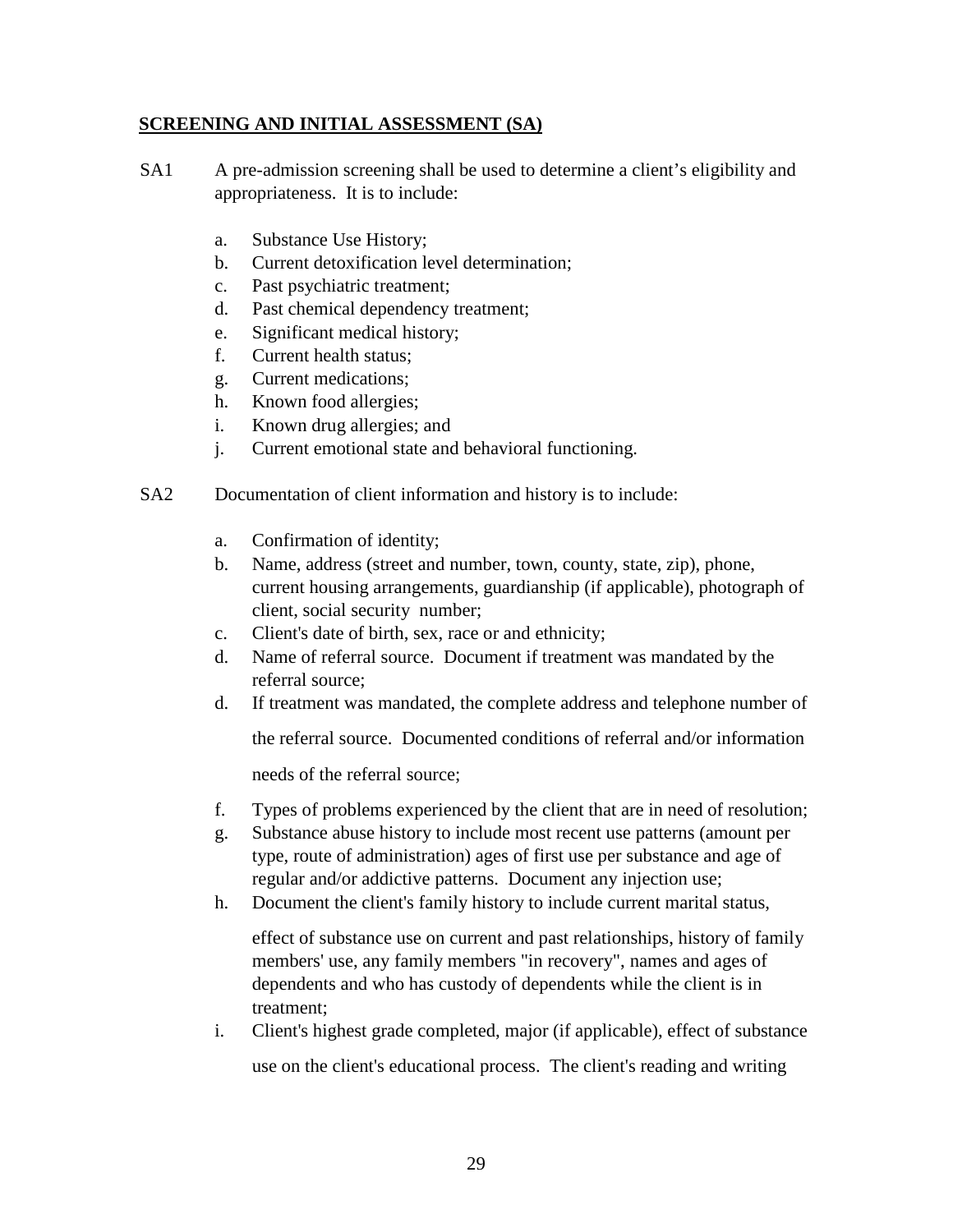levels must be evaluated when appropriate;

- j. Current/most recent vocations, any trained skills, effects of substance use on employment, adequacy of current employment;
- k. Legal history, which includes the dates and type of charges, arrests, convictions and sentences;
- l. Medical and health history to include chronic medical problems, significant medical/physical events, problems that could influence treatment, medical conditions that could prompt a crisis, special diet needs, current medications (does client have sufficient supply during treatment), purpose of current medications, history of alcohol or other drug related conditions (i.e. blackouts, DT's, etc.), "at-risk" behaviors (multiple sex partners, unprotected sex), pregnancy status, allergies. (allergies and/or other serious conditions are "flagged" on the outside of the record);
- m. Medication records for both prescriptions and over the counter medications. Drug type, dosage strength, how many, time/date of dispersion, which dispensed/witnessed dosing;
- n. Psychological/psychiatric treatment history to include dates of any treatment, type of problem(s), who provided treatment, outcome of treatment, any current psychotropic medications;
- o. Other relevant information to include military service (branch of service, dates of service, discharge status, highest rank, classifications, and
	- any combat experience), copies of court or parole orders, and other information that will aid in assessing the client;
- p. A completed Addiction Severity Index (ASI). When applicable, results of other tests or standardized assessment tools;
- q. Re-admissions and transfers to another environment are clearly delineated;
- r. Summary of client problems and corresponding needs, as based on client information;
- s. Summary of the client's strengths and weaknesses, as based on the client information; and,
- t. Based upon the assessment each client will be assigned a Diagnostic and Statistical Manual for Mental Disorders (DSM), substance abuse disorder diagnosis and code.
- u. Only staff authorized to approve comprehensive treatment plans as specified in this manual will assign the diagnosis code.
- v. Counseling personnel registered as Counselors in Training with the Arkansas Substance Abuse Certification Board may assign the diagnosis provided the diagnosis is approved, in writing, by personnel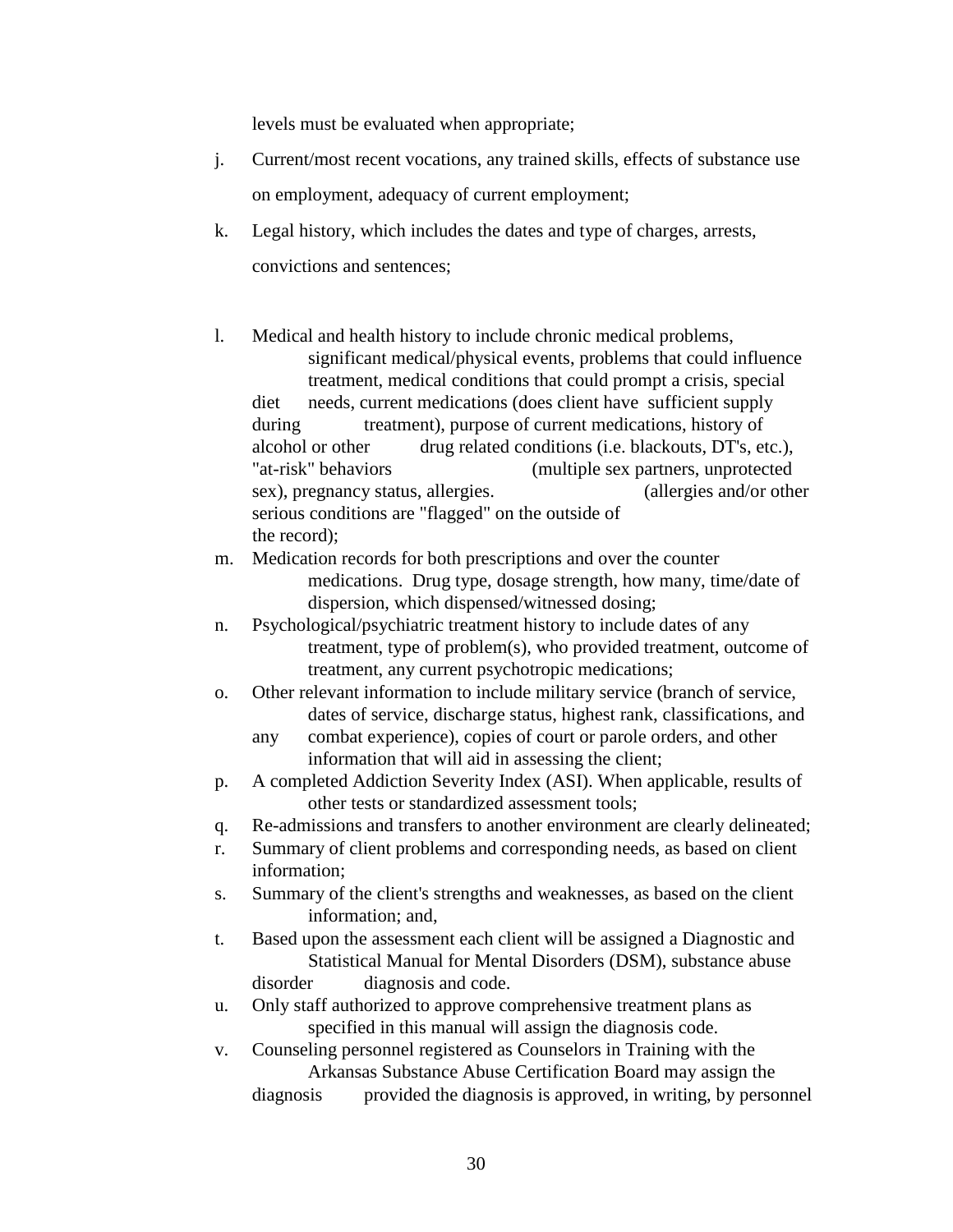authorized to sign comprehensive treatment plans. The diagnosis and code will meet the current substance abuse disorder criteria as per Diagnostic and Statistical Manual of the American Psychological Psychiatric Association.

SA3 An assessment to determine severity and environment placement to include a completed Addiction Severity Index (ASI) for adults or an equivalent assessment tool for adolescents is to be completed within 72 hours of admission. When applicable, results of other tests or standardized assessments, including the ASAM patient placement criteria or other nationally recognized placement tool must also to be included.

**INITIAL TREATMENT PLAN** - The initial treatment plan is to be developed and implemented within twenty-four (24) hours, based on assessments that determined all immediate problems and needs such as; medical condition, nutrition, clothing, personal hygiene, legal issues and emergency contacts and the actions taken to meet those needs.

# **COMPREHENSIVE (MASTER) TREATMENT PLAN (CTP)**

- CTP1 The comprehensive treatment plan is to be developed and implemented no later than seven (7) days from admission to residential services and partial day treatment and no later than twenty-one (21) days from admission to outpatient services and is to include:
	- a. A clear and objective statement of the client's needs to be addressed;
	- b. Clearly stated and goals and objectives that the client is capable of understanding;
	- c. The means of achieving each goal is documented;
	- d. The method and frequency of treatment per goal or objective are documented;
	- e. The projected date of completion, per goal, is documented;
	- f. The staff person responsible for carrying out the treatment plan is specified; and
	- g. The CTP is signed and dated by both the counselor and client
- CTP2 All comprehensive treatment plans are reviewed and approved by one of the following, as licensed or certified in the State of Arkansas:
	- a. Advanced Certified Alcohol and Drug Counselor,
	- b. Certified Alcohol and Drug Counselor,
	- c. Certified Clinical Supervisor
	- d. Licensed Marriage and Family Therapist,
	- e. Licensed Clinical Social Worker;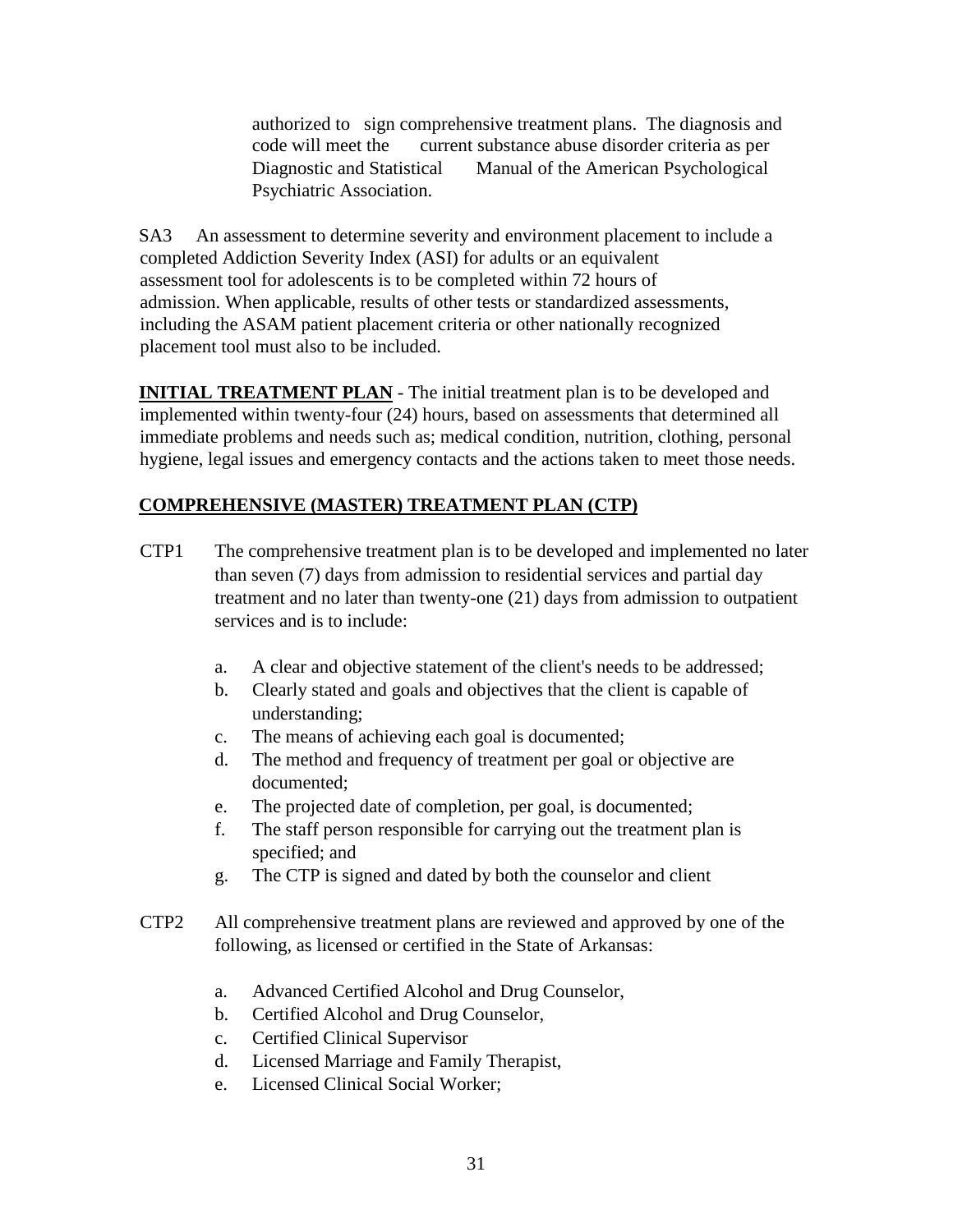- f. Licensed Master Social Worker;
- g. Licensed Physician;
- h. Licensed Psychologist;
- i. Licensed Professional Counselor;
- j. Licensed Psychological Examiner;
- k. Licensed Alcoholism and Drug Abuse Counselor;
- l. Licensed Associate Alcoholism and Drug Abuse Counselor;
- m. Certified Criminal Justice Professional (applies to ADC and DCC only);
- n. Certified Co-Occurring Disorder Professional Diplomat; and
- o. Certified Co-Occurring Disorder Professional Bachelor
- CTP3 The client's progress in meeting treatment plan goals is reviewed no later than every seven (7) days in the residential environment (unless clinically contraindicated) and every ninety (90) days in an outpatient environment. The

review must be approved by an individual specified in "CTP2" above; (Not Applicable to Criminal Justice System).

CTP4 The client's progress in meeting treatment plan goals will be assessed at the time of discharge.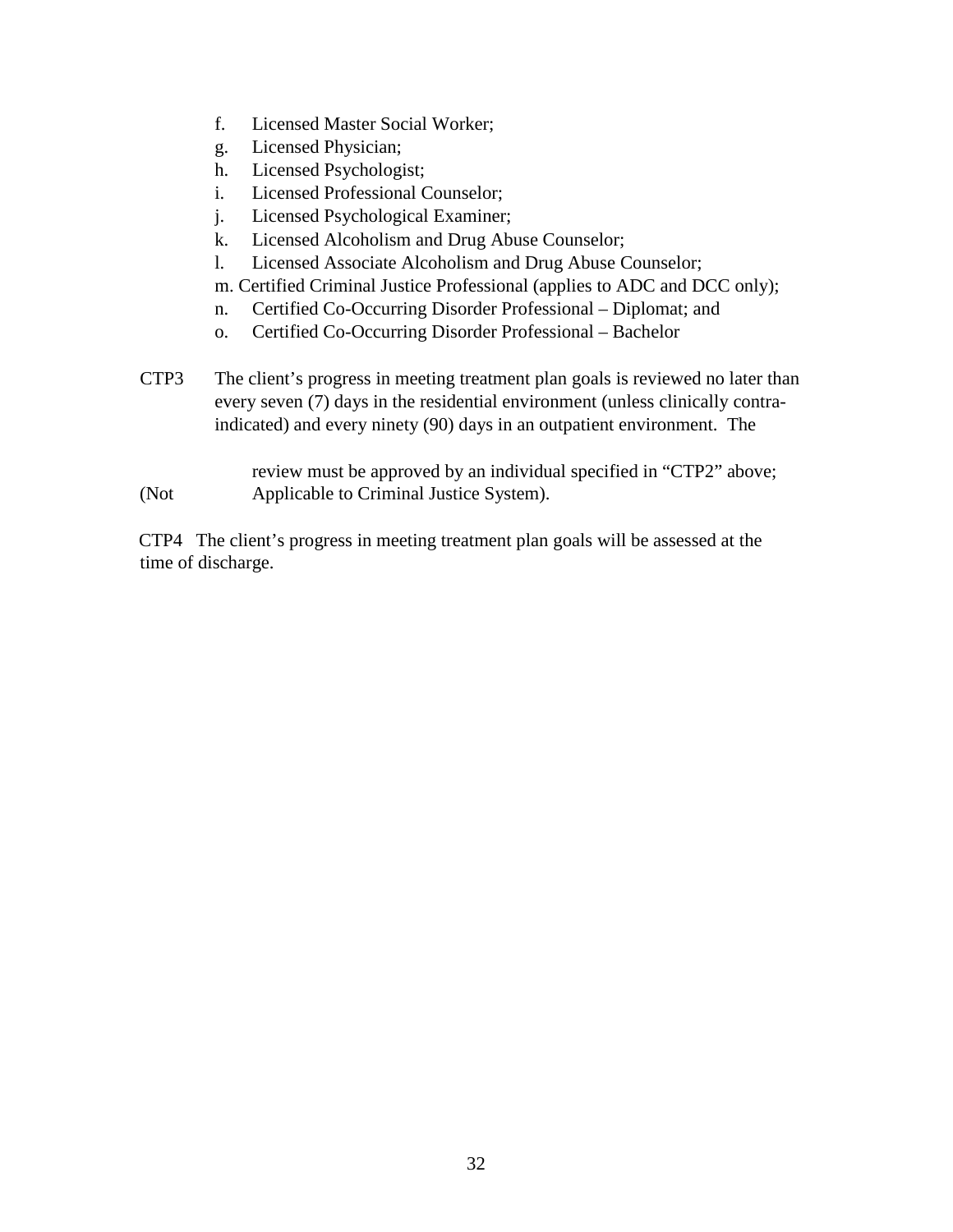#### **PROGRESS NOTES (PN)**

- PN1 Progress notes shall contain: the date and time the session ended: the purpose of the session; topics discussed; client behavior and response to the treatment provided during the session; significant events; and the name, signature and title of the staff person conducting the session.
- PN2 Group and individual treatment sessions progress shall be documented per session.
- PN3 Outpatient treatment is documented per session.
- PN4 Partial day treatment notes contain information required by but may be compressed into a single note that addresses treatment provided on a per day basis.
- PN5 Residential treatment shall be documented at least daily.
- PN6 The client's progress in meeting treatment plan goals will be assessed at the time of discharge.
- PN7 Significant client events that fall within the provisions of the "Incident Reporting Policy" shall be documented as soon as possible after the event. The administration of first aid to a client shall be documented as soon as possible. Any client behavior that could lead to a disciplinary action shall be documented as soon as possible. Any other event, that could effect the client's treatment, shall be documented as soon as possible.
- PN8 When a client refuses to divulge information and/or follow the recommended course of treatment, this refusal is noted in the case client record.
- PN9 When a client transfers from one program to another, the transferring program shall send copies of the transferring client's records to the licensed receiving program prior to admission.

# **AFTERCARE PLAN (AP)**

- AP1 The aftercare plan will be written one-week prior to target date of completion. The aftercare plan, implemented at discharge, shall minimally contain: a summary of client needs not treated; established goal(s) that address the untreated needs; and the means by which the goals will be met;
	- a. The staff person responsible for the aftercare plan is documented;
	- b. There is evidence of the client's participation in, and understanding of the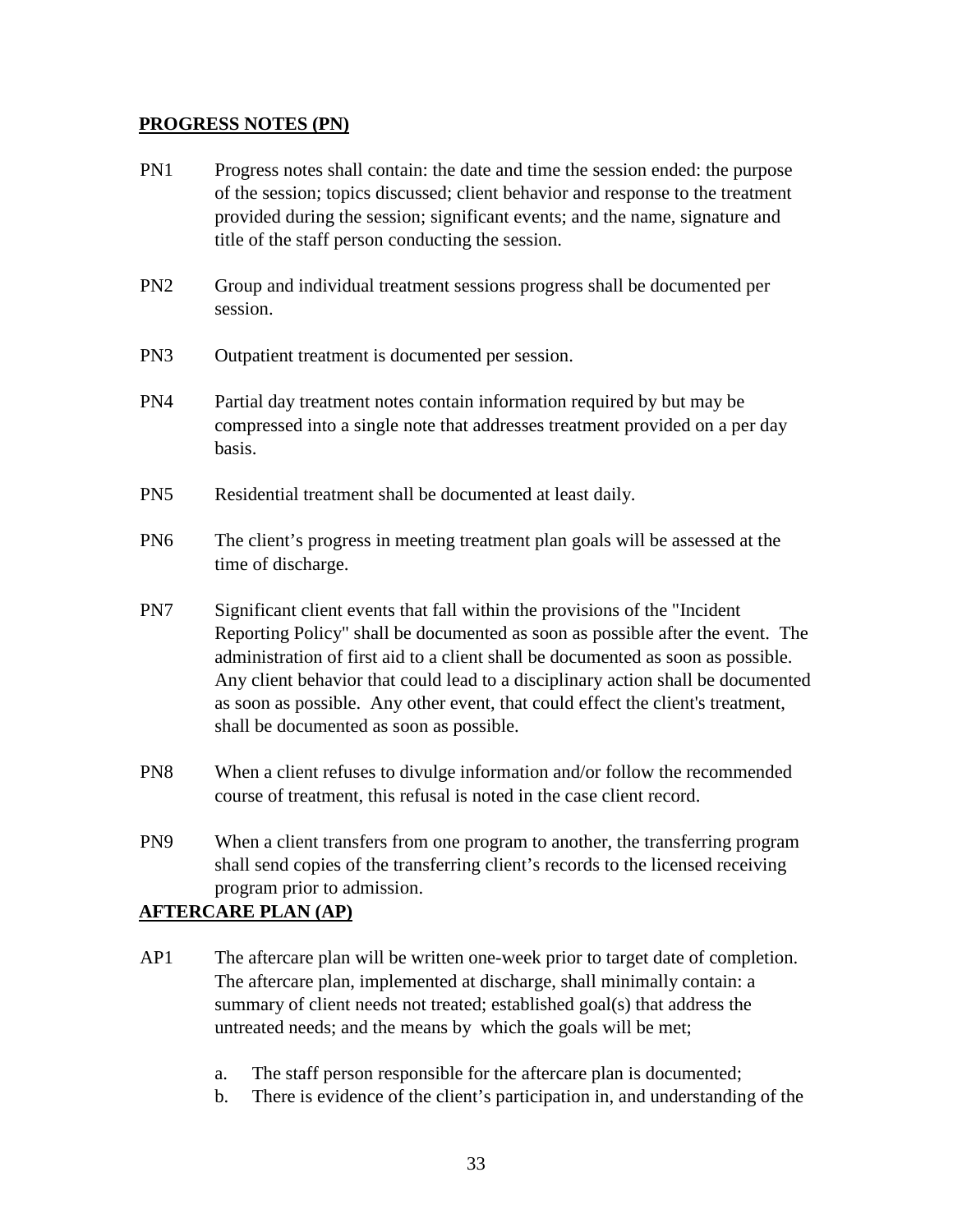treatment and aftercare planning process (client's signature);

- c. Upon request by the client, the program shall provide a copy of the plans to the client.
- AP2 Discharge Summary shall include but not be limited to the date, time, conditions of discharge, environmental change, client's perception of treatment offered, referrals made, date and signature, and credentials of staff.
- AP3 The program shall have written policy and procedure denoting protocol for discharging clients abruptly to ensure the safety and welfare of clients during discharge. Documentation for such discharges shall include:
	- a. Reason for discharge;
	- b. Staff present at time of discharge;
	- c. All actions taken by program to remedy the situation to avoid discharge;
	- d. Notification of persons listed on emergency contact list;
	- e. Signed statement that personal property and medications has been returned to client upon discharge;
	- f. The transportation arrangement assistance offered, available and the method ultimately taken.
- AP4 In the case where a client is discharged against medical advice, for noncompliance or in abstentia the program shall document that the Aftercare Plan has not been developed for these specific reasons.

# **CLIENT CONFIDENTIALITY (CC)**

- CC1 There are written policies and procedures for the protection of client's privacy with regard to program visitors which require:
	- a. The clients are informed in advance of scheduled visitations; and
	- b. Visitations are conducted when they will minimally interrupt the client's usual activities and therapeutic programs.
- CC2 A client's authorization shall be obtained before releasing information. A proper consent form must be in writing and contain the following items:
	- a. The name or general designation of the program(s) making the disclosure;
	- b. The name of the individual or organization that will receive the disclosure;
	- c. The name of the client who is the subject of the disclosure;
	- d. The purpose or need for the disclosure;
	- e. A description of how much and what kind of information will be disclosed;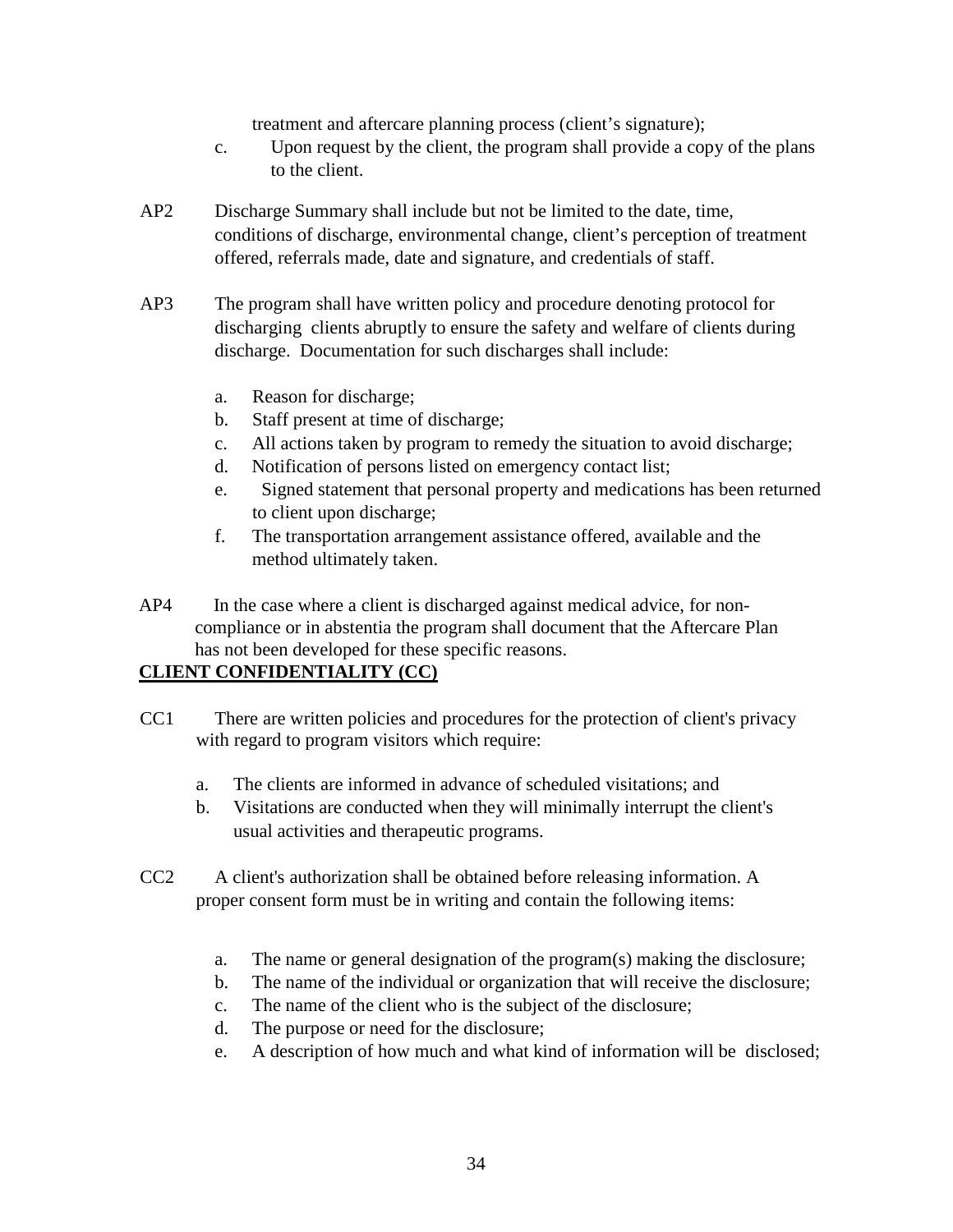- e. The clients right to revoke the consent in writing, and the exceptions to the right to revoke or, if the exceptions are included in the program's notice, a reference to the notice;
- g. The program's ability to condition treatment, payment, enrollment or eligibility of benefits on the client agreeing to sign the consent, by stating either that the program may not condition these services on the client signing the consent, or the consequences for the client refusing to sign the consent;
- h. The date event or condition upon which the consent expires if not previously revoked;
- i. The signature of the client (and/or other authorized person); and
- j. The date on which the consent is signed.
- CC3 The program has written procedures for responding to requests for confidential client information when presented with telephone inquiries; written inquiries; subpoenas; court orders; search warrants; arrest warrants; and for reporting child abuse.

CC4 Every authorization for release of information becomes part of the client's permanent case record; and, according to HIPAA programs, must provide client with copies of all signed authorizations.

CC5 In a life-threatening situation or where an individual's condition or situation precludes the possibility of obtaining written consent, the program does allow for the release of pertinent medical information to the medical personnel responsible for the individual's care without a client or applicant's

> authorization, and without the authorization of the Chief Executive Officer or his or her designee, if obtaining such authorization would cause an excessive delay in delivering treatment to the individual.

- CC6 In the event information has been released without the individual's authorization, the staff member responsible for the release of information enters into the individual's case record all details pertinent to the transaction, including at least: the date the information was released; persons to whom the information was released; the reason the information was released; the nature and details of the information given.
- CC7 The client or applicant is informed that the confidential information was released as soon as possible after the incident occurs.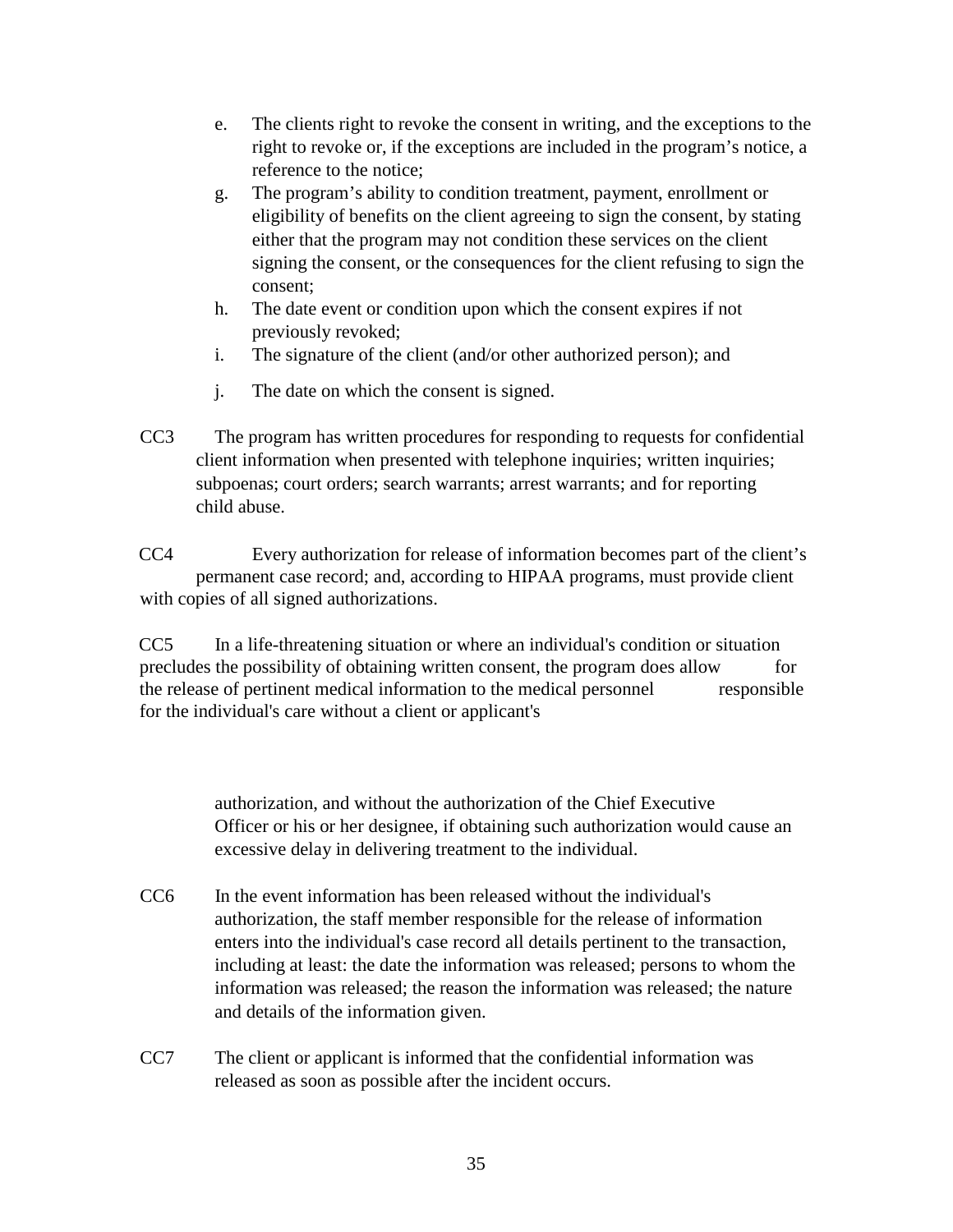#### **CLIENT RIGHTS (CR)**

CR1 There are policies and procedures to inform all clients of their legal and human rights. At the time of admission, each client shall be informed of his or her rights in a language that he/she understands, and shall receive a written copy of these rights, which shall include:

- a. To be fully informed, as evidenced by a client's written acknowledgment, of the rights, responsibilities, and rules that apply to the client's conduct and the consequences of non-compliance;
- b. To the receipt of adequate and humane services, regardless of sources of financial support;
- c. To the receipt of services within the least restrictive environment possible;
- d. To receive an assessment that is used to develop an individual comprehensive treatment plan;
- e. To participate in the planning of his/her treatment plan and to treatment based on same;
- f. To a periodic staff review of the client's treatment plan;
- g. The right to access or amend their individual client record in accordance with the HIPAA laws.
- h. To an adequate number of competent, qualified and experienced professional clinical staff to implement and supervise the treatment plan;
- i. To be informed of treatment alternatives or alternative modalities;
- j. To be encouraged and assisted throughout treatment to understand and exercise his/her rights as a client and a citizen, including:
	- (1) The right to report any cases of suspected abuse, neglect, exploitation of clients being served in the program, in accordance with applicable State law and abuse reporting procedures;
	- (2) The right to a grievance and appeal process;
	- (3) The right to recommend changes in policies and services;
- k. To be informed regarding the financial aspects of treatment, including the consequences of nonpayment of required fees;
- l. To be informed of the extent to and limits of confidentiality, including the use of identifying information for central registry and/or program evaluation purposes;
- m. To receive a copy of consent for a release of confidential information after the form is signed by the client.
- n. To give informed consent prior to being involved in research projects.
- o. To not be used for the solicitation of funds or other contributions by the program.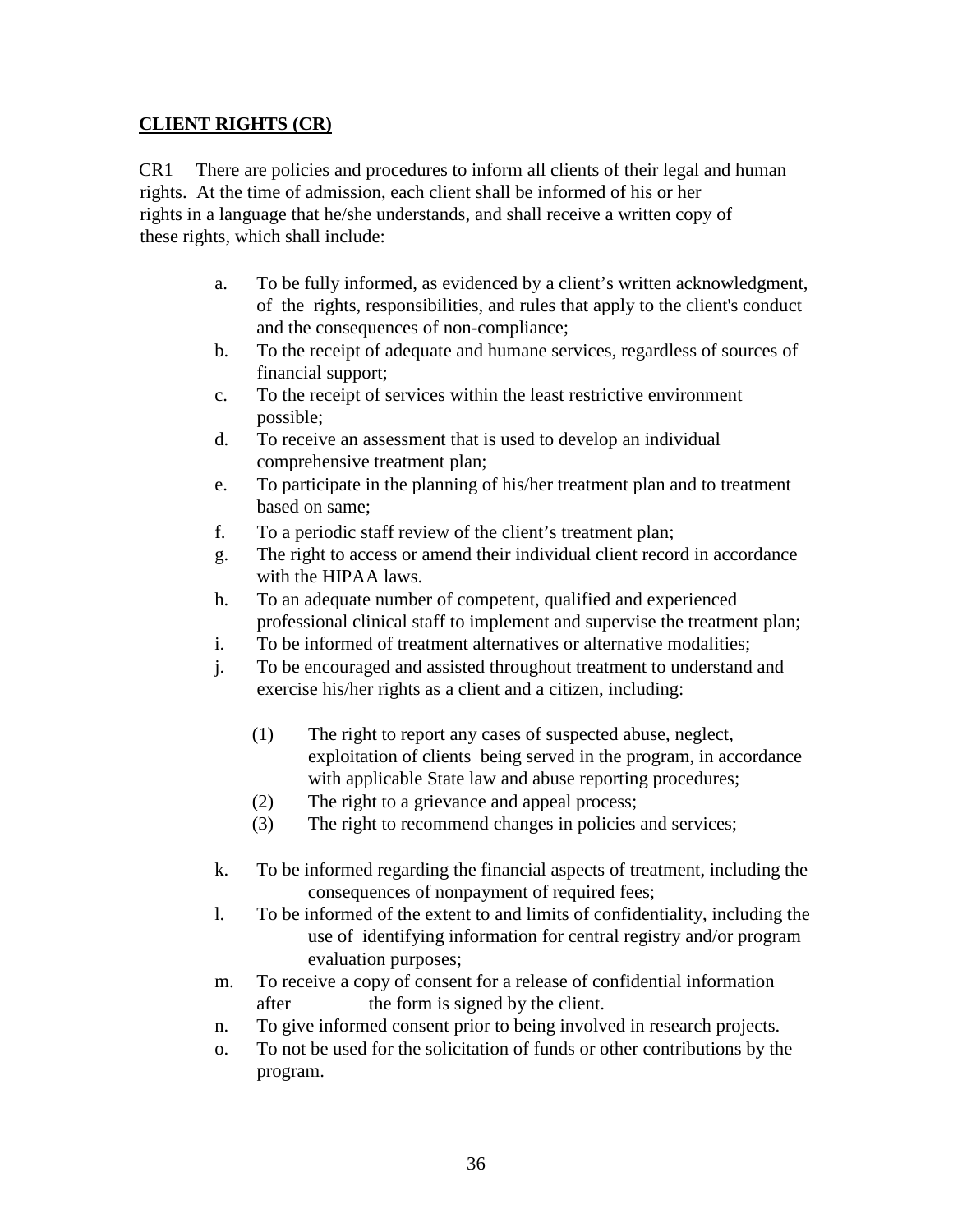- p. To communicate with family and significant others outside the program including:
	- (1) To conduct private telephone conversations with family and significant others, unless justified in the client's case record and explained to the client; and,
	- (2) To send and receive mail in uncensored condition. Mail may be inspected in the presence of a staff member.
- q. To be informed if visitors are expected at the program;
- r. Appeal treatment decisions made by staff in accordance with the programs grievance policy.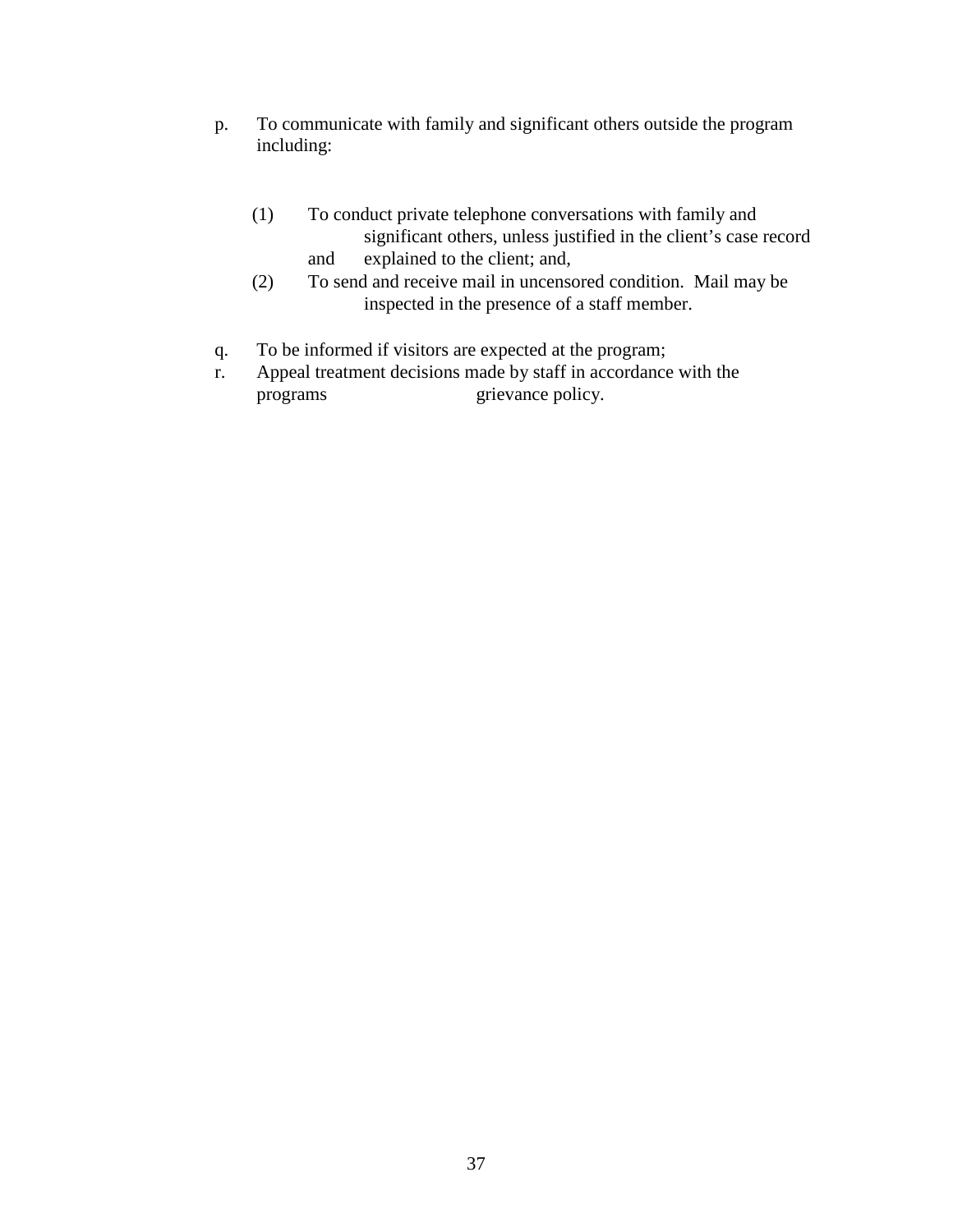**PHYSICAL ENVIRONMENT (PE)** - The program will apply these standards to all sites operated by the program regardless of ownership. The primary concern of the program should always be the safety and well being of the clients and staff.

- PE1 Programs are to ensure compliance with all local, state and federal laws and regulations regarding the condition and maintenance of its facility.
- PE2 Provide evidence of current valid certifications, which are maintained on site of all applicable buildings, fire and safety, health, and all other applicable inspections. All items of concern noted in these inspections shall immediately be addressed/corrected.
- PE3 Private residences shall not be used to provide treatment unless:
	- a. There is a separate entrance to areas in which services are rendered; and
	- b. Services are provided in an area used exclusively for treatment.
- PE4 Provides adequate physical facilities for the storage, processing and handling of client records by means of suitable locked, secured rooms or file cabinets;
- PE5 Maintain a suitably stocked first aid kit(s), with contents as defined in the program's policies and procedures at all sites.
- PE6 Maintain fire extinguisher(s) that are accessible, in working order and have attached documentation of annual inspection;
- PE7 Evacuation routes are prominently posted throughout all facilities;
- PE8 All exits must be clearly marked.
- PE9 The programs telephone number(s) and actual hours of operation will be posted at all public entrances.
- PE10 Conspicuous warning signs must be posted at all public entrances informing staff, volunteers, clients and visitors as to the following requirements:
	- a. No alcohol or illicit drugs are allowed in the facilities;
	- b. No firearms, or other dangerous weapons, are allowed in the facilities with the exception of law enforcement while in the performance of their duties; and
	- c. The use of tobacco is not allowed in the facilities.
- PE11 A copy of compliance with law Title VI/Title VII of the 1964 Civil Rights Law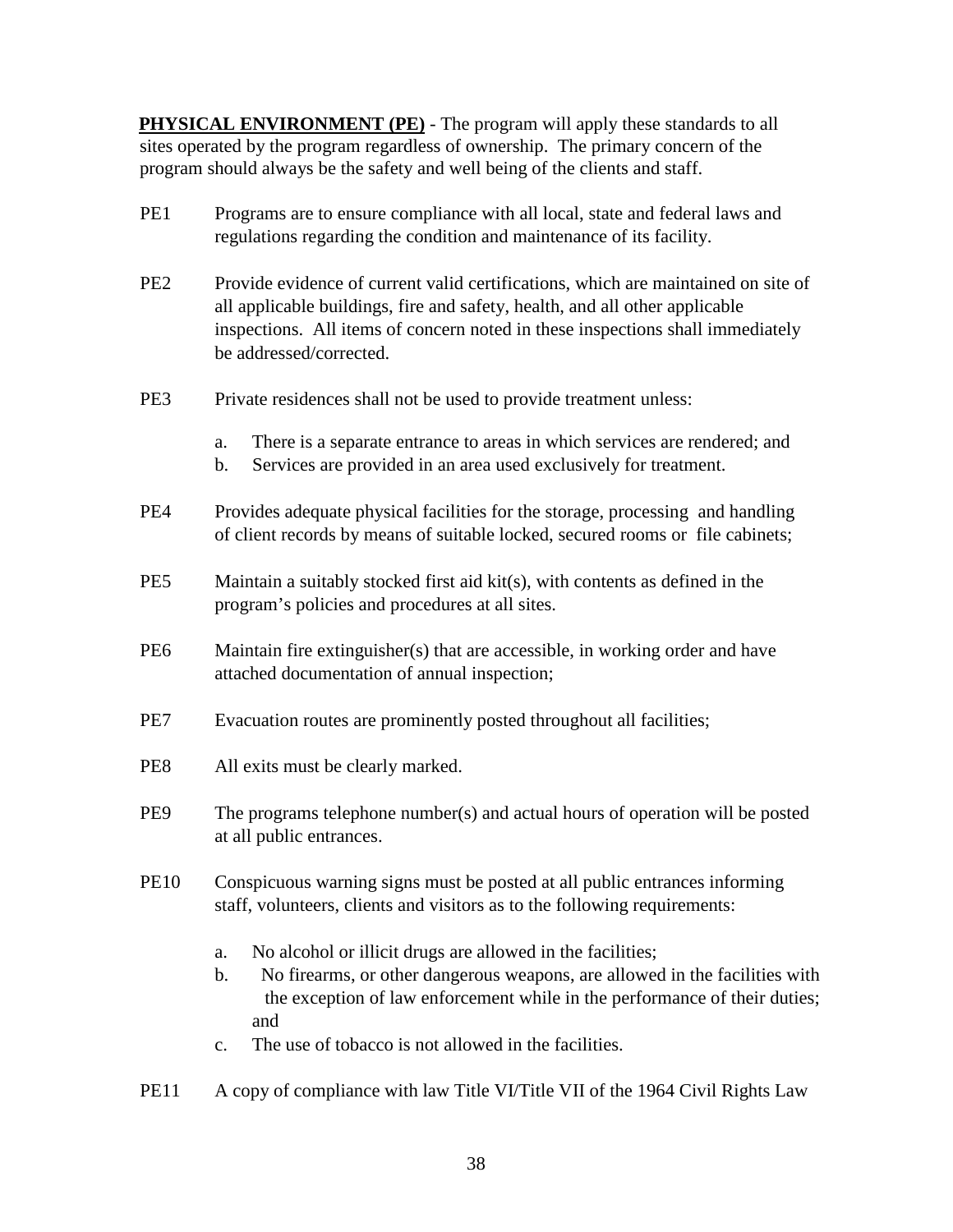shall be prominently displayed for the viewing public.

- PE12 Programs must provide a safe and sanitary environment.
- PE13 Residential facilities shall:
	- a. Provide separate bedroom areas for males and females; adults and adolescents; (13 through 17 years of age)
	- b. Provide separate bathroom facilities for males and females; adults and adolescents; (13 through 17 years of age)
	- c. Provide adequate barriers to divide the population; as determined by the OADAP
	- d. Window coverings to allow for privacy;
	- e. Sufficient lighting so as to avoid injury;
	- f. Provide sufficient clean linens with covered storage; and
	- g. Sleeping areas shall have at least:
		- (1) Fifty (50) usable square feet per person in single occupancy rooms;
		- (2) Forty-eight (48) usable square feet per person in multiple occupancy rooms;
		- (3) Individual storage for clothes and personal items; and,
		- (4) Bedrooms used for detoxification must have single beds (no bunk beds allowed).
- PE14 Adult clients shall remain separated from adolescent population during all times with the exception of mixed therapy sessions.
- PE15 Programs will maintain this separation by any means necessary including a structural separation, continuous monitoring or any combination of efforts required to assure compliance with this standard.
- PE16 Plumbing must be:
	- a. In working condition and to avoid any health threat; and
	- b. All toilets, sinks and showers shall be clean and in working order.
- PE17 There shall be at least one toilet, one sink, and one shower or tub per every eight (8) residential clients.
- PE17 Laundry facilities shall be available in the facility or on a contractual basis. When provided at the facility laundry rooms shall be kept separate from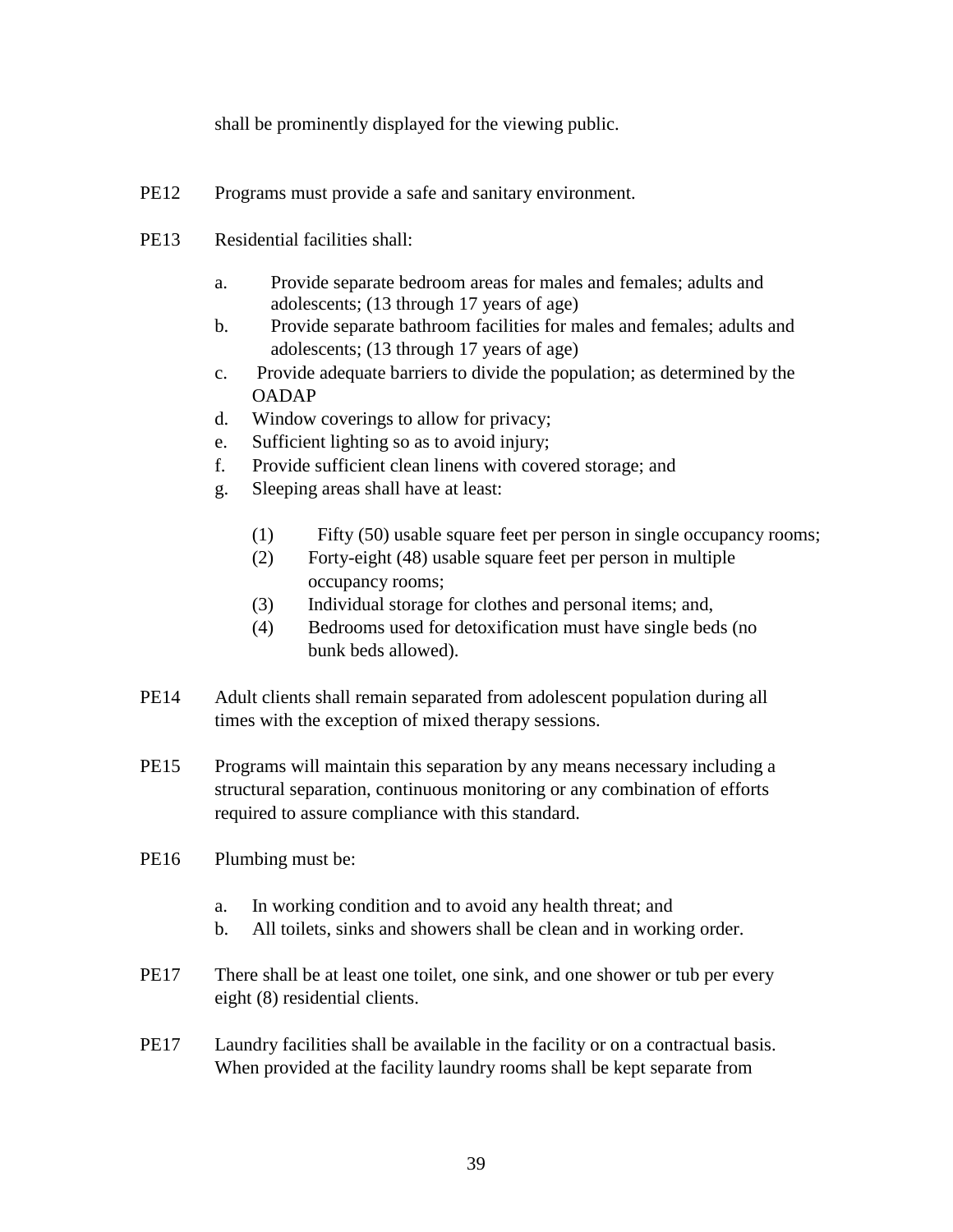bedrooms, living areas, dining areas and kitchen.

- PE19 Storage will be least twelve (12) inches above the floor.
- PE20 A secure locked storage is available for client valuables when requested.
- PE21 Separate storage areas are provided and designated for:
	- a. Food, kitchen, and eating utensils;
	- b. Clean linens;
	- c. Soiled linens and soiled cleaning equipment; and
	- d. Cleaning supplies and equipment.
- PE22 When handling soiled linen or other potentially infectious material Universal Precautions are to be followed.
- PE23 Hazardous and regulated waste is disposed of in accordance with federal requirements.
- PE24 Poisons, toxic materials and other potentially dangerous items shall be stored in a secured location.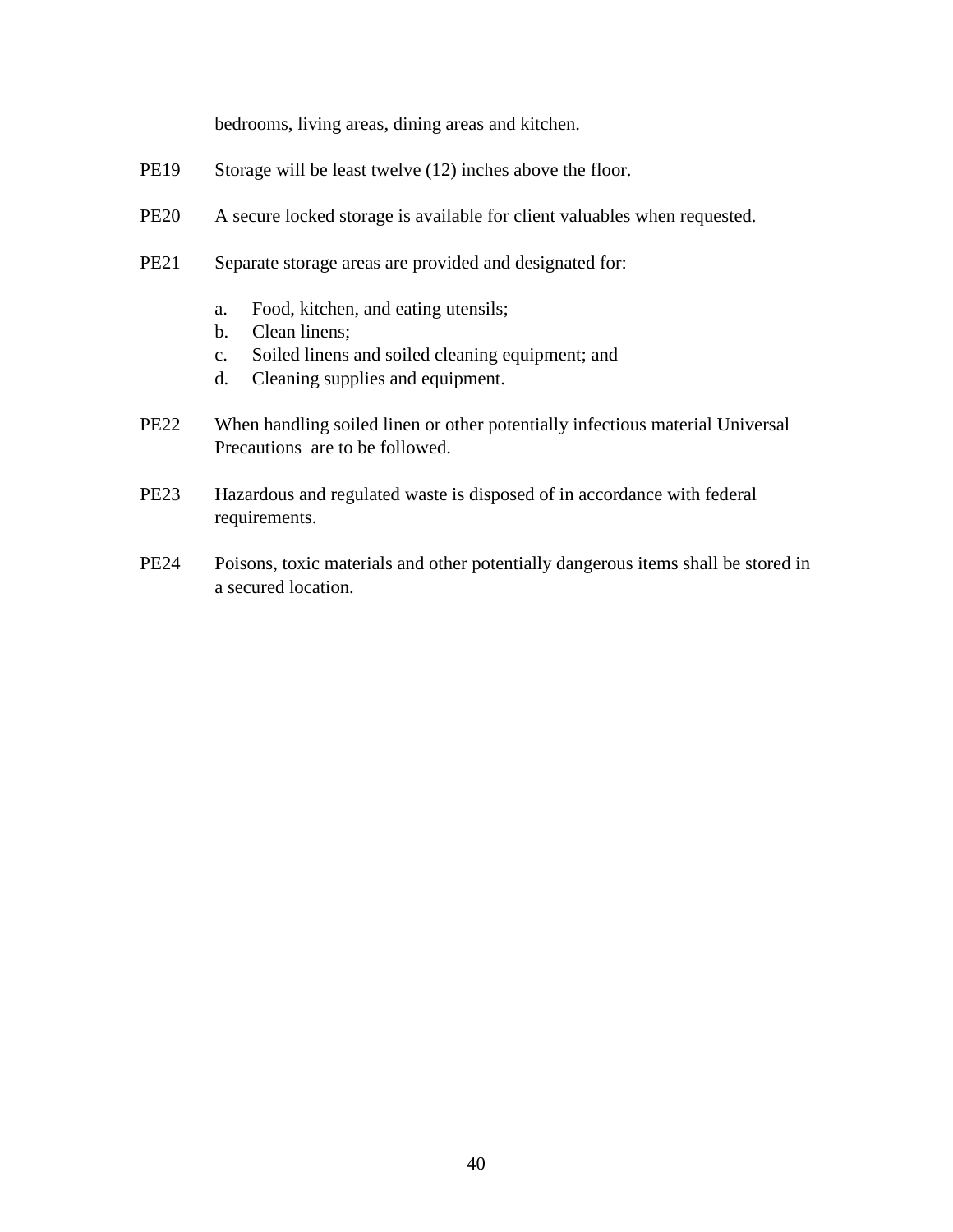**MEDICATION (MD)** - If the program maintains, administers, or dispenses medications, the medication distribution services shall be in conformance with all appropriate state and federal pharmacy laws and shall adopt written policies and procedures for the following:

- MD1 The documentation of handling; administration; observation and self administration; witnessed disposal process; medication errors, adverse reactions and use of medication. Chain of custody will be maintained at all times.
- MD2 Medication Errors and Adverse reactions are to be reported to OADAP following the Incident Reporting Policy. OADAP will receive follow-up reports throughout the programs process of investigation and bringing the incident to a close.
- MD3 A list of prescription medications and over the counter (OTC) medications to be kept in stock on units that dispense medication shall be developed.
- MD4 Both lists will be developed in conjunction with the program's physician who shall sign and date denoting his approval. Any future additions/deletions must follow the same procedure.
- MD5 The medication list shall be reviewed at least annually.
- MD6 Programs who do not employ or contract with a Medical Doctor shall not maintain stocked prescription medications.
- MD7 The program shall use an effective inventory system to track and account for all prescription medications.
- MD8 A system is in place to monitor and to dispose of all outdated medication in compliance according to the program's disposal policy.
- MD9 Medication orders may be given by telephone to licensed or registered nurse. The orders must then be signed by the authorizing physician ordering the medication within 72 hours.
- MD10 Medications shall be stored at appropriate temperatures based on the manufacturer's product inserts.
- MD11 Medications requiring refrigeration shall be stored in a locked compartment separate from food.
- MD12 External use medications in liquid, tablet, capsule or powder form shall be stored separately from medications for internal use.
- MD13 Urine or blood samples shall not be stored with food or medicines.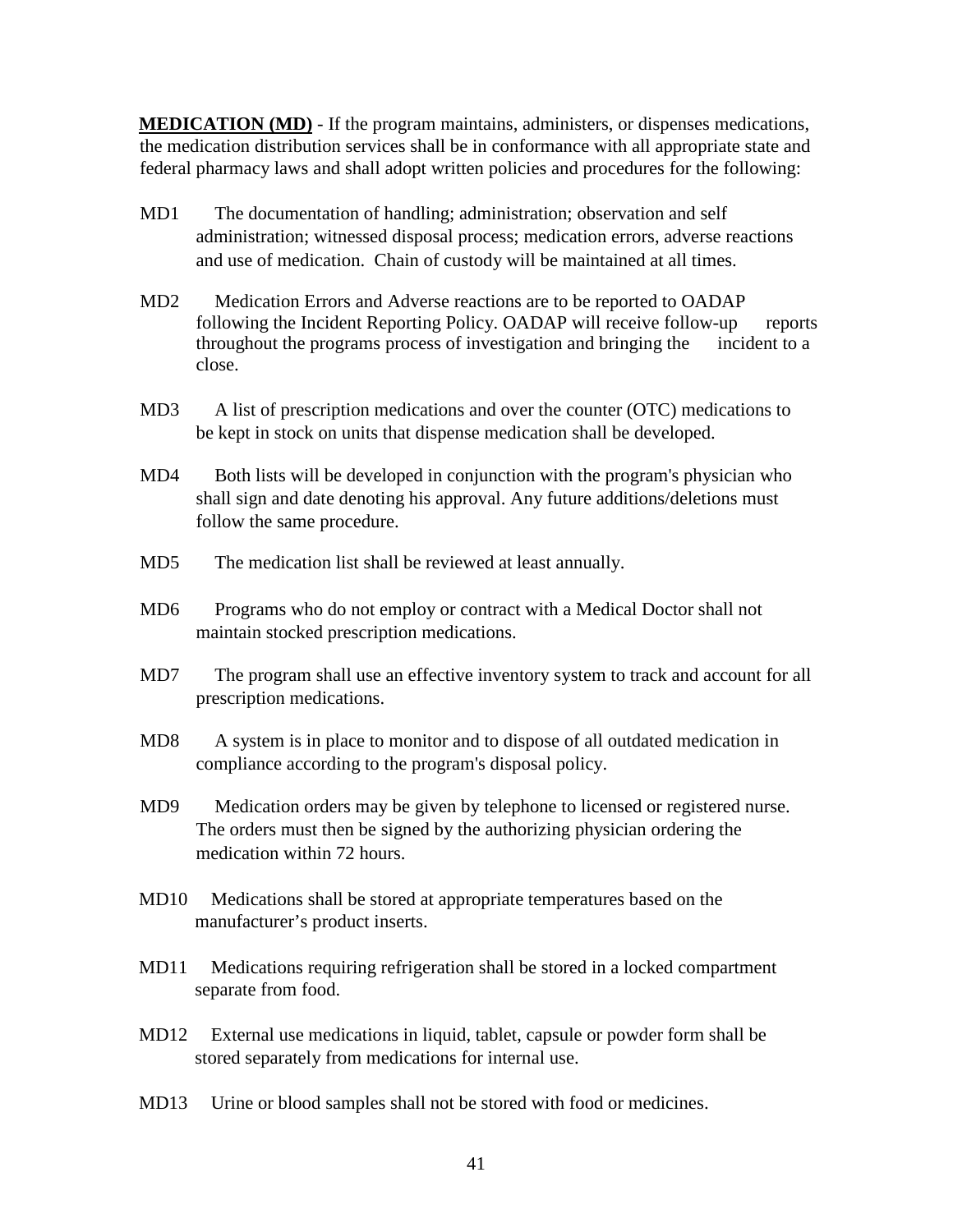- MD14 The program shall keep all prescriptions and non-prescription medications, syringes and needles in locked storage.
- MD15 Medications, syringes and needles shall be accessible only to staff who are authorized to provide medication
- MD16 Used needles and syringes shall be placed in secure, rigid, puncture proof containers and disposed of according to OSHA's Hazardous Waste Standards.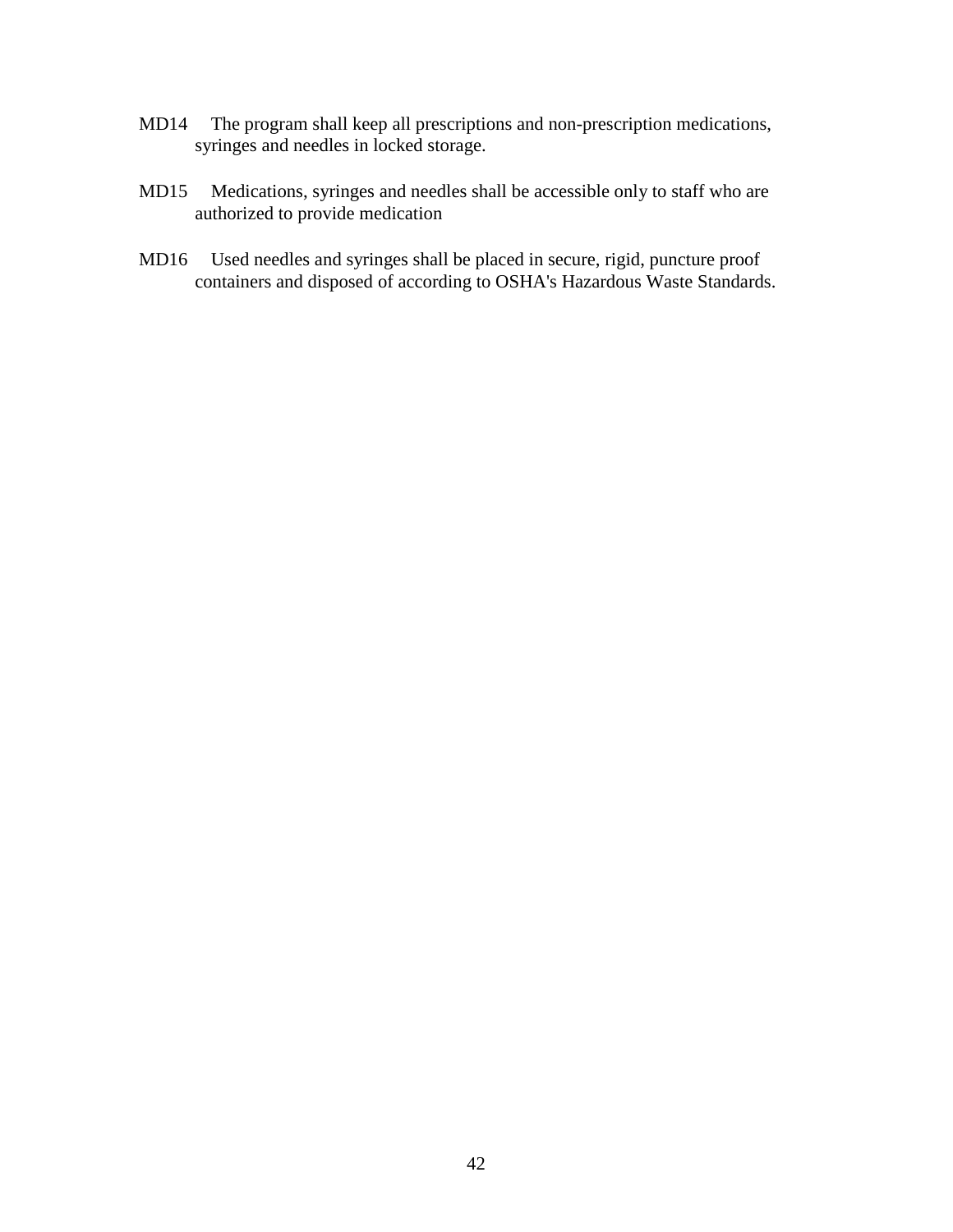#### **FOOD AND NUTRITION (FN)**

- FN1 If the program prepares meals on site, the program shall have a current food establishment health inspection as required by the Arkansas Department of Health.
- FN2 When meals are provided by a food service, a written contract shall be maintained and shall require the food service to have a current food establishment health inspection as required by the Arkansas Department of Health.
- FN3 A licensed dietitian or certified dietary manager shall approve menus and written guidelines for substitutions in advance.
	- a. Approve a meal planning manual with sample menus and guidelines for substitutions;
	- b. Approve age appropriate menus and healthy food choices for children residing in SWS facilities;
	- c. Approve menus prepared by new staff before they plan meals independently;
	- d Review a sample of menus served at least annually; and
	- e. Provide kitchen staff training as needed.
- FN4 The program shall provide modified diets to residents who medically require them as determined by a licensed dietitian or certified dietary manager. Special diets shall be prepared in consultation with a licensed dietitian or certified dietary manager.
- FN5 The program shall provide at least three meals daily, with no more than fourteen (14) hours between any two meals.
- FN6 Clients in a Partial Day Treatment setting shall be offered a minimum of one meal per day provided by the program.
- FN7 Outpatient programs shall allow a meal break after five consecutive hours of scheduled activities.
- FN8 All food shall be stored, prepared, and served in a safe, healthy manner;
- FN9 Non-perishable items shall not be used that contain a sell by date that has expired by more than two years.
- FN10 Perishable items shall not be used once they exceed their sell by date.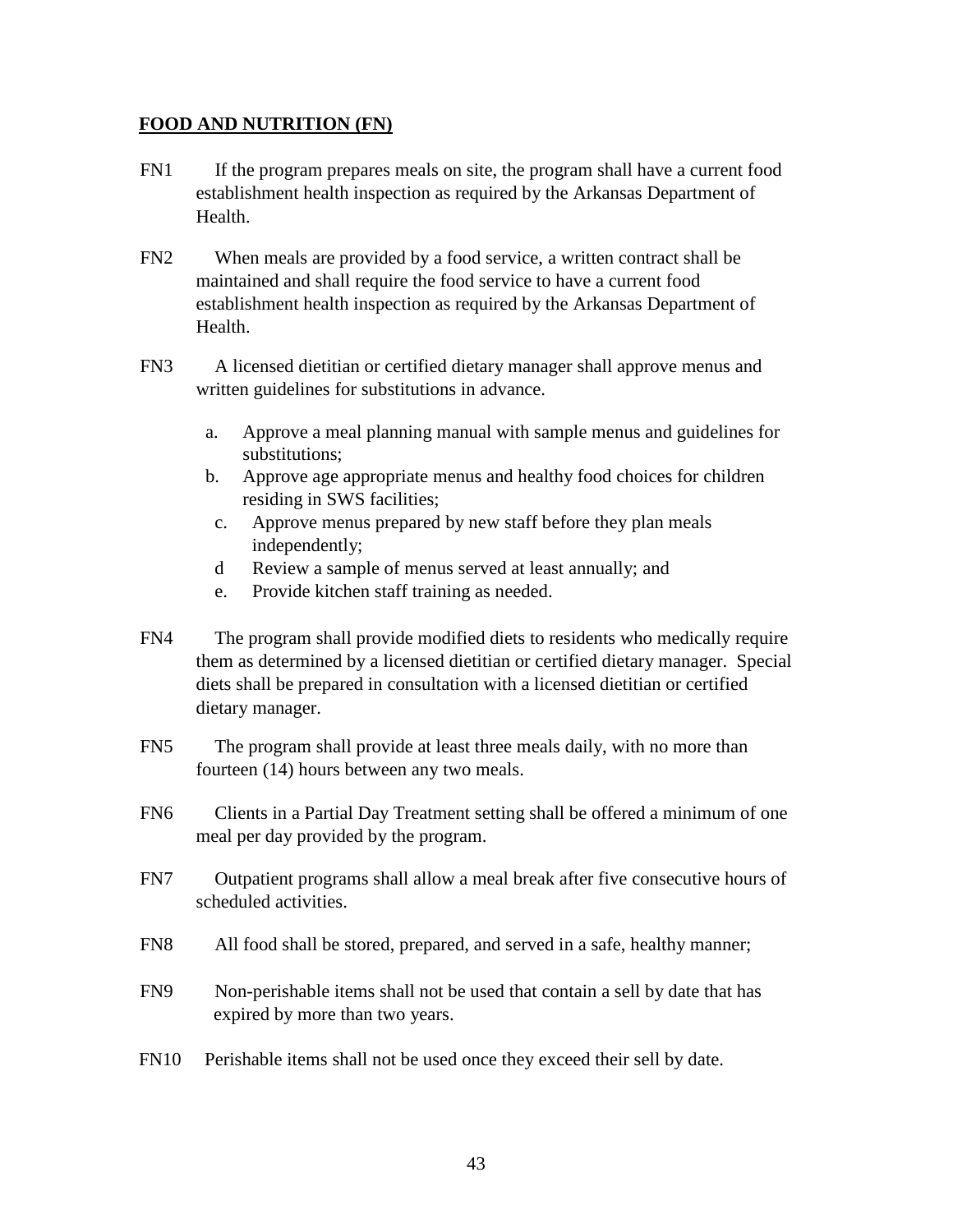- FN11 Documentation of a Negative TB test (with one year) will be required for all persons working in the kitchen or meal preparation environment.
- FN12 All persons working in the kitchen or meal preparation environment shall wear hairnets and gloves.
- FN13 If menu planning and independent meal preparation are part of the client's treatment program, a licensed dietician or certified dietary manager shall provide training or approve a training program for staff who instruct and supervise clients in meal preparation
- FN14 The program shall define duties in writing and have written instructions posted or easily accessible to clients.
- FN15 Clients in detoxification treatment shall not prepare meals.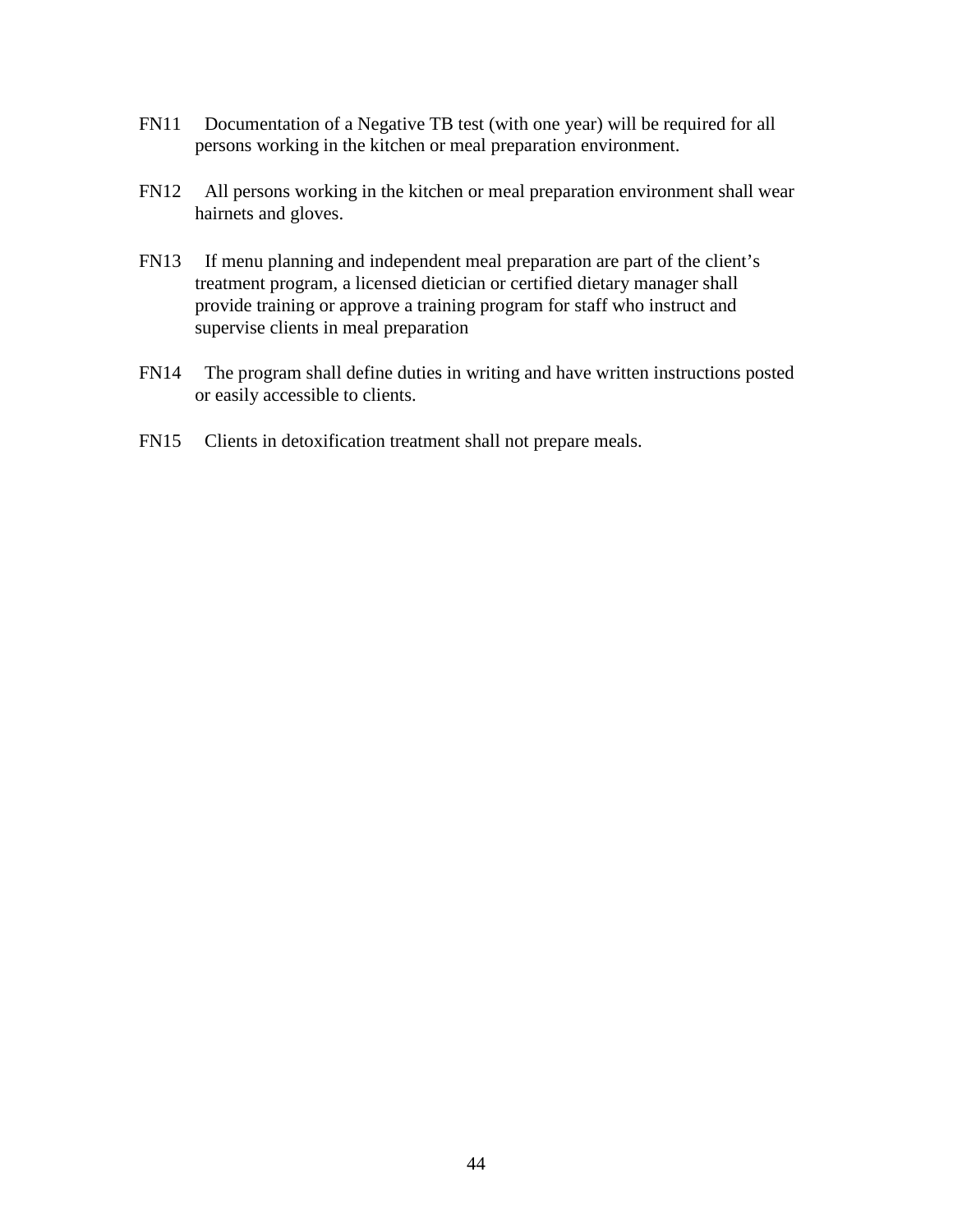**DETOXIFICATION SERVICES (DS)** - Programs funded by OADAP to provide Detoxifications Services shall in addition to the General Standards meet the requirements of the standards listed in Detoxification Services.

- DS1 The Regional Alcohol and Drug Detoxification Program will not admit any client under 18 years of age.
- DS2 While a client is in observation detoxification (with or without medical supervision), Medical Doctor(s), registered or licensed practical nurse or Regional Detoxification Specialists (RDS), must be present and specifically assigned to monitor the client on a twenty-four (24) hour basis.
- DS3 Clients in detoxification services will receive three (3) meals per day, with no more than fourteen (14) hours between any two (2) meals. Their meals will be served separately from other residential clients. If eating in a common area, they will receive their meal prior to or after other clients have vacated the area.
- DS4 Only an RDS, Medical Doctor, registered or licensed nurse are authorized to document progress notes, vital signs, fluid/food intake, withdrawal risk assessments and stabilization plans. All documentation is to include the authorized persons' signature and credentials.
- DS5 An RDS must hold current certifications in the following;
	- a. Cardiopulmonary Resuscitation (CPR);
	- b. First Aid;
	- c. Nonviolent Physical Crisis Intervention (NPCI); and
	- d. Regional Alcohol and Drug Detoxification (RADD Training)
- DS6 All staff assigned to monitor detoxification clients shall know the signs and symptoms of withdrawal, the implication of those signs and symptoms; and emergency procedures, as defined in facility policy and procedure manual.
- DS7 Clients in detoxification services will have their vital signs taken upon admission and documented; and at least every two (2) hours thereafter, until within normal limits for eight (8) consecutive hours.

 Exception: Once vital signs are within normal limits for eight (8) consecutive hours, they will be taken no less than every six hours. At this time, blood pressure, temperature and pulse may be omitted one (1) time per twenty-four (24) hour period; observation will continue as evidenced by documentation of reason for vital sign omission, client behavior observed and respiration count. (e.g. Vital signs completed at 10:00 p.m., description of behavior client exhibiting at midnight and resume vital signs at 2:00 a.m.);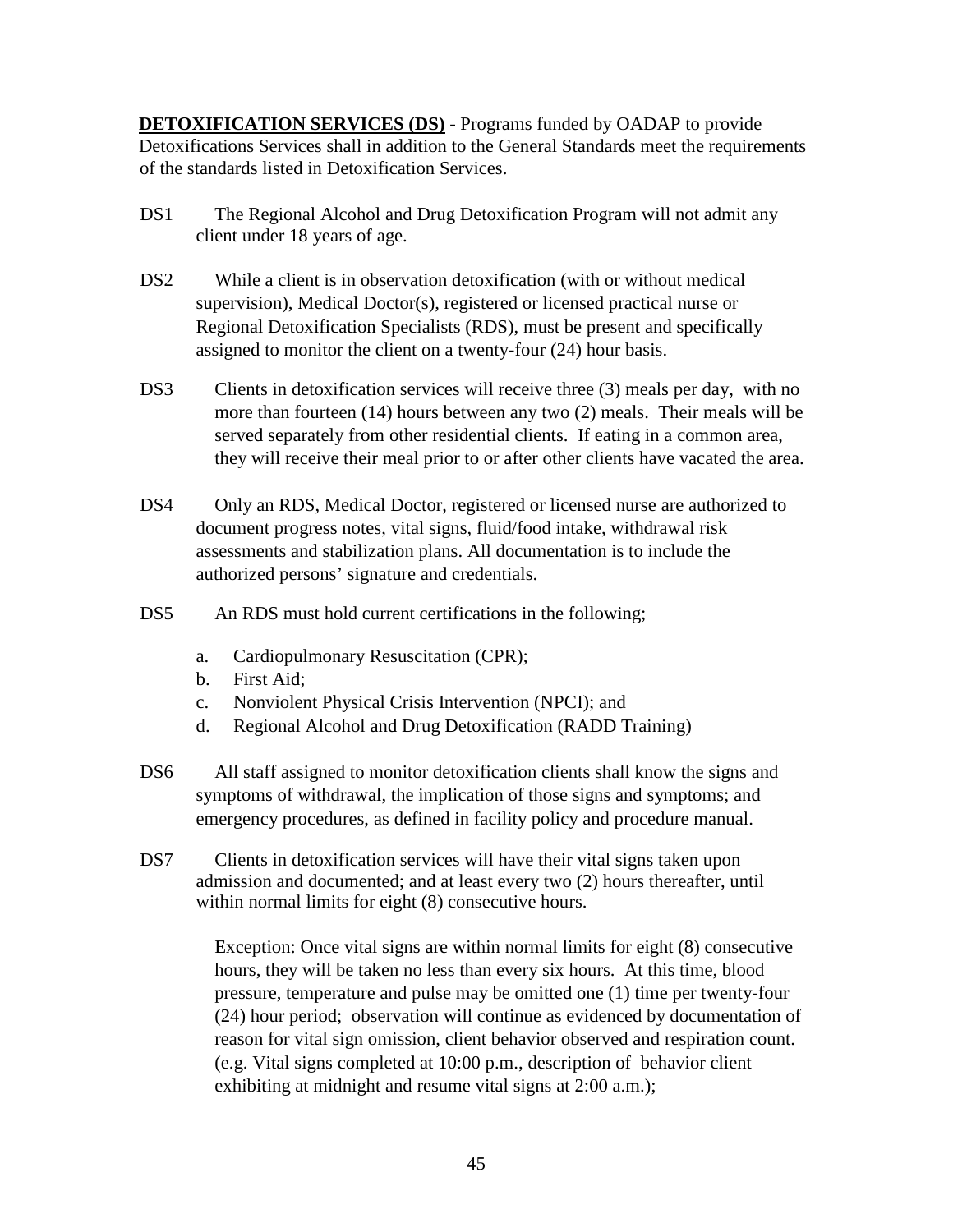DS8 Observation detoxification, with or without medical supervision, will include:

- a. Gender separate sleeping areas with:
	- (1) One-level bed (no bunk beds);
	- (2) Individual storage for clothing and personal items;
	- (3) Window coverings to allow for privacy; and (4) Sufficient clean linen
- b. Gender separate bathroom/shower areas with:
	- (1) Sufficient lighting so as to avoid injury;
	- (2) Plumbing in working condition so as to avoid any threat to health;
	- and (3) Sufficient clean linen supply
- DS9 A complete set of vital signs will include blood pressure reading (systolic and diastolic), temperature, pulse and respirations.
- DS10 Once vital signs are within normal limits for eight (8) hours, they will be taken no less than every six (6) hours. There will be documentation in the client's case record verifying each vital sign taken during the client's stay in detoxification.
- DS11 Oral fluids and food shall be easily accessible to clients.

DS12 There will be documentation of meals offered, consumed and/or refused; and the amount consumed or refused, every two (2) hours.

- DS13 There will be documentation of consumption of oral fluids indicating amount offered, consumed, or refused, every (2) hours.
- DS14 There will be documentation of reason for not offering nutrition. (e.g. client absent during meal time to see personal physician).
- DS15 Medication that is prescribed to an individual for withdrawal must be documented in the withdrawal risk assessment, stabilization plan and progress notes.
- DS16 A file will be maintained for each client, per admission; it will contain:
	- a. Proof of client identity;
	- b. A signed Voluntary Admission Agreement; or,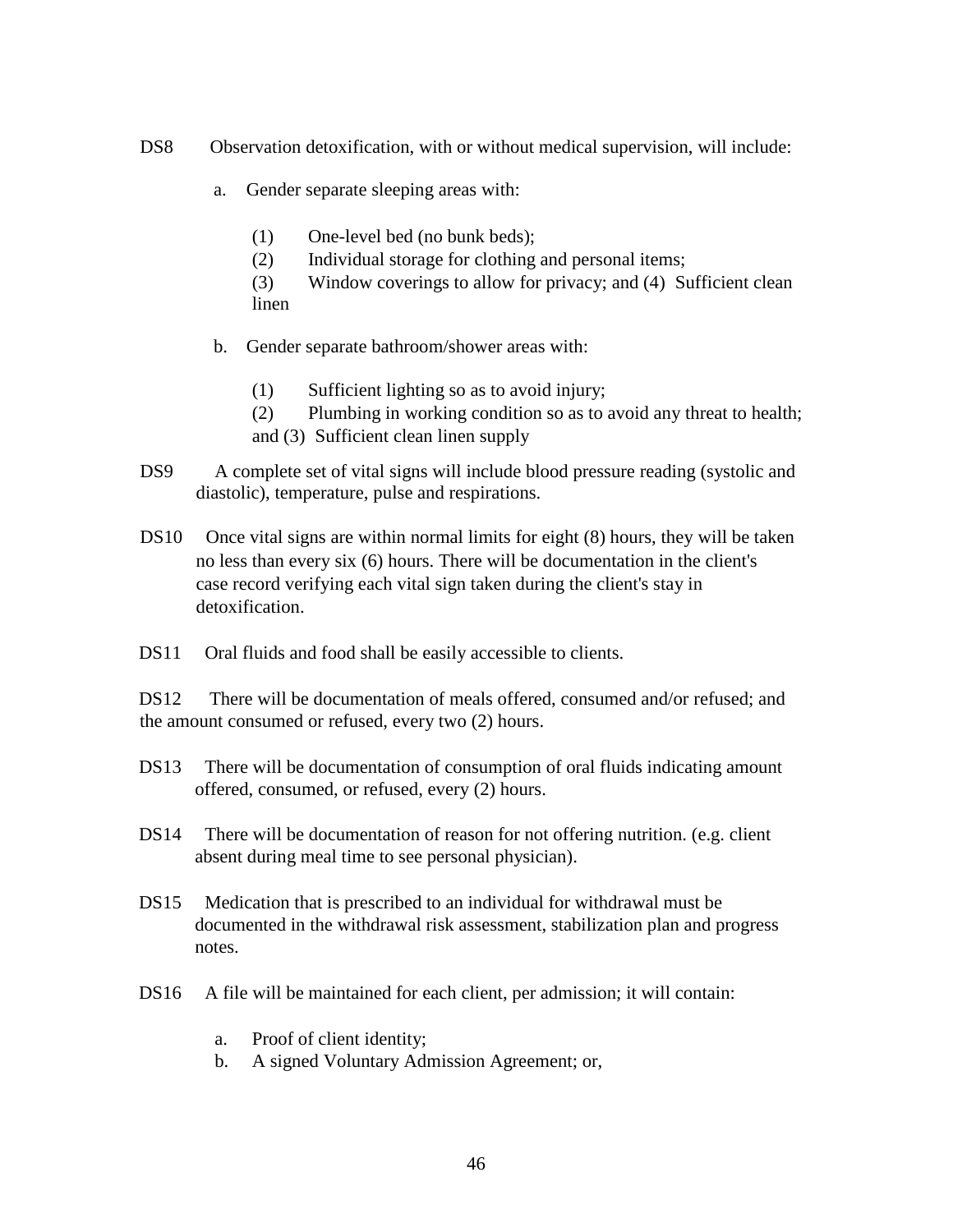- c. Involuntary Admission Agreement, as appropriate;
- d. Consent to Treat Agreement signed prior to admission;
	- (1) Must obtain signed, dated and timed consent, even if client is impaired by substance; and,
	- (2) Must obtain another signed, dated and timed consent once said substance no longer impairs client.
- e. The withdrawal risk assessment will be initiated on admission, completed and filed in the client record within four (4) hours of admission. If an emergency of the client's physical condition prevents documentation within four (4) hours, staff will explain the circumstances in the client record and obtain the information as soon as possible;
- f. Qualified staff member(s) (physicians, registered and/or licensed practical nurses or Regional Detoxification Specialists) will perform withdrawal risk assessment; it will include:
	- (1) Substance Use History;
	- (2) Current Detoxification Level Determination;
	- (3) Past psychiatric treatment;
	- (4) Past chemical dependency treatment;
	- (5) Significant medical history;
	- (6) Current health status;
	- (7) Current medications;
	- (8) Known food allergies;
	- (9) Known drug allergies;
	- (10) Current living situation;
	- (11) Current employment situation; and,
	- (12) Current emotional state and behavioral functioning.
- g. Completed and signed authorization(s) to release confidential information, as appropriate;
- h. Medication records, as appropriate (In programs utilizing MD's, LPN, LPTN and/or RNs); Clients must provide all previously prescribed prescription medications during admission. All previously prescribed prescription medications must be documented in client file including: type of medication, amount/dosage, route in which medication is administered, how often medication is taken, medical condition for prescription, prescribing physician and count of medication provided at admission.
- i. Personal Property Inventory, signed by staff or authorized agent, and client;
- j. Confirmation of client receiving and understanding of handbook;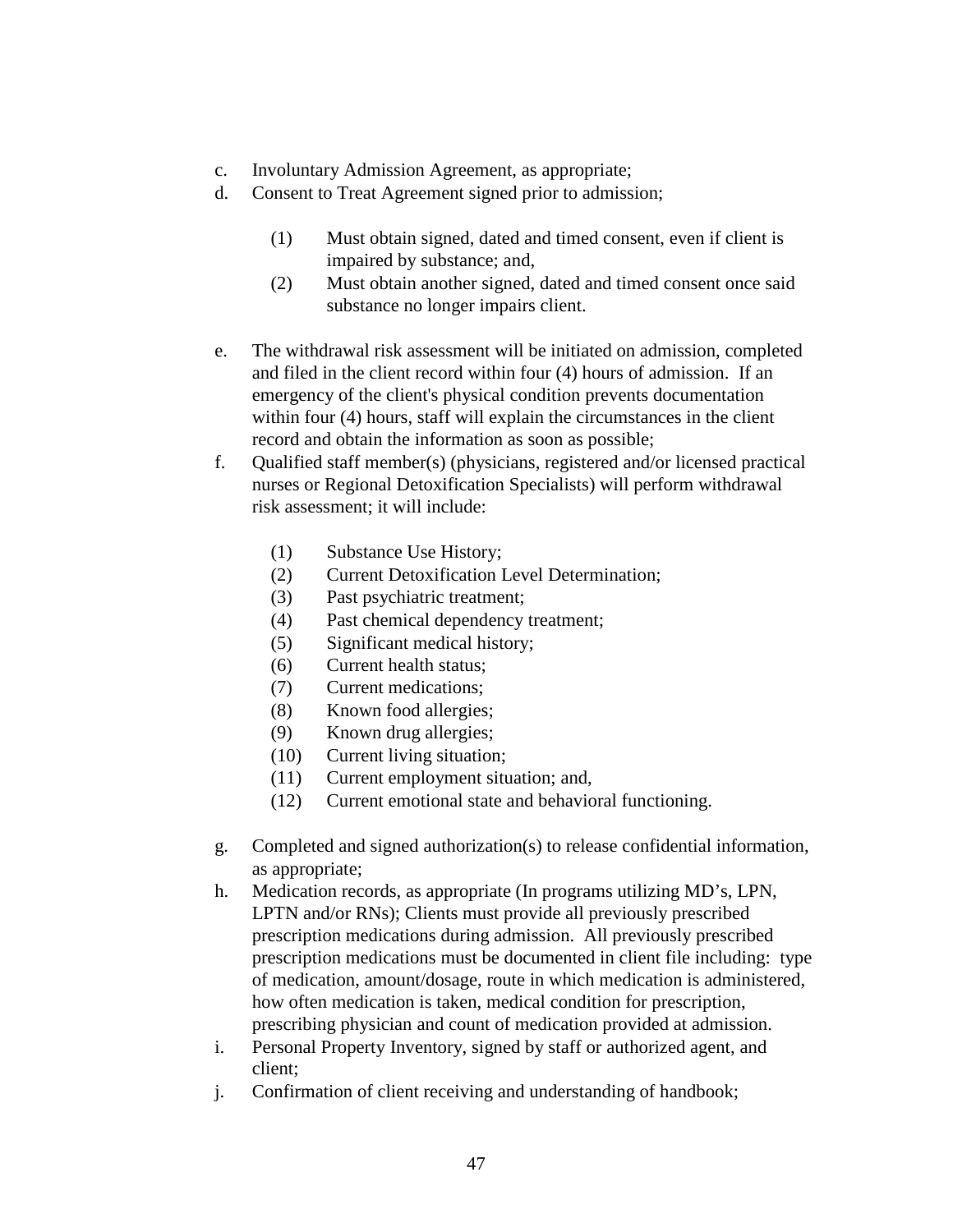- k. Confirmation of client receiving notice of Federal Confidentiality Regulations; to be signed when client is capable of rational communication;
- l. A staff person, authorized by the program, will identify the client's shortterm needs (based on the withdrawal risk assessment and medical history) and develop an appropriate detoxification plan (stabilization plan):
	- (1) An RDS, LPN, LPTN, RN or MD will sign the plan;
	- (2) The client will sign the detoxification plan, unless medically contraindicated; staff will explain the circumstances in the client record and obtain the signature as soon as possible;
	- (3) The completed and signed detoxification plan will be filed in the client record within eight (8) hours of admission;
	- (4) The program will review and, if necessary, revise the detoxification plan (stabilization plan) every twenty-four (24) hours or more often, should client need(s) change significantly;
	- (5) The program will implement the detoxification plan (stabilization plan) and document the client's response to interventions in the progress notes.
- m. Progress notes in detoxification will be documented every two (2) hours until stable for eight (8) hours (additional notes will be documented as appropriate) and will include:
	- (1) The client's physical condition observed by staff (signs);
	- (2) Client statements about the client's condition (symptoms);
	- (3) Client statements about their needs;
	- (4) The client's mood and behavior;
	- (5) Any medications that have been prescribed by the program's Medical Director (for programs utilizing medical staff), and
	- (6) Information about the client's progress or lack of progress in relation to detoxification (stabilization) goals.

# **ADOLESCENT TREATMENT (AT)** - Applies to Residential and Out-Patient

- AT1 The program shall limit admissions to adolescents 13 through 17 years of age. The policies and procedures shall specify any exceptions to this requirement, and OADAP must be notified and a waiver obtained prior to admission.
- AT2 The program shall address the special needs (i.e., self-esteem, peer pressure, etc. classes) of adolescents and protect their rights.
- AT3 The program shall provide separate groups and activities for adolescents.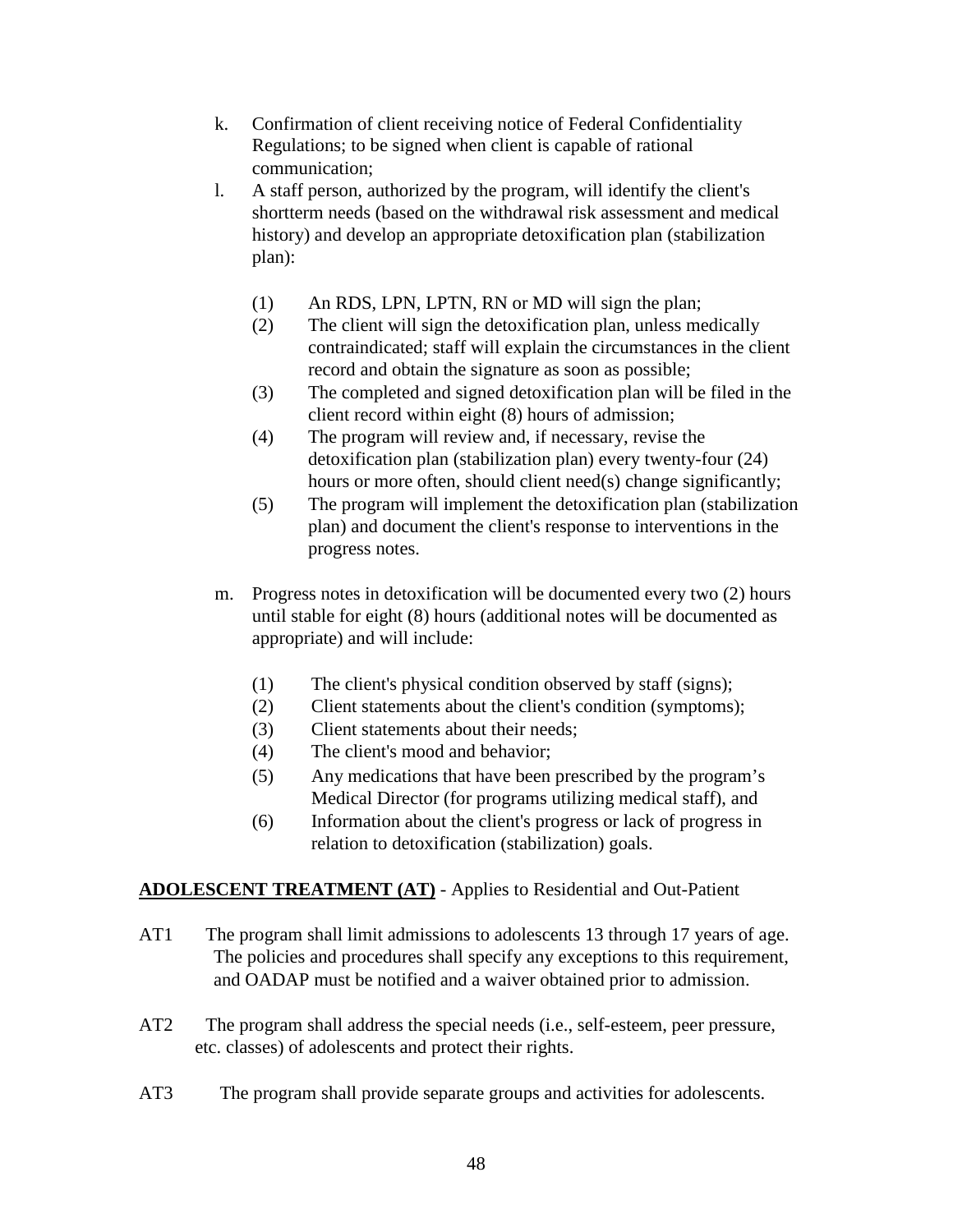- AT4 The program shall obtain consent for admission and authorization to obtain medical treatment at the time of admission for all clients under 18 years of age, unless adjudicated as an emancipated minor.
- AT5 Residential and day treatment programs shall have policies and procedures that govern access to client education as required by the Arkansas Department of Education.

AT6 The program shall allow regular communication between an adolescent client and the client's family and shall not arbitrarily restrict any communication without clear, written individualized clinical justification documented in the client record.

- AT7 Program staff that plan, supervise, or provide chemical dependency education or counseling to adolescents shall have the following:
- a. Qualified credentials for counselors; and
- b. Direct care employees shall have documentation of continuing education in human adolescent development, family systems, adolescent psychopathology and chemical dependency and addiction in adolescents, and adolescent socialization issues. This may include in-service training.
- AT8 Clients shall be under direct supervision at all times.
- AT9 In public places, clients shall be within eyesight at all times.

AT10 Staff shall conduct visual checks at least once every hour. Bed checks will be made and documented every four (4) hours.

- AT11 All Incidents will be recorded and reported as appropriate.
- AT12 The treatment plan shall address adolescent specific needs and issues.
- AT13 The program shall involve the adolescent's family or an alternate support system in the treatment process or document why this is not happening.
- AT14 The program shall prohibit adolescent clients from using tobacco products.
- AT15 The program shall prohibit tobacco products within the confines of any program housing adolescents.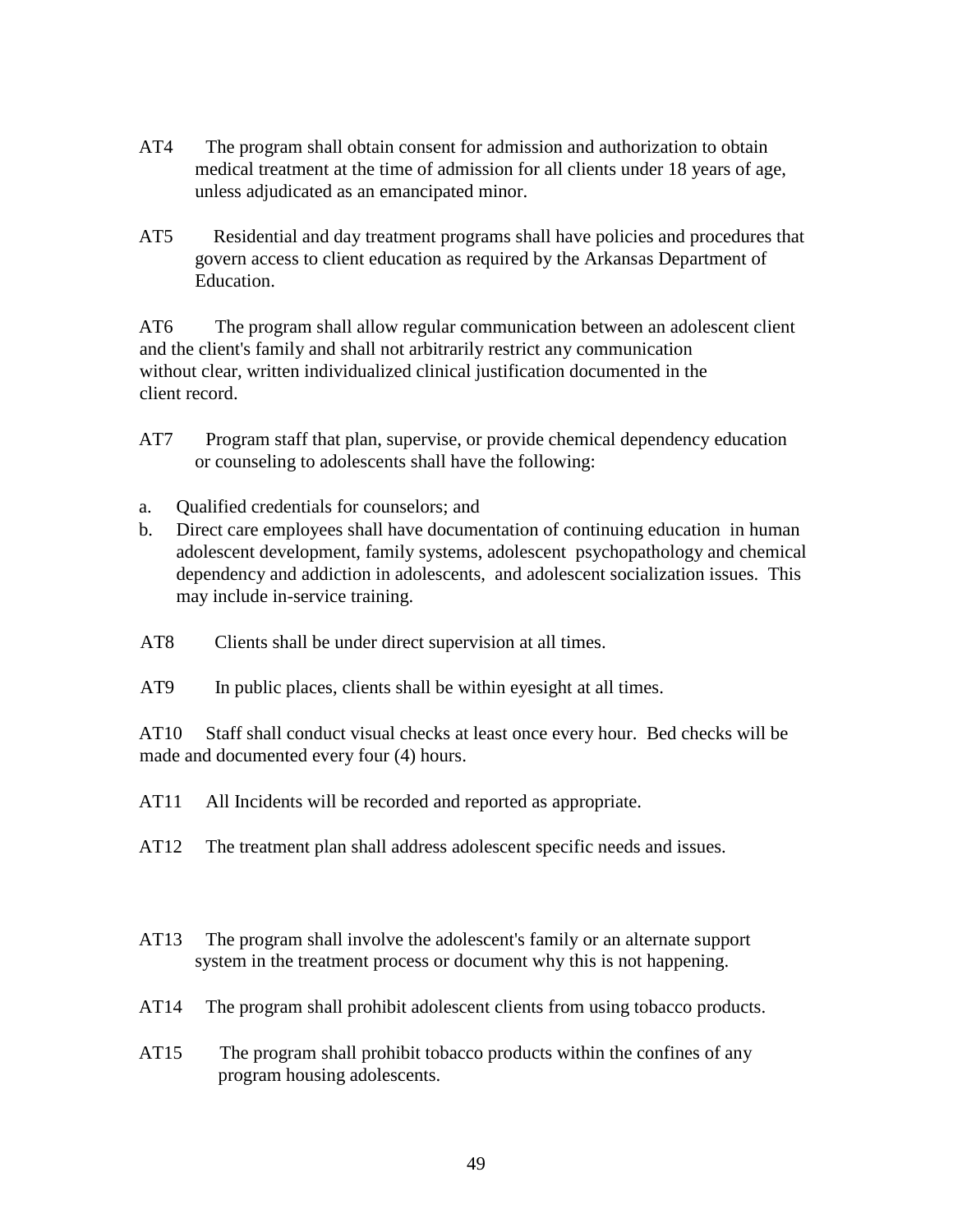AT16 Staff employed with adolescent programs will have training specific to the clients served, such as: impact of substance abuse on children; identifying domestic violence; abuse; neglect; empowering the client and families to restore family functioning; development and age appropriate behaviors; parenting skills; self-esteem; peer pressure; and bullying.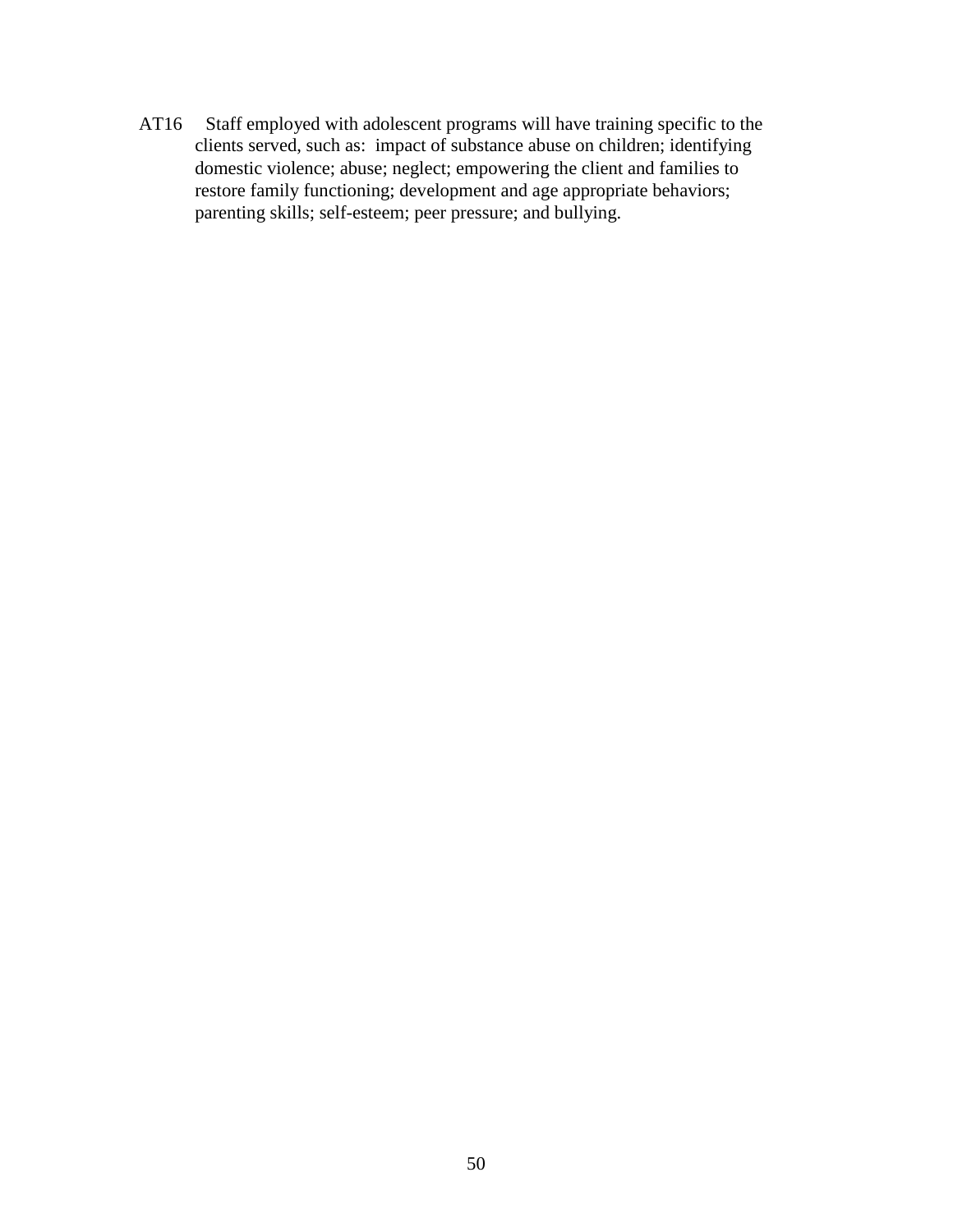**SPECIALIZED WOMEN'S SERVICES (SWS)** - Programs authorized by OADAP to provide Specialized Women's Services shall in addition to the General Standards meet the requirements of the standards listed in Specialized Women's Services sections. The program shall address the specialized needs of the parent and include services for children. These services may be provided on the premises or through written service agreements with other providers.

SWS1 Treatment shall include intensive primary treatment and clients must participate in at least thirty (30) hours of therapeutic services per week, including substance abuse group counseling, education, parenting, family reunification, and child development services.

## SWS2 Job Skills:

- a. The program shall assure that residents attend G.E.D. classes, receive jobtraining skills, or be employed.
- b. At a minimum, all clients shall register at the Employment Security Division (ESD)
- c. At a minimum, all women shall register at the Arkansas Department of Workforce Services. If employed the client shall receive a minimum of 15 hours per week of therapeutic services as determined by the client's treatment plan.
- SWS3 Parenting Skills:
	- a. The program will assure all adult residents receive training in early child development and other parenting skills.
	- b. These services may be provided on the premises or the clients may be transported to other locations.
- SWS4 Children in the facility shall receive age appropriate therapy as needed.
- SWS5 All clients with children will attend and participate in parent/child interactive education either individual or group (1 hour minimum) per week.
- SWS6 The program shall assess and document parent-child interaction weekly and any identified needs shall be addressed in treatment.
- SWS7 Residential programs shall not accept dependents over the age of six (6), unless the program has prior written approval from OADAP.
- SWS8 The program shall inform and educate pregnant clients of the Child Abuse Prevention and Treatment Act in accordance with state and federal laws.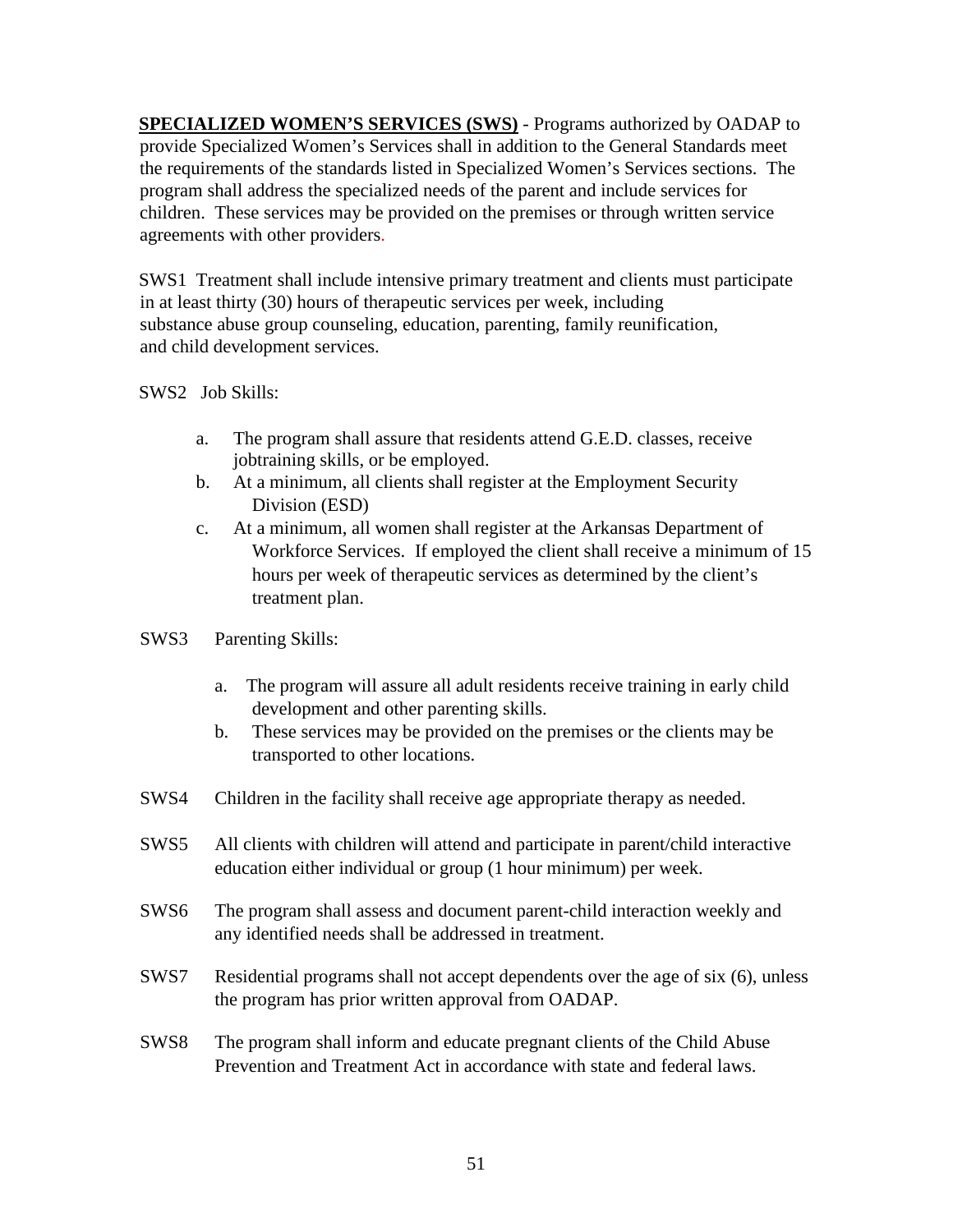SWS9 Programs will provide training specific to the clients served, such as: substance abuse impact on children; identifying domestic violence; abuse; neglect; empowering the client and families to restore family functioning; child development and age appropriate behaviors; parenting skills; self-esteem; peer pressure; and bullying.

SWS10 The program shall inform and educate pregnant clients of the dangers and effects that alcohol and illicit drug use has on the fetus.

- SWS11 Other education to be provided will include, but not be limited to, the topics of HIV/AIDS, STDs, TB, family planning, nutrition, sexual abuse and spousal abuse.
- SWS12 Family Education and Support:
	- a. The program shall establish a family-counseling program for each client.
	- b. Family members shall receive basic drug abuse prevention information, and support skills, especially in relapse prevention, family dynamics and communication.
- SWS13 Aftercare: Prior to discharge the program shall be responsible for establishing an aftercare plan and will encourage the client to participate in support activities.
- SWS14 The program will provide access and referral to the fullest possible range of medical care for clients and children to include but not be limited to: Pre-natal and post-partum health care; emergency health care; health screening; dental; well-child health care; screening in speech/language; hearing and vision; and verification of immunization records.
- SWS15 Childcare: The program shall ensure parents or qualified childcare providers directly supervise the children at all times. The program is always responsible for providing oversight and guidance to ensure children receive appropriate care, when they are supervised by clients.
- SWS16 Child Care for residents with small children/day care will be provided either on the program's premises (by an authorized child care provider), or through a licensed day care center.
- SWS17 Childcare shall be arranged for services delivered in the evenings, such as, an AA meeting, or for an emergency. (Clients cannot provide this service).

SWS18 The program shall have a current schedule showing who is responsible for the children at all times;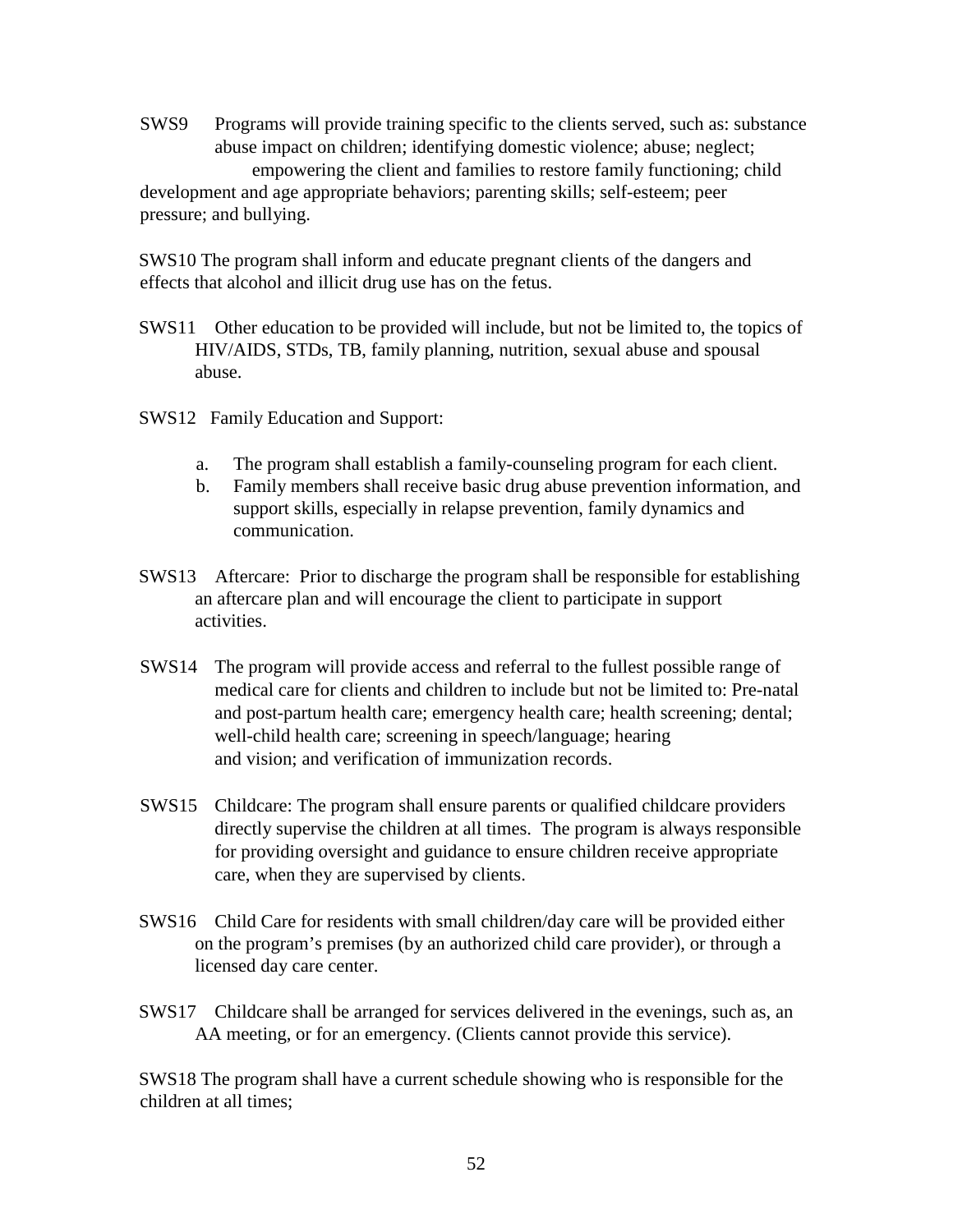SWS 19 Physical discipline by program staff is strictly prohibited.

SWS20 The program shall provide a variety of age-appropriate equipment, toys, and learning materials;

SWS21 Transportation shall be provided for any other services necessary to meet treatment goals.

- SWS22 Program shall have policies and procedures that state staff shall not allow anyone except the legal guardian or a person authorized by the legal guardian to take a child away from the facility. If an individual shows documentation of legal custody, staff shall record the person's identification before releasing the child.
- SWS23 The program will provide room, board and laundry services.
- SWS24 Pregnant women; women with children and, children will be fed apart from other clients. If being fed in a common area they will receive their meals prior to or after other clients have vacated the area.
- SWS25 The program may assess any amount for rent not to exceed the actual cost per day.
- SWS26 The program staff are mandatory reporters, and program shall have a procedure to use if a parent abuses or neglects a child, including reporting, intervention and documentation.
- SWS27 The program must provide a safe and sanitary environment appropriate for children, to include at a minimum:
	- a. Heating equipment shall be cool to touch safely;
	- b. Heavy furniture and equipment shall be securely installed to prevent tipping or collapsing;
	- c. Electrical outlets accessible to children shall have child-proof covers or safety devices;
	- d. There shall be no cords or strings hanging within reach of a child's.
	- e. Cupboards, cabinets, closets and refrigerators shall be secured to prevent trapping a child inside.
	- f. Air conditioners, fans, and heating units shall be mounted out of children's reach or have safety guards;
	- g. Grounds shall be kept free of standing water and sharp objects;
	- h. Tap water shall be no hotter than 110 Fahrenheit;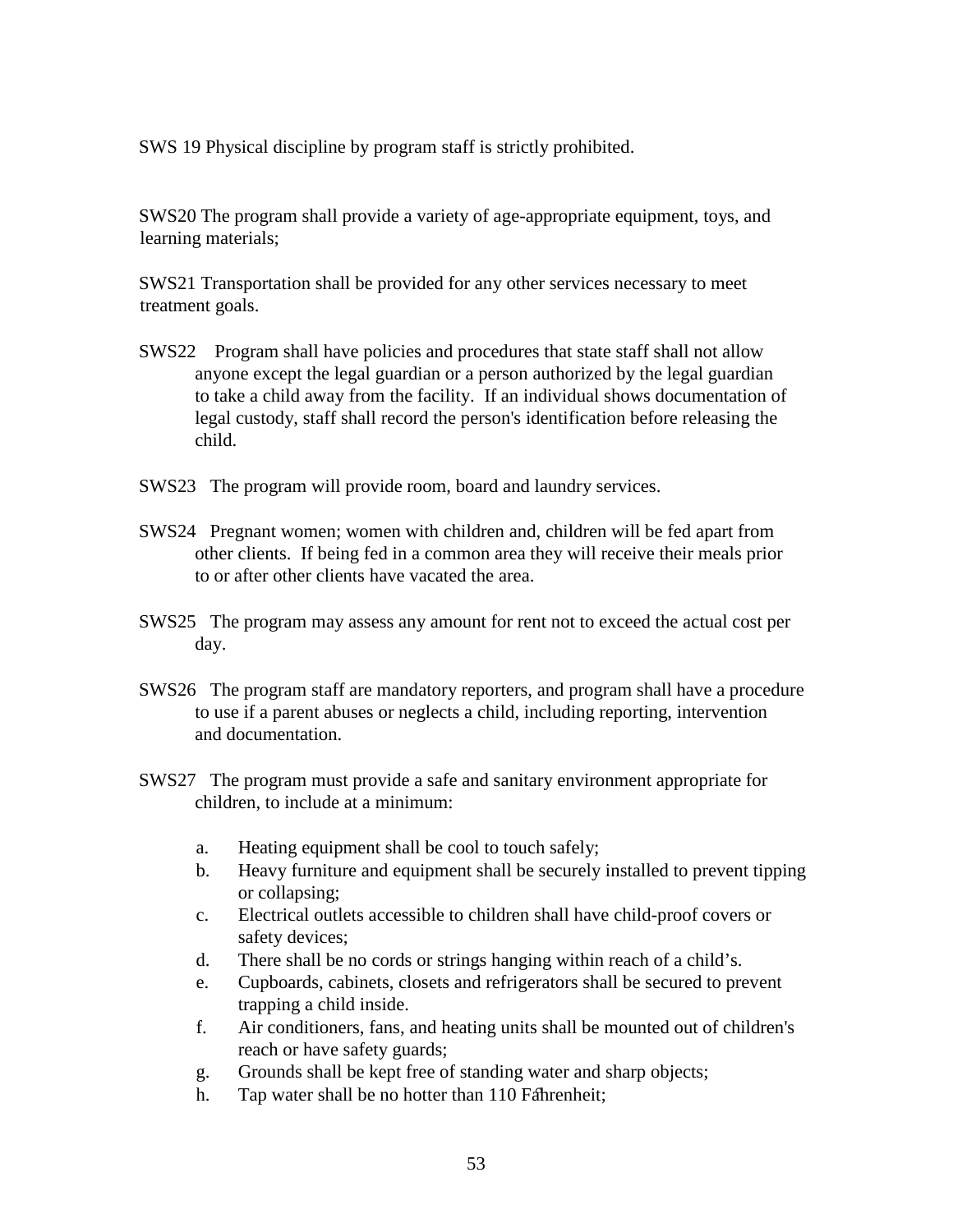- i. Items potentially dangerous for children (i.e. poison's bleach, etc.) shall be stored in a secure, locked environment.
- j. Areas that are more than two feet above ground level (such as stairs, porches, and platforms) shall have railings low enough for children to reach;
- k. Outdoor play areas shall be enclosed by a fence at least four feet high and shall not be viewable by the general public or anyone not associated with the SWS program;
- l. Tanks, ditches, sewer pipes, dangerous machinery, and other hazards on the grounds shall be fenced;
- n. Outdoor play equipment shall be in a safe location and securely anchored (unless portable by design);
- o. Buildings, furniture, and equipment shall not have openings or angles that could trap or injure a child or any part of the child's body; and
- p. Swing seats shall be durable, lightweight, and relatively pliable.
- SWS28 Neither staff nor clients will use tobacco products within twenty-five feet of any program housing children.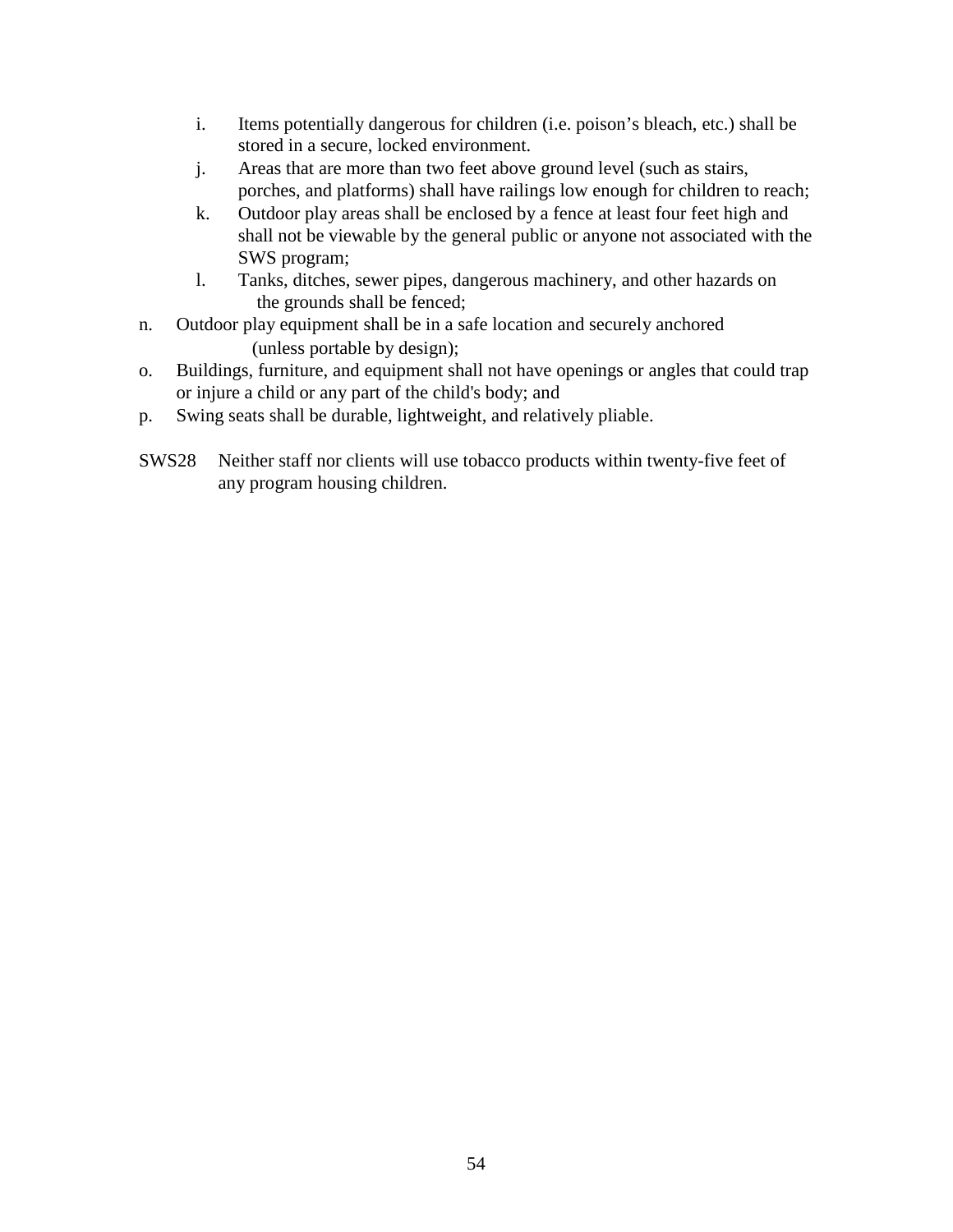**CRIMINAL JUSTICE SYSTEM (CJS)** - Programs requesting licensure to provide alcohol and drug treatment within the Criminal Justice System that may include Therapeutic Community (TC) or Drug Court shall in addition to the General Standards meet the requirements of the appropriate standards as it relates to their program found in the Criminal Justice System section.

- CJS1 Any person providing direct treatment services must receive at least four (4) hours of individual supervision or six (6) hours of group supervision monthly. Such supervision must be documented. Persons authorized to approve treatment plans, as specified in this manual, must perform this supervision.
- CJS2 Provides sufficient privacy to maintain confidentiality of the communication between counselor and client.
- CJS3 If the program uses space provided by another organization, there is a written agreement specifying the terms of such usage.
- CJS4 The program has at least one staff person present at all times who maintains a valid certification in First Aid, CPR and NCI.
- CJS5 The program shall not operate a new treatment site or make major programmatic changes at a present site without OADAP approval.
- CJS6 Residential Treatment provides for a minimum of twenty (20) hours weekly (Sunday through Saturday) of structured treatment. (See Definition Section for an explanation of "structured treatment").
- CJS7 A counselor's caseload shall not exceed the 25 to one (1) client/counselor ratio.
- CJS8 The initial treatment plan is completed within seven (7) days of admission.

CJS9 The comprehensive treatment plan is developed and implemented no later than twenty-one (21) days from admission to residential services, thirty days (30) to outpatient services (including drug courts), and within forty-five (45) days from admission to therapeutic community (TC) programs.

CJS10 Residential treatment shall be documented at least weekly and shall minimally document: treatment provided during the week; the time frame that the note covers; the client's response to the treatment provided; significant client events that occurred; and the name, signature and title of the staff person who wrote the note. TC programs will meet this requirement using a monthly (every 30 days), treatment plan review.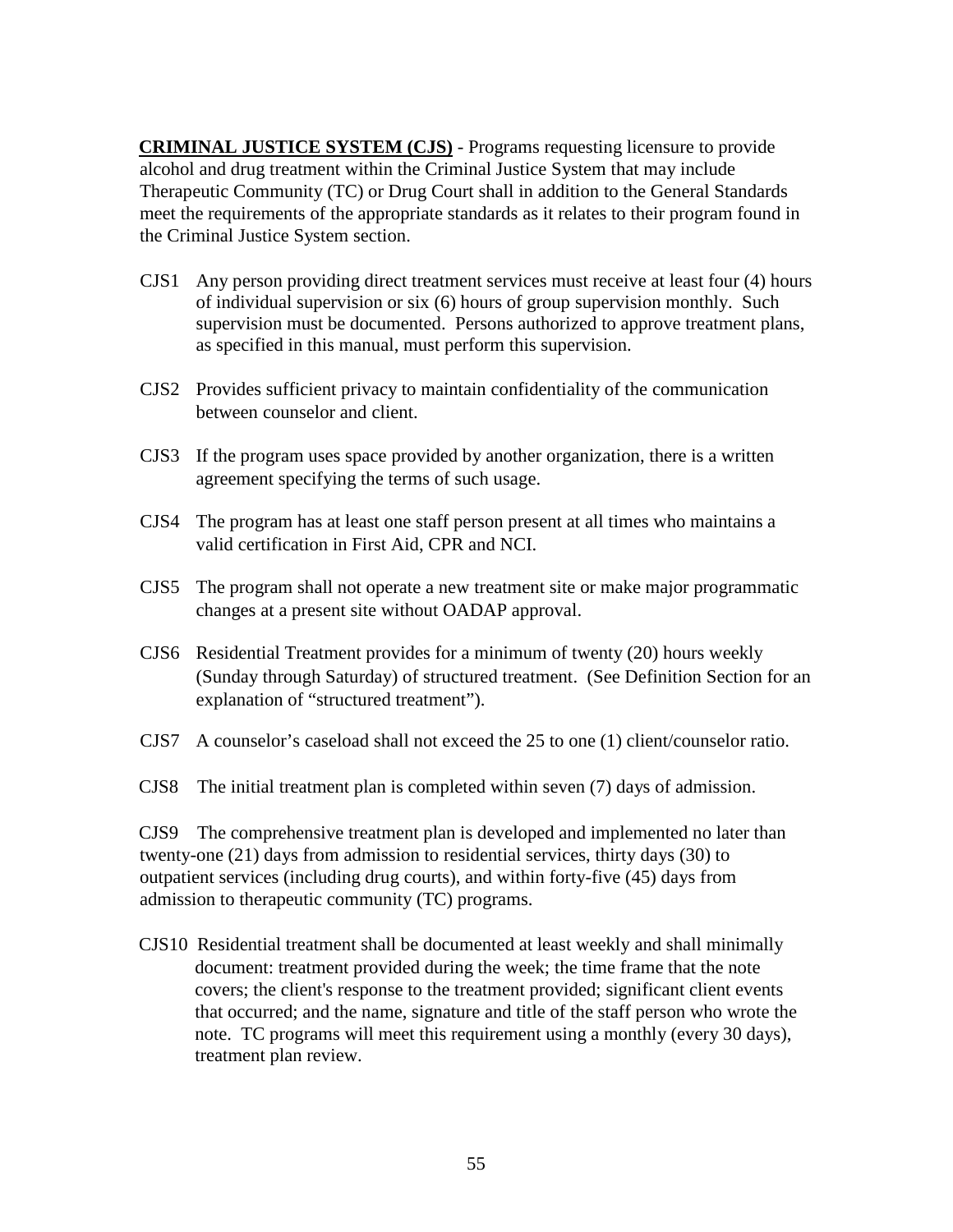Additionally, TC units will adhere to the following standards:

- CJS11 Develop and implement a written mission and philosophy that addresses the beliefs, attitudes and purpose of the Therapeutic Community (TC).
- CJS12 The TC program operates within a distinct space separate from the main prison population.
- CJS13 The TC shall provide a handbook or manual providing an explicit and comprehensive outline of the program, its mission, and its philosophy.
- CJS14 The handbook will be given to each participant upon entering the program and each staff member upon onset of employment.
- CJS15 The handbook shall provide a comprehensive section on the TC perspective on the substance abuse disorder.
- CJS16 The program will ensure that confrontation and consequence tools used by the TC shall not infringe upon the clients rights as defined and posted.
- CJS17 The staff member facilitating the confrontation group shall closely monitor and provide appropriate supervision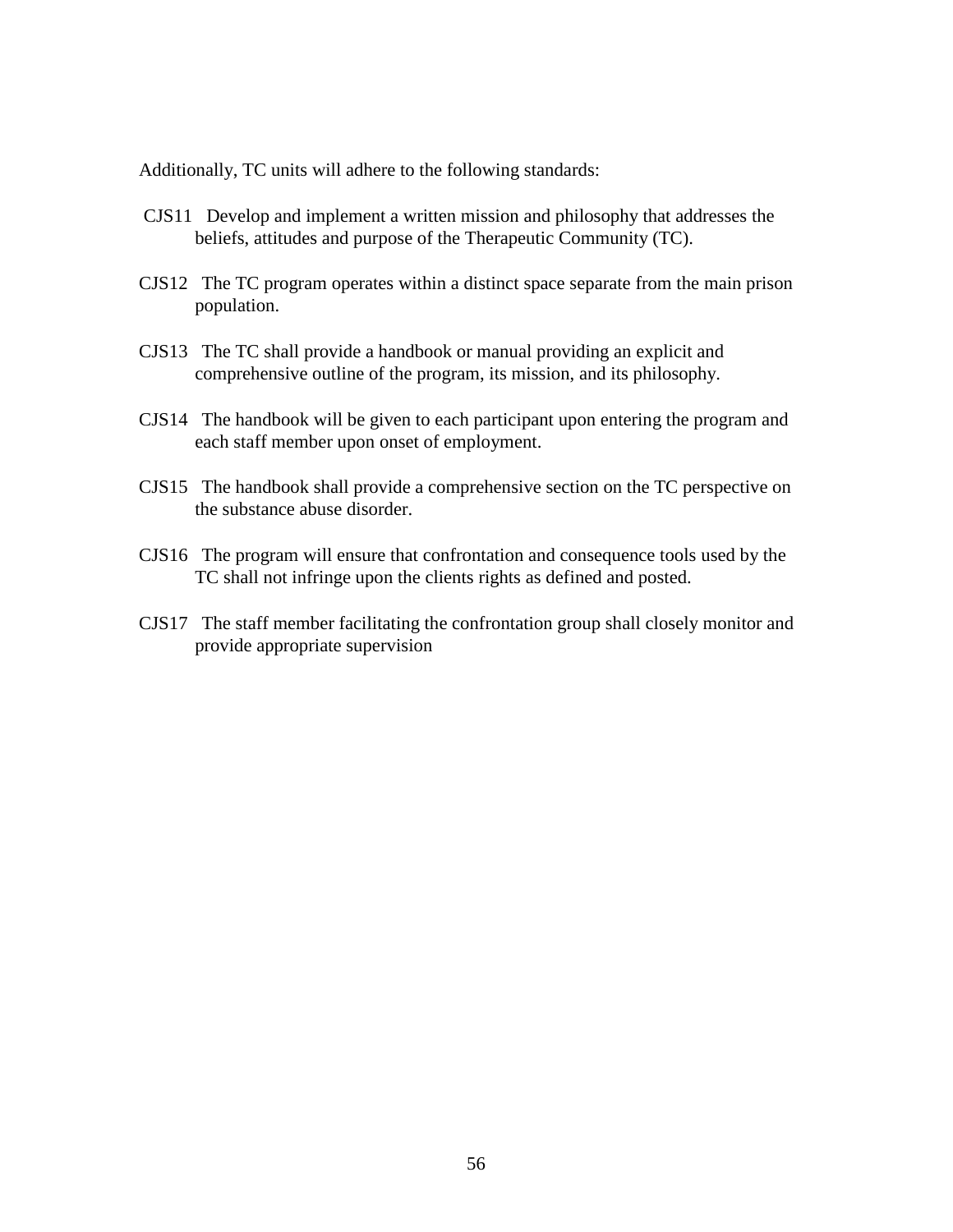**OPIOID TREATMENT (OP)** - Programs seeking licensure as an Opioid Treatment program shall in addition to the General Standards meet the requirements of the standards listed in the Opioid Treatment section.

The Department of Human Services (DHS), Division of Behavioral Health Services (DBHS), Office of Alcohol and Drug Abuse Prevention (OADAP) have developed these standards specifically for the administration of Opioid Treatment Programs (OTPs) in Arkansas.

The goal of opioid treatment is total rehabilitation of the client. While eventual withdrawal from the use of drugs, including methadone/buprenorphine, may be an appropriate treatment goal, some clients may remain on opioid maintenance for relatively long periods of time. Periodic consideration of withdrawing from methadone/buprenorphine maintenance is appropriate only if it is in the individual client's interest. Such considerations are between the client and the treatment program.

The program shall be progressive in nature, addressing the client's individual need with methadone/buprenorphine as only one component of comprehensive treatment services.

The Program shall make records available to OADAP upon request. In addition, access by the CSAT and the Drug Enforcement Administration (DEA) is also allowed for determination of compliance with CSAT and DEA regulations.

# APPLICANT SCREENING

- OP1 Applicant screening shall be extensive and thorough and shall form the basis for effective, long-term treatment planning. It shall include a staff assessment as to appropriateness of treatment that admission is voluntary, and the client understands the risks, benefits, and options.
- OP2 Prescription methadone is a highly addictive substance and entry into a Program is a critical decision for both the client and the Program. Before admitting an applicant to methadone treatment, the Program shall satisfy itself that the applicant fully understands the reasons for and ramifications of administrative detoxification and that the applicant voluntarily enters the Program with that knowledge.

# ADMISSION CRITERIA

- OP3 The Program shall verify the applicant's name, address, date of birth and other critical identifying data.
- OP4 The Program shall document a one (1) year history of addiction and current physiological dependence. A one (1) year history of addiction means a period of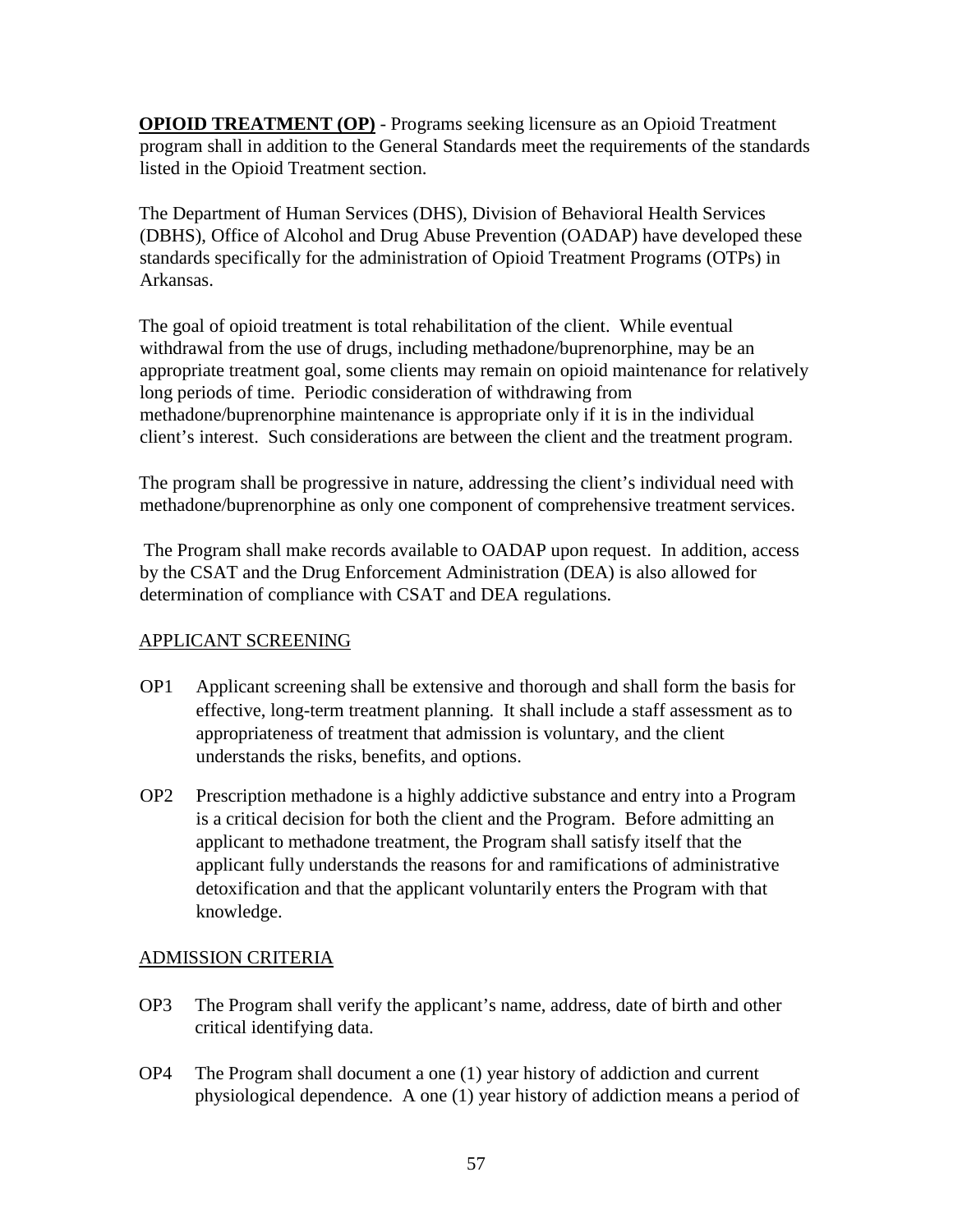continuous or episodic addiction for the one (1) year period immediately prior to application for admission to the Program. Documentation may consist of the applicant's past treatment history, with presence of clinical signs of addiction, such as, old and fresh needle marks, constricted or dilated pupils, or an eroded or perforated nasal septum.

- OP5 For applicants who are under the age of eighteen (18) the Program shall document two (2) unsuccessful attempts at drug-free treatment, prior to being considered for admission to a Program. Note: No person under the age of eighteen (18) years of age shall be admitted to maintenance treatment unless a parent, legal guardian, or responsible adult designated by the relevant state authority consents in writing to such treatment.
- OP6 The Program shall give admission priority to pregnant women.
- OP7 The Medical Director may refuse treatment with a narcotic drug to a particular client if, in the reasonable clinical judgment of the Medical Director, the client would not benefit from such treatment. Prior to such a decision, appropriate staff may be consulted, as determined by the Medical Director.
- OP8 Upon admission the Program shall:
	- a. Obtain the applicant's signature on a voluntary agreement admitting the applicant to the Program.
	- b. Verify the applicant's identification, including name, address, date of birth and other critical identifying data from a social security card, birth certificate, driver's license, etc. Copies of this identifying information shall include social security card and official photo identification and will become a part of the client's record.
	- c. Obtain a complete medical history from each client being admitted to treatment. The medical and laboratory examination of each client shall include:
		- (1) Investigation of the possibility of infectious disease and possible concurrent surgery problems;
		- (2) The complete blood count and differential;
		- (3) Serological tests for syphilis;
		- (4) Routine and microscopic urinalysis toxicology screening for drugs;
		- (5) Multiphase chemistry profile;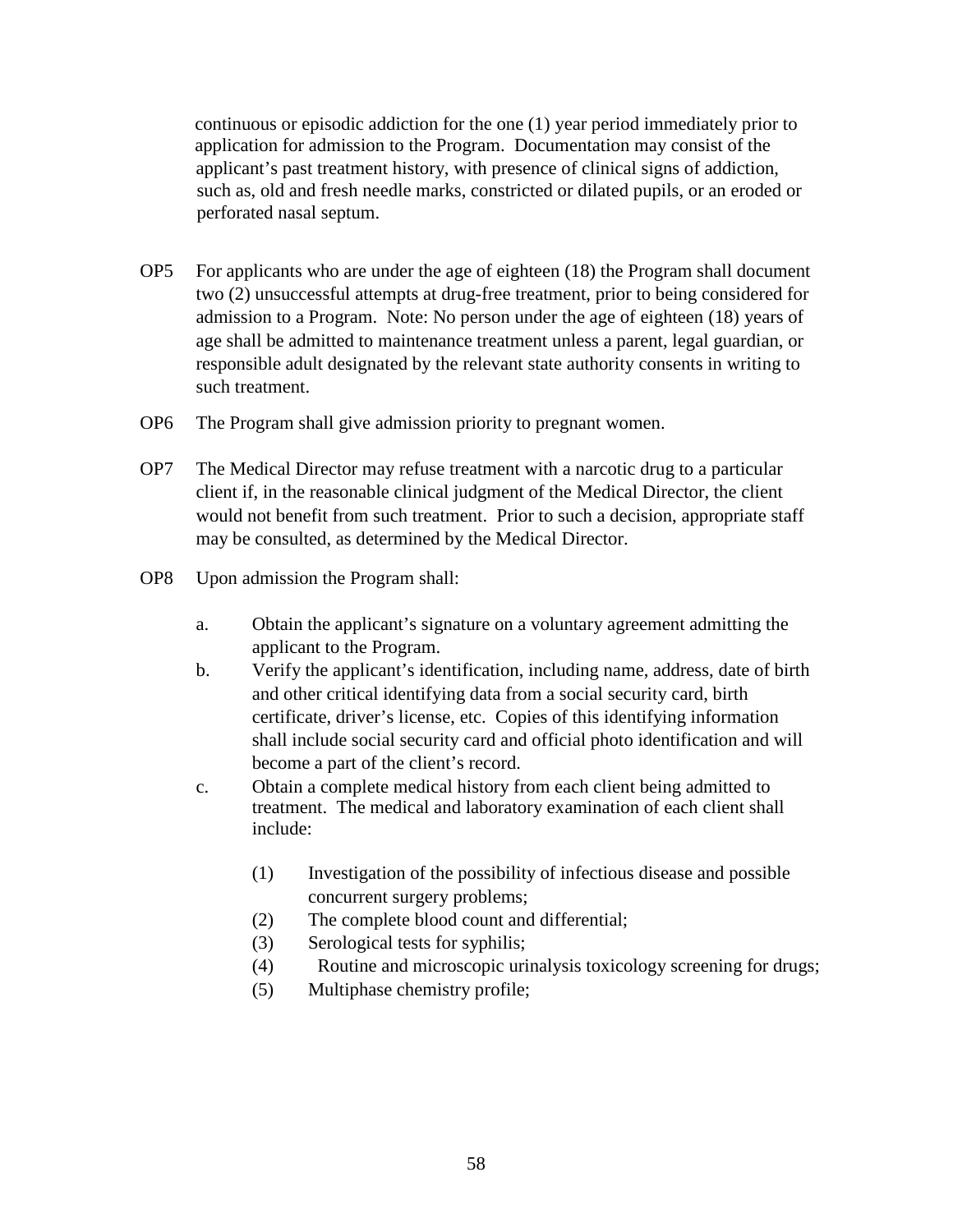- (6) Intradermal Tuberculin Purified Protein Derivative (PPD) administered and interpreted.
- (7) A chest x-ray, Pap smear, biological test for pregnancy or screening for sickle cell disease if the examining medical personnel request these tests.
- OP9 The Program shall not require a medical examination for a client transferring to a new Program who received a medical and laboratory examination within three (3) months prior to admission to the new Program. The Program physician may request a medical and laboratory examination for a transferring client. However, the new Program physician shall have, as part of the transfer summary, a medical summary and statement from the client's previous Program that indicates a significant medical problem. The transferred record shall include copies of the previous examination prior to admission.
- OP10 Conduct and complete a counseling intake interview and develop a narrative psychosocial history within twenty-one (21) days of the client's admission date. This psychosocial narrative shall form the basis for preparing future treatment plans.
- OP11 Develop a written statement, signed by the Medical Director, that the applicant is competent to sign the voluntary agreement admitting them to the Program.
- OP12 Verify that the client is not currently enrolled in another opioid treatment program.

## READMISSION CRITERIA

- OP13 Readmission to a program depends on whether a client who is seeking readmission previously withdrew from methadone on a voluntary basis or as a result of an administrative decision due to the client's violation of Program policies.
- OP14 A client, treated and later voluntarily detoxified from methadone maintenance treatment, may be readmitted to the Program without evidence to support findings of current physiological dependence, up to two (2) years after discharge, if the Program attended is able to document prior opioid maintenance treatment of six (6) months or more, and the admitting physician, in his or her reasonable clinical judgment, finds readmission to opioid maintenance treatment medically justified.
- OP15 Clients seeking readmission to a Program after an administrative detoxification shall at a minimum wait thirty (30) days prior to applying for readmission. If a Program administratively detoxifies a client twice in a year then the client shall wait twelve  $(12)$  months to reapply for readmission.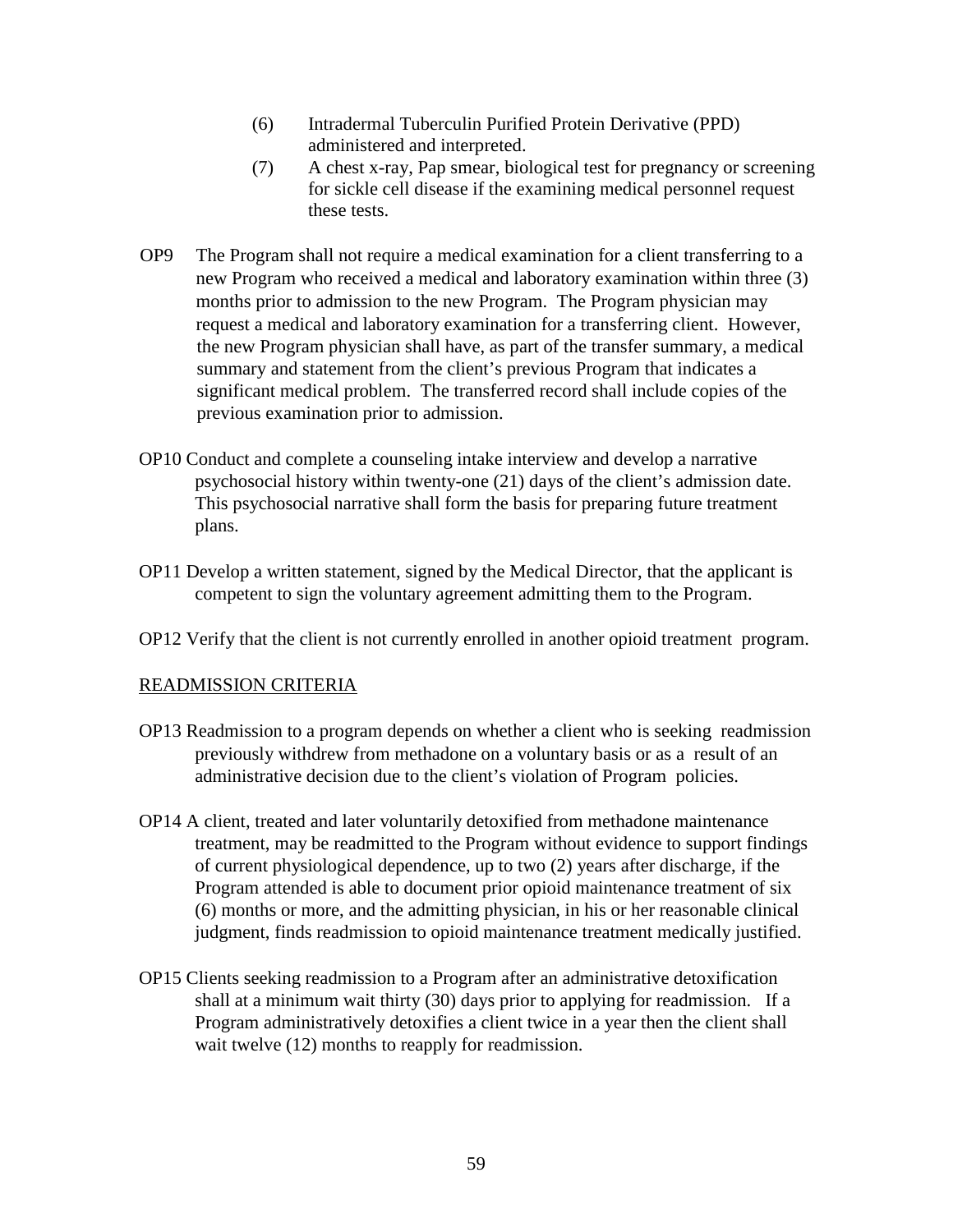### EXCEPTIONS TO MINIMUM ADMISSION REQUIREMENTS

- OP16 An applicant who has been residing in a correctional institution for one (1) month or longer may enroll in a Program within fourteen (14) days before release or discharge or within six (6) months after release from such an institution without evidence of current physiological dependence on narcotics provided that prior to his or her institutionalization the client would have met the one (1) year admission criteria.
- OP17 A program shall place a pregnant applicant on a maintenance regimen if the applicant has had a documented narcotic dependency in the past and may be in direct jeopardy of returning to narcotic dependency, with its attendant dangers during pregnancy. The applicant need not show evidence of current physiological dependence on narcotic drugs if a program physician certifies the pregnancy and, in his or her reasonable clinical judgment, justifies medical treatment.

#### SERVICES TO WOMEN

- OP18 The Program shall test women of childbearing age for pregnancy at the time of admission unless medical personnel determine that the test is unnecessary.
- OP19 In addition to federal laws and regulations regarding pregnant clients, the Program shall implement written policies and procedures to ensure the accessibility of services to pregnant women. The Program shall:
	- a. Give priority to pregnant women in its admission policy and;
	- b. Arrange for medical care during pregnancy by appropriate referral, and verify that the client receives medical care as planned;
- OP20 The Program shall inform pregnant clients of the Child Abuse Prevention and Treatment Act in accordance with state and federal laws.
- OP21 The program will have specific policies and procedures developed to educate pregnant clients of the dangers and effects that alcohol and illicit drug use has on the fetus.
- OP22 Conduct a special staffing with the entire treatment team to provide intensive case management for pregnant clients who are non-compliant with phase requirements. The Medical Director will develop specific protocols to ensure the safety of the fetus.

## TREATMENT STRUCTURE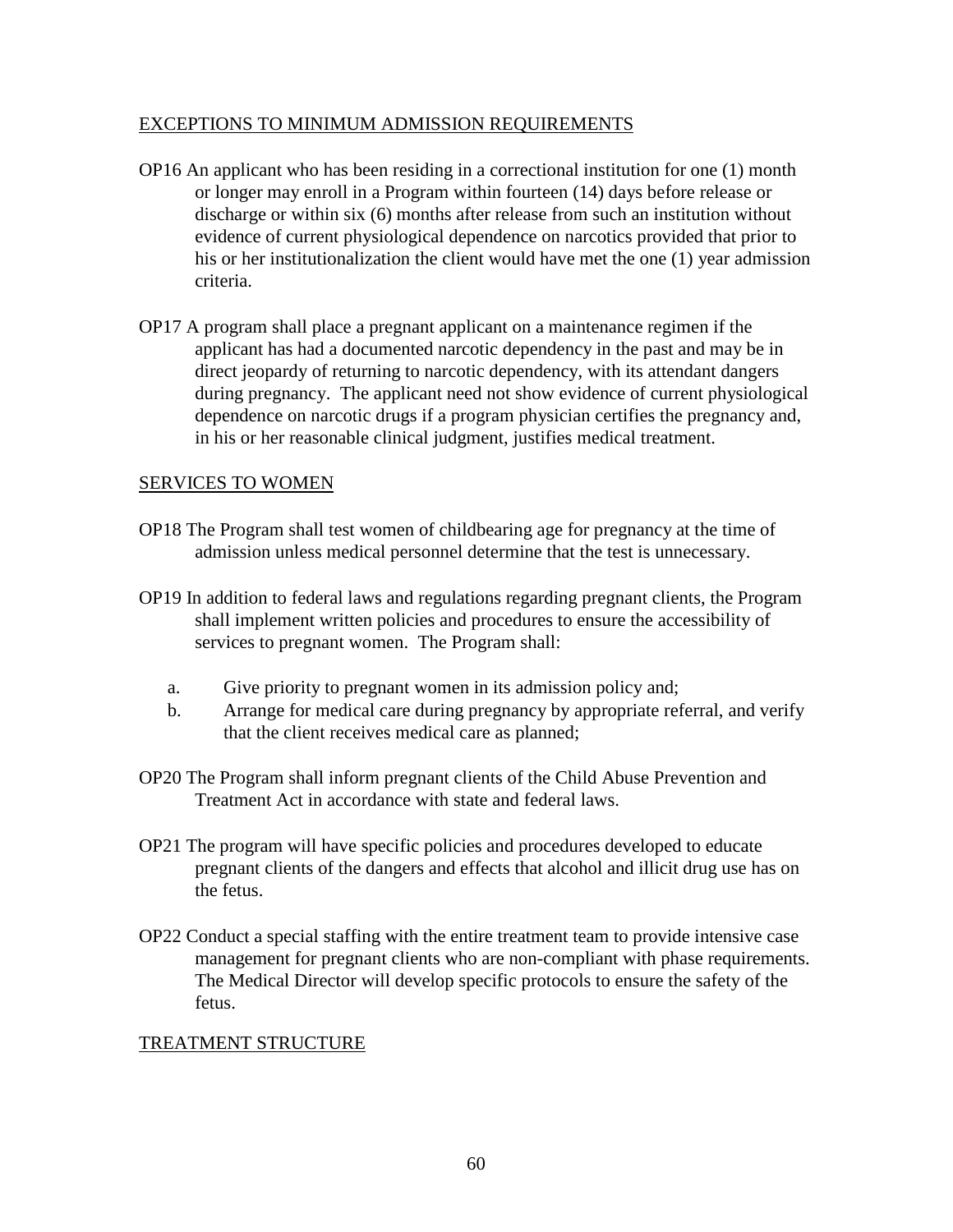- OP23 The Program shall provide the client a full range of treatment and rehabilitative services.
- OP24 The absence of the use of controlled substances, except as medically prescribed; social, emotional, behavioral and vocational status; and other individual client needs shall determine the frequency and extent of the services.
- OP25 The assessment and treatment team shall consist of a Medical Director, medical staff and counselors who shall assess the client's needs and, with the client's input, develop a treatment plan.
- OP26 As part of developing a treatment plan, the client shall have input in establishing or adjusting dosage levels.
- OP27 The assessment and treatment team shall staff each case at least once each thirty (30) days during the first ninety (90) days of treatment and at least once each ninety (90) days thereafter.
- OP28 The Medical Director shall sign off on the initial treatment plan when developed and the comprehensive treatment plan on an annual basis.
- OP29 Services to each client shall include individual, group and family counseling at the following minimum levels:
	- a. Phase I. Phase I consists of a minimum of a ninety (90) day period in which the client attends the Program for observation daily or at least six (6) days a week. During the first ninety (90) days of treatment, the takehome supply is limited to a single dose each week. Phase I requires at least four (4) hours of counseling per week. The counseling sessions at a minimum shall consist of two (2) hours of group therapy sessions, one (1) hour of individual counseling, and one (1) hour of twelve step/self help meeting per week. The assessment and treatment team and the client shall determine the client's assignment of group therapy attendance. The issues to be discussed in group therapy sessions shall consist of at least a minimum but not limited to the following:
		- (1) Family or Significant Others;
		- (2) Living Skills;
		- (3) Methadone Maintenance;
		- (4) Peer Confrontation;
		- (5) Positive Drug Screen;
		- (6) Educational Training;
		- (7) Vocational Training and/or Employment; and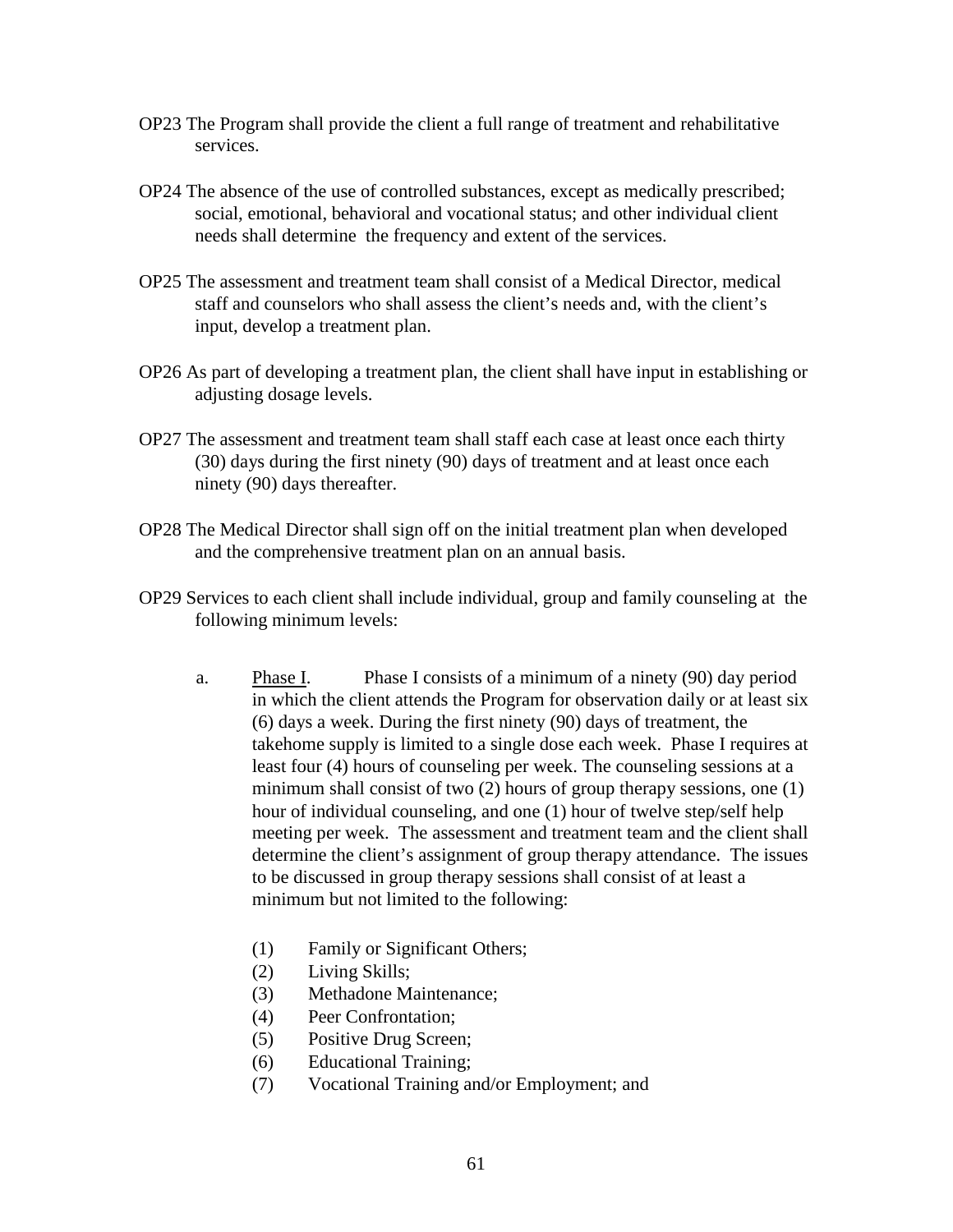(8) Acquired Immunodeficiency Syndrome (AIDS) Education as related to Human Immunodeficiency Virus (HIV).

Prior to a client moving to Phase II, the client shall demonstrate a level of stability as evidenced by the following:

- (1) Absence of recent (past thirty (30) days) abuse of drugs (opioid or non-narcotic), including alcohol;
- (2) Clinic attendance as required in phase I;
- (3) Absence of serious behavioral problems at the clinic;
- (4) Absence of known criminal activity within the last thirty (30) days, e.g., drug dealing;
- (5) Stability of the client's home environment and social relationships;
- (6) Length of time in comprehensive maintenance treatment;
- (7) Assurance that take-home medication can be safely stored within the client's home; and
- (8) Whether the rehabilitative benefit the client derived from decreasing the frequency of attendance outweighs the potential risks of diversion.

In addition, the client shall provide assurance to the Program regarding safe transportation and storage of take-home medication.

- b. Phase II Level 1. A client, admitted more than ninety (90) days and successfully completing Phase I, shall attend the Program no less than four (4) times weekly. The Program may issue no more than two (2) takehome doses per week. A client must have continuous clean drug screens for the past thirty (30) days, while in Phase I, prior to advancement into Phase II Level 1. A client must spend a minimum of ninety (90) days in Phase II Level I. Prior to a client moving to Phase II Level 2, the client shall demonstrate a level of stability as evidences by the following:
	- (1) Absence of recent [past sixty (60) days] abuse of drugs (opioid or non-narcotic), including alcohol;
	- (2) Clinic attendance as required in Phase II, Level 1;
	- (3) Absence of serious behavioral problems at the clinic;
	- (4) Absence of known criminal activity within the last sixty (60) days, e.g., drug dealing;
	- (5) Stability of the client's home environment and social relationships;
	- (6) Length of time in comprehensive maintenance treatment;
	- (7) Assurance that take-home medication can be safely stored within the client's home; and
	- (8) Whether the rehabilitative benefit the client derived from decreasing the frequency of attendance outweighs the potential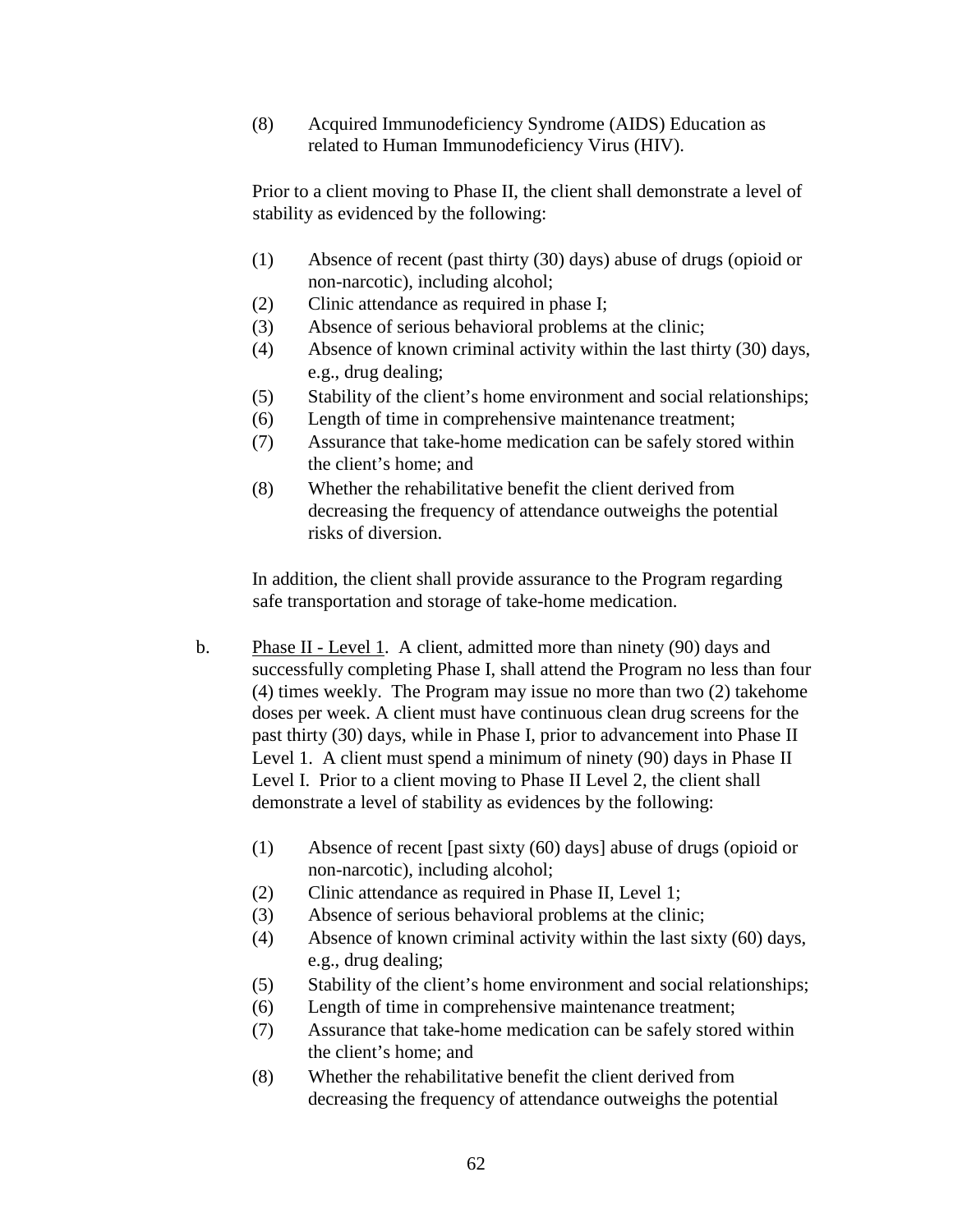risks of diversion.

- c. Phase II Level 2. A client, admitted more than one hundred and eighty (180) days and successfully completing Phase II Level 1, shall attend the program no less than three (3) times per week. The Program may issue no more than three (3) take-home doses per week. A client must spend a minimum of ninety (90) days in Phase II Level 2. Prior to a client moving to Phase II Level 3, the client shall demonstrate a level of stability as evidenced by the following:
	- (1) Absence of recent [past ninety (90) days] abuse of drugs (opioid or non-narcotic), including alcohol;
	- (2) Clinic attendance as required in Phase II, Level 2
	- (3) Absence of serious behavioral problems at the clinic;

(4) Absence of known criminal activity within

the last ninety (90) days, (e.g., drug dealing);

- (5) Stability of the client's home environment and social relationships;
- (6) Length of time in comprehensive maintenance treatment;
- (7) Assurance that take-home medication can be safely stored within the client's home; and
- (8) Whether the rehabilitative benefit the client derived from decreasing the frequency of attendance outweighs the potential risks of diversion.
	- d. Phase II Level 3. A client admitted more than two hundred and seventy (270) days and successfully completing Phase II Level 2 shall attend the program no less than one (1) time per week. The Program may issue no more than six (6) take-home doses at a time. A client must spend a minimum of ninety (90) days in Phase II Level 3.

During Phase II Level 1 a client shall attend at least two (2) hours of counseling (one of which shall be individual) and two (2) self-help group meetings per week. For the remainder of Phase II Levels 2 and 3 the client, primary counselor, medical director and other appropriate members of the treatment team shall determine a client's counseling and self-help activities provided that the minimum level of service delivery shall be one (1) hour of counseling per month and one (1) self-help group meeting per week.

e. Phase III. A client admitted more than one (1) year and successfully completing Phase II shall attend the Program no less than one (1) time biweekly. (Not to exceed fifteen (15) calendar days). The Program may issue no more than fourteen (14) take home doses in fifteen (15) calendar days at a time. A client must have at least six (6) months of continuous clean screens, while in Phase II, prior to advancement into Phase III.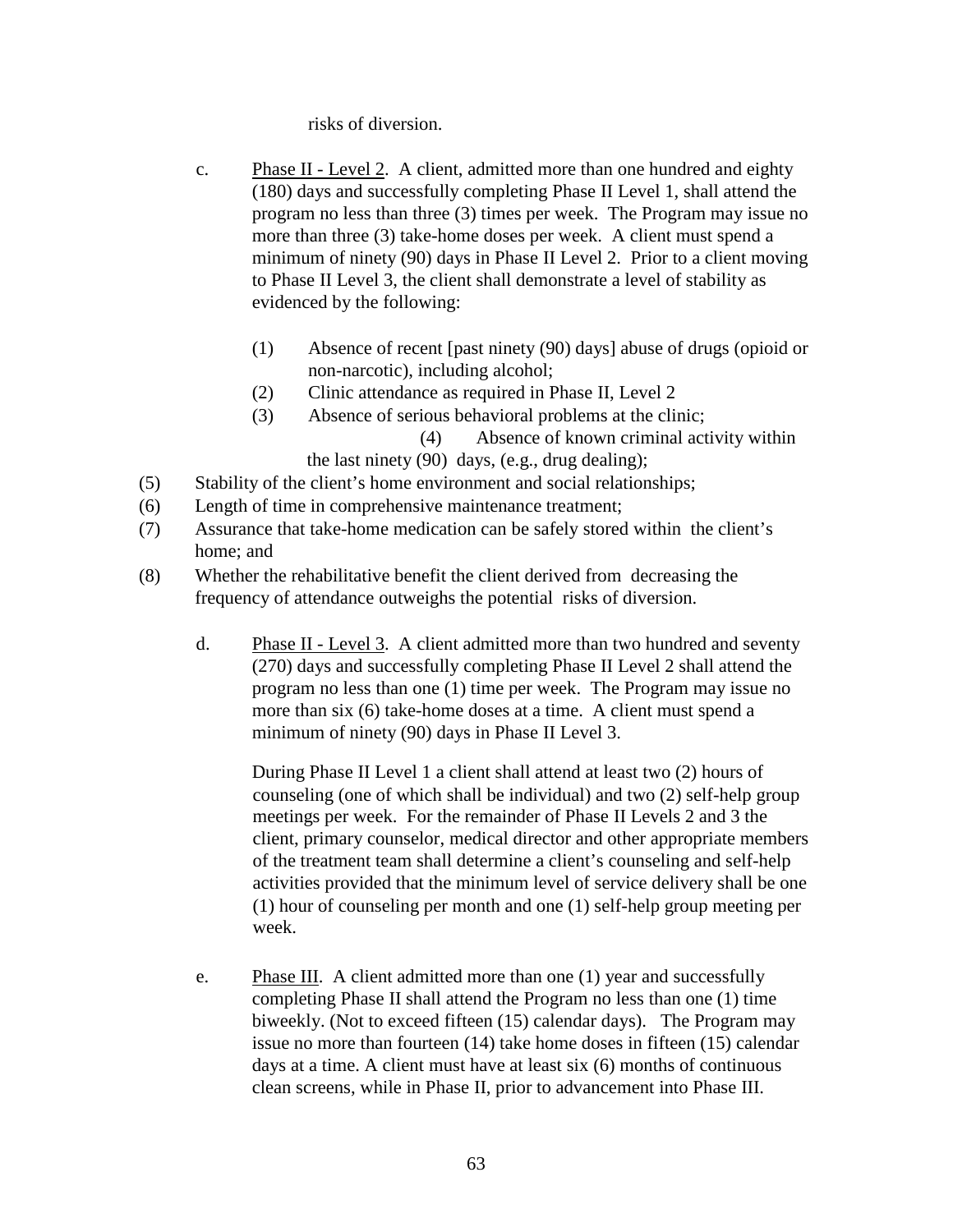Phase III, the client, primary counselor, and medical director shall determine a client's counseling and self-help activities provided that the minimum level of service delivery shall be one (1) hour of counseling per month and two (2) self-help group meeting per month. The one (1) hour counseling may be either individual counseling or group therapy, as determined by staff and client.

f. Phase IV. The Program may provide a twenty-eight (28) day supply of methadone if a client, admitted for two (2) years has successfully completed Phase III. A client must have at least twelve (12) months of continuous clean screens, while in Phase III, prior to advancement into Phase IV.

Phase IV requires at least one (1) hour counseling per month in addition to attendance at one (1) self-help group meetings per month as long as the client maintains a twenty-eight (28) day take-home medication status.

- g. Phase V. During the above four  $(4)$  phases a client, in consultation with the assessment and treatment team may elect to enter Phase V.
	- (1) This phase implements the methadone detoxification plan. The Program physician determines the take-home dosage schedule for the client. The primary counselor determines the number of counseling sessions provided during this phase based on the clinical judgment of the primary counselor with input from the client. At the onset of Phase V, the client may require an increased level of support services (i.e., increased levels of individual, group counseling, etc.). Prior to successful completion of Phase V the primary counselor and client shall develop a plan that shall integrate the client into a drug-free treatment regimen for ongoing support. The client's use of controlled substances except as medically prescribed, deterioration of social, emotional, vocational or behavioral status; and or other individual needs shall result in increased frequency and extent of treatment and rehabilitation services.
	- (2) The Program shall assess each client for referral, if appropriate, to Employment Security Division, vocational training and or enrollment in school. The Program shall conduct a follow-up at least every thirty (30) days.
	- (3) The assessment and treatment team and the client shall negotiate a methadone detoxification plan with potential target dates for implementation in Phase V. Such a plan may be short-term or long-term in nature based on the client's need and may include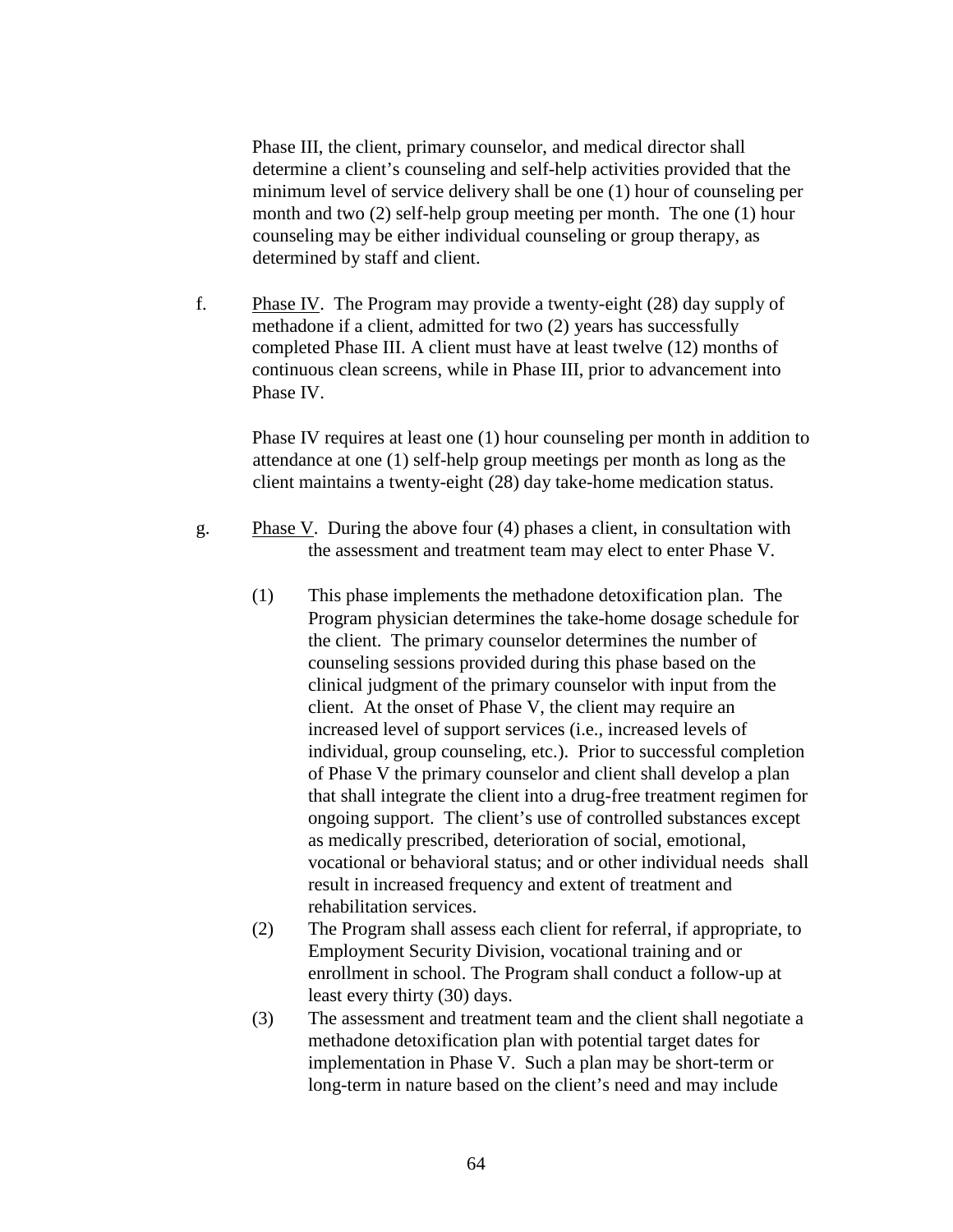intermittent periods of methadone/buprenorphine maintenance between detoxification attempts.

### SPECIAL STAFFING

- OP30 The Program shall conduct a special staffing to determine an appropriate response whenever a client has two (2) or more drug screenings in a one (1) year period that are positive for illicit drugs other than methadone/buprenorphine. .
- OP31 The Medical Director shall use test results as a guide to change treatment approaches and not as the sole criteria to force a client out of treatment.
- OP32 When using test results, the Medical Director shall distinguish presumptive laboratory results from definitive laboratory results.
- OP33 Clients in Phase II, Level III having a positive drug screen for illicit drugs and alcohol will be placed in Phase II, Level II to be completed in its entirety prior to moving back to Phase II, Level III.
- OP34 Clients in Phase III or IV having a positive drug screen for illicit drugs and alcohol will be placed in Phase II, Level III to be completed in its entirety prior to moving back to Phase III.
- OP35 Patients who are non-compliant with all requirements of their current phase level (i.e. positive toxicology screens and unexcused dosing and counseling absences) shall result in a decrease in phase level and take-home dose privileges. In addition, program staff must conduct a special staffing with the client present to determine corrective action protocol.

#### PROGRAM POLICIES

OP36 The Program shall implement a written policy that states the Program shall not deny treatment to a person based on his or her actual or perceived sero status, HIV related condition or AIDS.

OP37 Program staff shall receive yearly training on the subject of HIV and Hepatitis C infection and treatment of HIV and Hepatitis C infected clients.

- OP38 The Program shall have written policies for infection control, which are in compliance with the Center for Disease Control and Prevention Guidelines.
- OP39 The Program shall provide AIDS education to clients and shall provide or refer clients for HIV pre-test counseling and voluntary HIV testing. If the Program does test for AIDS, it shall be with the informed consent of the client. The Program shall assure the provision of pre and post-test counseling for the clients.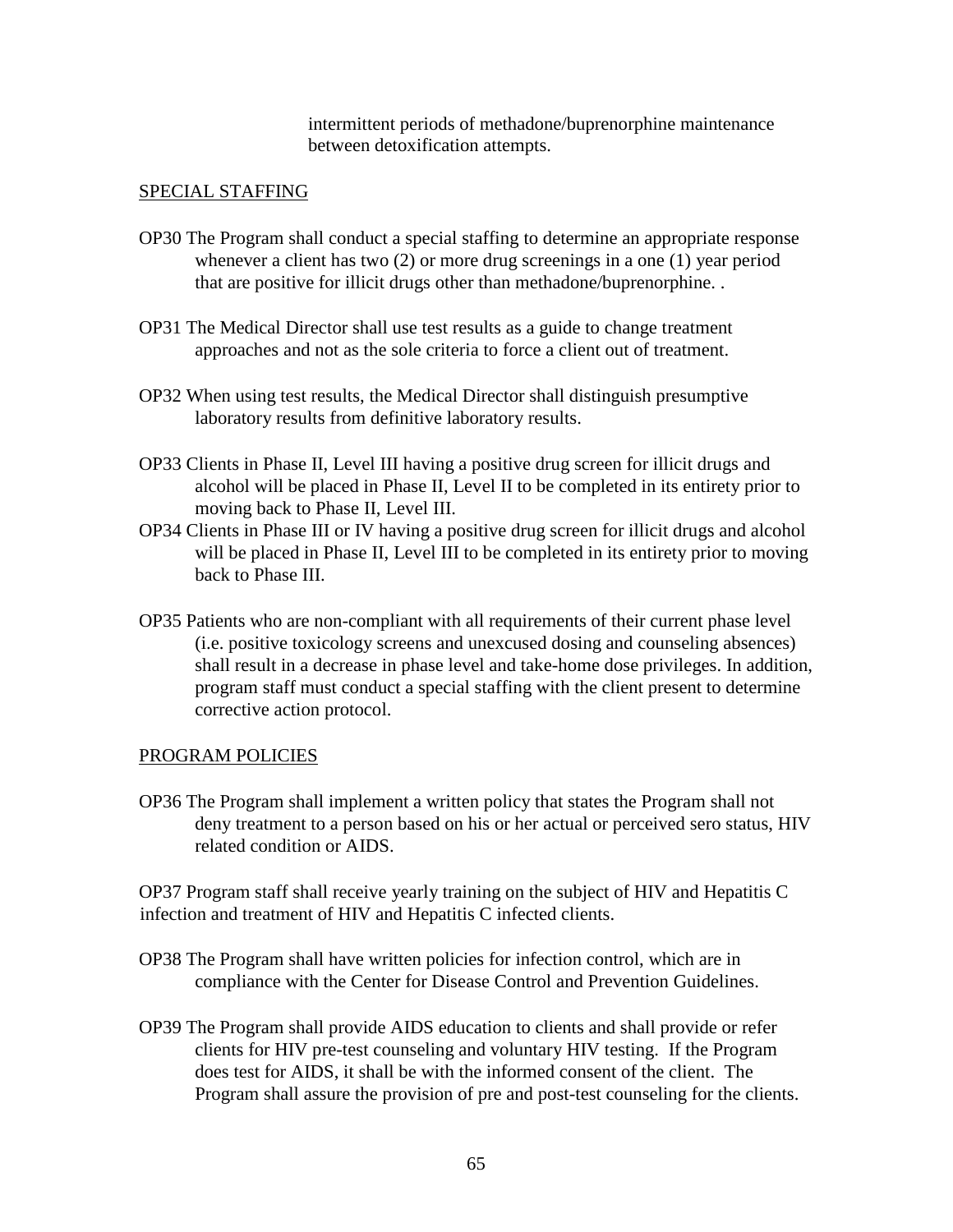- OP40 The Program shall provide annual medical evaluations to clients as appropriate for dose level sero status and identified medical concerns.
- OP41 The Program shall provide or refer clients for tuberculosis and sexually transmitted disease (STD) testing upon admission and at least annually thereafter. However, Programs shall not require clients to receive HIV/AIDS testing.
- OP42 The Program shall develop written policies and procedures for continued treatment with methadone or buprenorphine in the event of an emergency or natural disaster.
- OP43 The Program shall have hours, which provide for early morning or late evening services to meet the needs of their client population.
- OP44 The Program shall implement written policies and procedures to ensure positive identification of the client before methadone or buprenorphine is administered.
- OP45 The Program shall develop written policies regarding the recording of client medication intake and a daily methadone/buprenorphine inventory. These policies shall comply with DEA, Arkansas State Pharmacy Board and Arkansas State Medical Board as appropriate.
- OP46 The Program shall develop and implement written policies and procedures to contact other opioid treatment programs within a two hundred (200) mile radius to prevent duplication of services to an individual. The policy shall be in accordance with Federal Confidentiality Regulations (42 CFR, Part 2).
- OP47 The Program shall monitor a client's progress and shall satisfy itself that the client is continuing to benefit from treatment.
- OP48 The Program shall not use incentives or rewards or unethical advertising practices to attract new clients. This shall not forbid the Program from rewarding clients that maintain exemplary compliance with program rules and their individualized treatment plans.
- OP49 The Program has the right to randomly schedule telephone requests to clients who have take home privileges requiring them to report to the treatment facility and to bring their remaining take-home medication with them. At least twice annually the Program shall randomly select at least five per cent (5%) of these clients who have take home privilege for this purpose.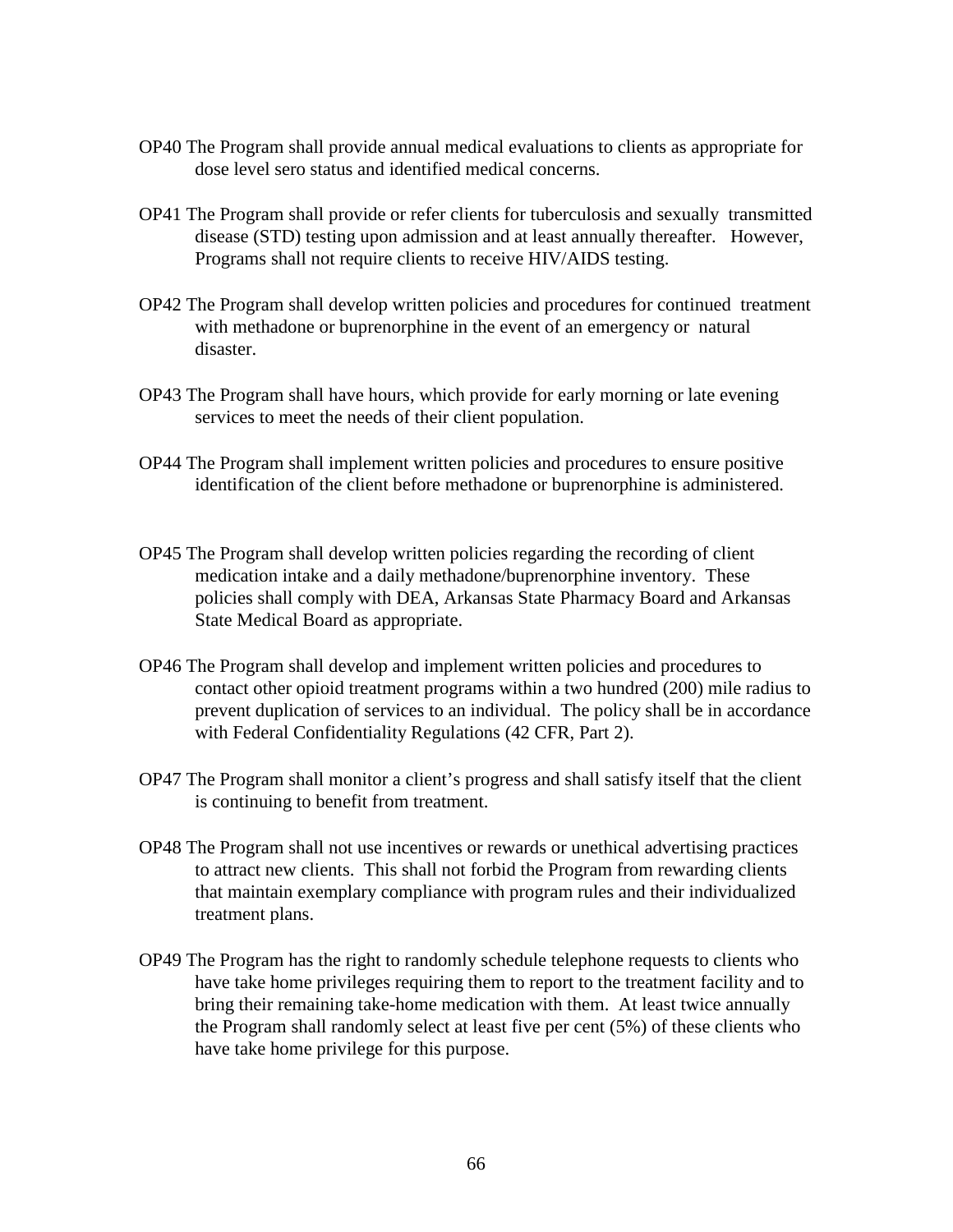- OP50 Programs shall be responsible for contacting the previous Programs of transferring clients regarding such issues as their stability in treatment and take home status, before initiating take home privileges for these clients.
- OP51 To prevent relapse, programs shall place transferring clients with take-home privileges on an increased drug screening surveillance schedule for the first thirty (30) days after admission.
- OP52 Client to counselor ratios shall not exceed 40:1.
- OP53 Programs shall employ at least one full-time medical doctor, as licensed to practice medicine in the State of Arkansas, for every 300 clients.
- OP54 The medical director of an opioid treatment program will be ASAM certified; have documented references of working experience in an opioid treatment program, or have documented continuing education in addiction treatment.
- OP55 The Medical Director will be available to the program on a continual basis, seven (7) days per week, twenty-four (24) hours per day.
- OP56 Direct observation shall be used in collecting urine specimens. Observation shall be conducted professionally, ethically and in a manner, which respects clients privacy and does not damage the client-clinic relationship.
- OP57 Random, periodic testing, including Breathalyzer tests for alcohol, shall be done to ascertain use of other substances, for clients with a history of abusing these substances.
- OP58 The program has policies and procedures that address the dangers associated with the use of benzodiazepines when taking methadone. This will include provisions for admission/discharge protocol for illicit use and obtaining a release of information with the prescribing physician's acknowledgement that the patient is also being prescribed methadone. The patient must sign and date and informed consent of the program's policy.
- OP59 When appropriate, family involvement shall be requested through a consent form to release information to family members.
- OP60 Each client whose daily dose is above 100 milligrams is required to be under observation while ingesting the drug at least six (6) days per week irrespective of the length of time in treatment, unless the Program has received prior approval from the State Authority (SA).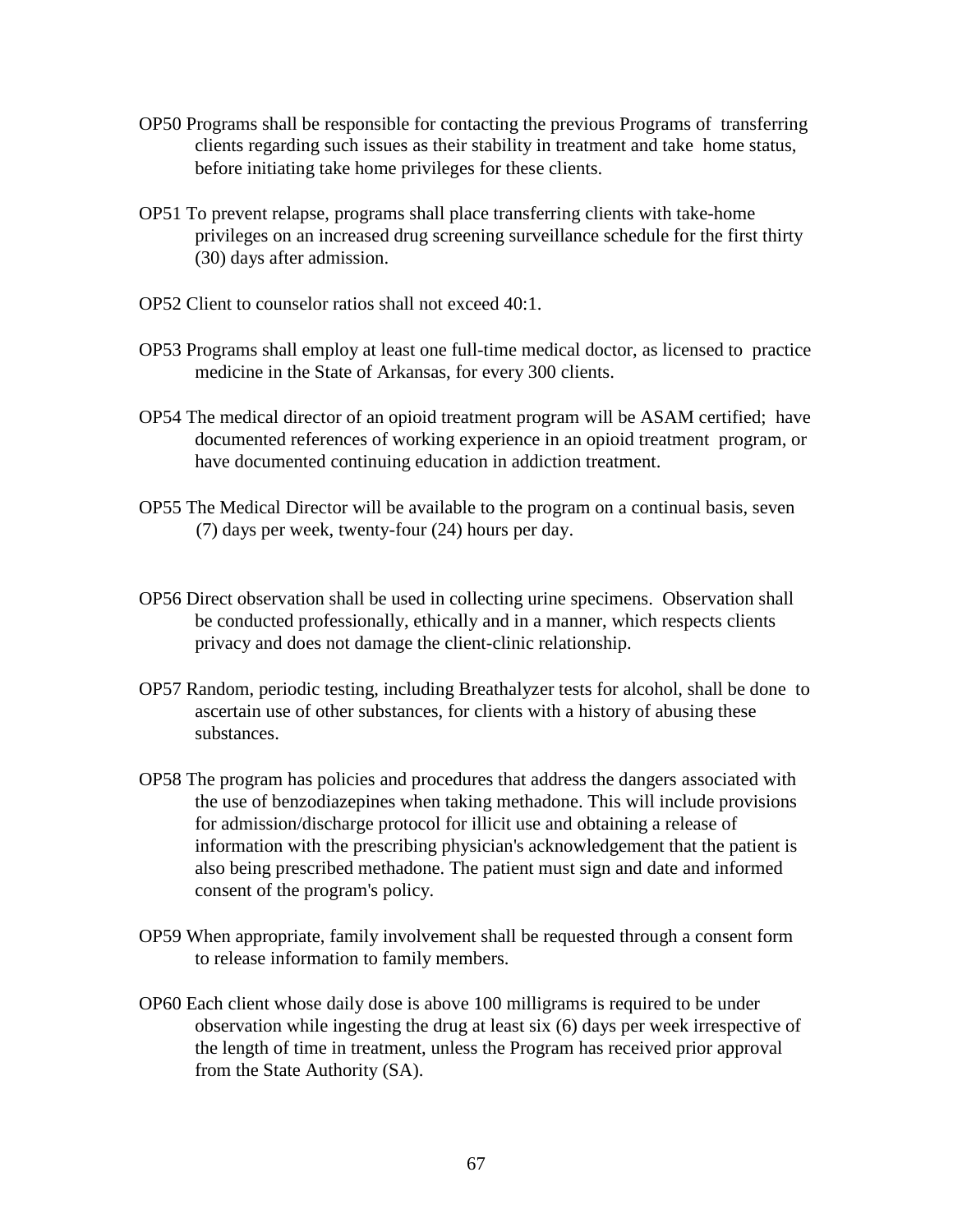- OP61 In addition to federal reporting requirements, the program will have specific policies and procedure to report lost or stolen doses, theft and diversion, and fatalities of overdose to OADAP (incident reporting policy).
- OP62 The program will have specific policies and procedures delineating staff access into the medication storage area(s).

#### EXCEPTIONAL TAKE HOME

- OP63 Take home medication exceptions must be approved in writing, by the State Authority (SA) prior to dispensing. Exceptional take homes will not normally be granted to Phase I, Phase II, Phase III, and Phase IV clients. Reasons for exceptional requests, may include, but are not limited to the following:
- a. A client is found to have a physical disability which interferes with his or her ability to conform to the applicable mandatory schedule; the client may be permitted a temporary or reduced schedule, provided the client is also responsible in handling narcotic drugs.
- b. A client, because of exceptional circumstances such as illness, personal or family crisis, travel, or other hardship, is unable to conform to the applicable mandatory schedule, provided the client is also responsible in handling narcotic drugs. The rationale for the exception shall be based on the reasonable clinical judgment of the program's physician. The client's record shall document the rationale. The rationale is endorsed via the physician's signature.
- c. If the program is not in operation due to the observance of an official state holiday, clients may be permitted one extra take home dose and one fewer program visit per week on the day in which the holiday occurs. An official state holiday is the day on which state agencies are closed and routine state government business is not conducted.
- d. In the event that a winter storm watch is issued by the National Weather Service, a three (3) day take home dose may be dispensed. Additional days shall require SA approval. The SA retains the right to reduce or revoke the take home dosing.
- OP64 The dosing area(s) used will be a separate area that provides sufficient privacy to maintain confidentiality of the client's identity and communication between staff and the client.

OP65 Any client receiving l00mg or larger methadone dose shall not be allowed exceptional take-home privileges unless approved via the SMA.

OP66 All requests for methadone take-home medication exceptions must be submitted to the SMA in writing or through SAMHSA/CSATEXTRANET. Each request must document the following: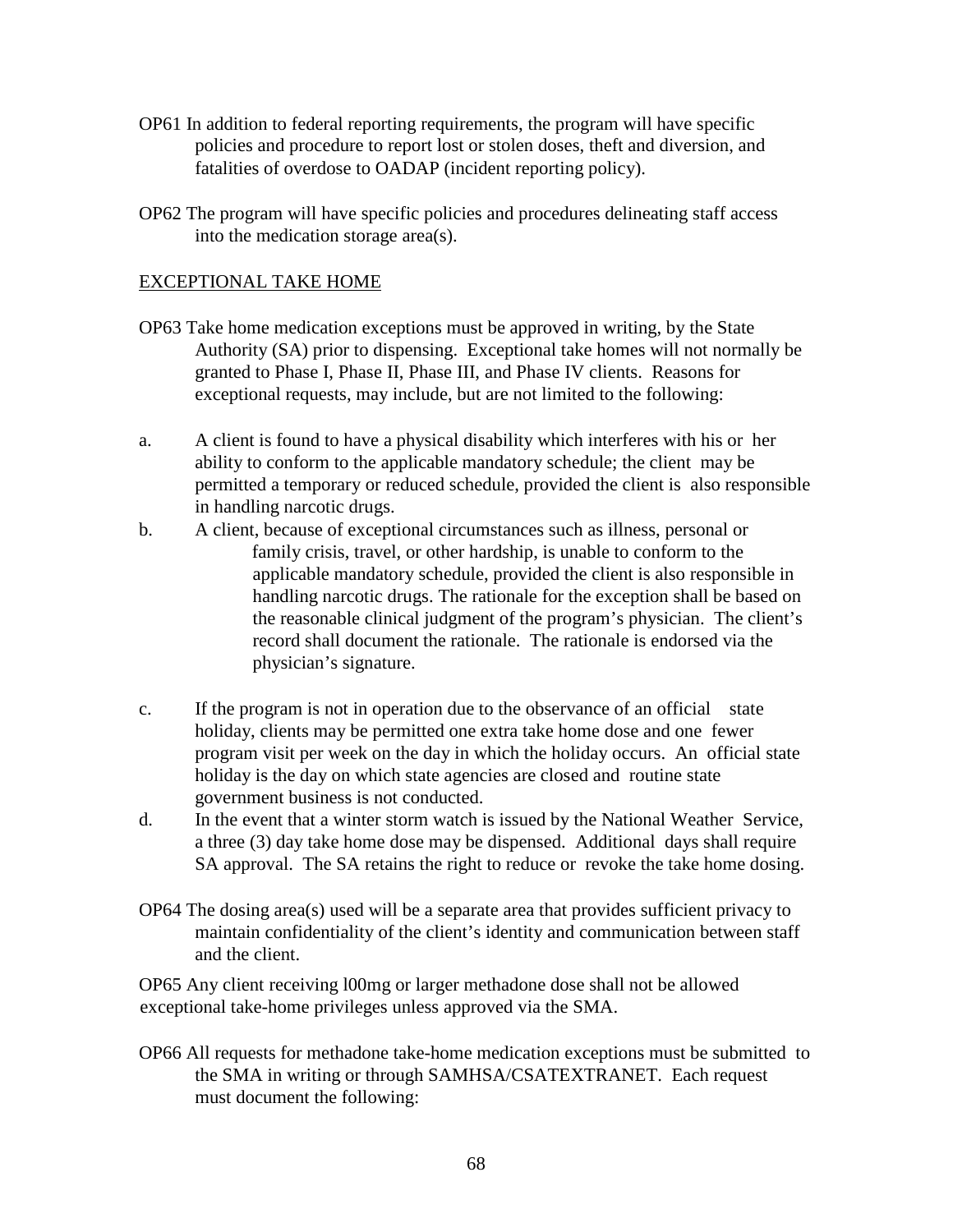- a. The name of the client for whom the request is made;
- b. The address, phone number and Social Security number of the client;
- c. Date of admission
- d. Date of last request
- e. Program number
- f. The dates for the requested take-home;
- g. The rationale for the exceptions;
- h. The current dosing amount;
- i. Date of last positive drug screen;
- j. Current Phase; and
- k. Medical Director's signature.

These requests submitted in writing can be mailed, hand delivered or faxed to:

Department of Human Services Division of Behavioral Health Alcohol and Drug Abuse Prevention Director of Program Compliance and Outcome Monitoring 305 South Palm Street, Administration Little Rock, Arkansas 72205 FAX: (501) 686-9035

Patient Exception Requests must be submitted online via SAMHSA's OTP Extranet Web site.

#### PROGRAM SECURITY

- OP67 Programs are subject to Drug Enforcement Administration regulations concerning the Registration of Manufacturers, Distributors, and Dispensers of Controlled Substances (Chapter II Parts 1301 - 1307). Clients shall be physically separated from the narcotic storage and dispensing area.
- OP68 The Program shall not allow clients to congregate or loiter on the grounds or around the building(s) wherein the Program operates.
- OP69 Entrances that have windows will be tinted or have coverings so the client's identity and confidentiality is protected from the view of the public.

#### CLIENT RECORDS

OP70 In addition to client record criteria OTP shall also contain:

- a. Documents and test results as generated by activities on admission;
- b. Client progress in treatment case notes;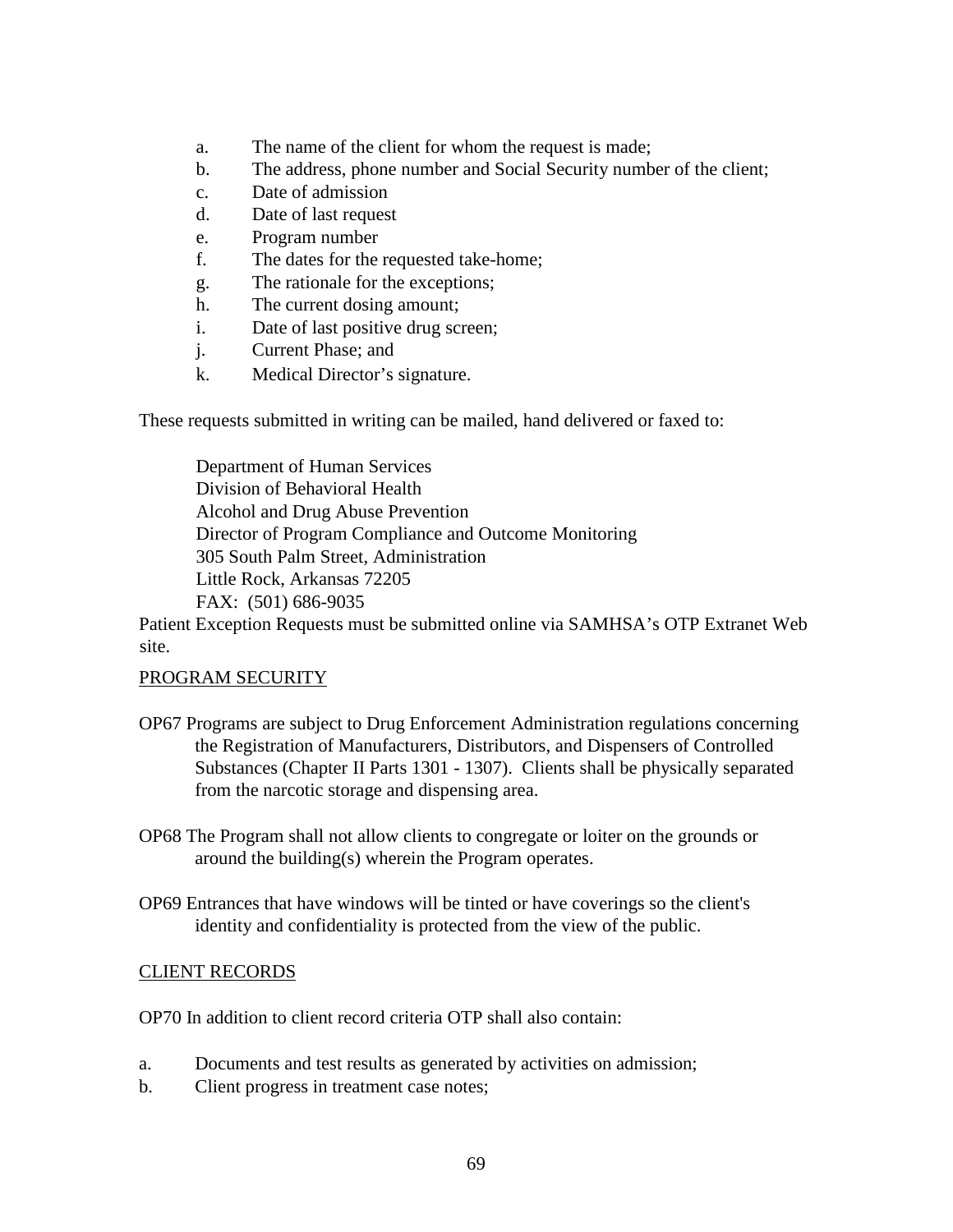- c. Results of case staffing;
- d. Results of drug screening tests;
- e. Such treatment plan reviews as required by Standard CTP2 herein; and
- f. Any other client related material deemed appropriate by the Program.

#### DRUG SCREENING

- OP71 The Program shall complete an initial drug screening test or analysis for each client upon admission.
- OP72 The Program shall conduct new client drug screening weekly for the first three (3) months in treatment. The Program may place a client who completes three (3) months of drug screening showing no indications of drug abuse on a monthly urine-testing schedule.
- OP73 Programs shall implement procedures, including the random collection of samples, to effectively minimize the possibility of falsification of the sample.
- OP74 The Program shall use drug screening as a clinical tool for the purposes of diagnosis and the development of treatment plans. After admission, the results of a single screening report shall not determine significant treatment decisions.
- OP75 Clients on a monthly schedule for whom screening reports indicate positive results for drugs other than methadone shall return to a weekly schedule for a period of time clinically indicated by the physician.
- OP76 The Program shall analyze each sample for opiates; methadone; amphetamines; crack/cocaine; benzodiazepines; marijuana and other drugs as may be indicated by clients use patterns.
- OP77 Laboratories that perform the testing required under this rule shall be in compliance with applicable Federal proficiency testing and licensing standards and applicable state standards.

## DOSAGE REPORTING REQUIREMENTS

- OP78 The Medical Director may order methadone dosages in excess of 100 milligrams but less than 120 milligrams only where medically indicated. The Medical Director shall fully document the reasons for the dosage level and report such orders to the SMA.
- OP79 The Medical Director shall obtain prior written approval from the SA for methadone dosage orders in excess of 120 milligrams.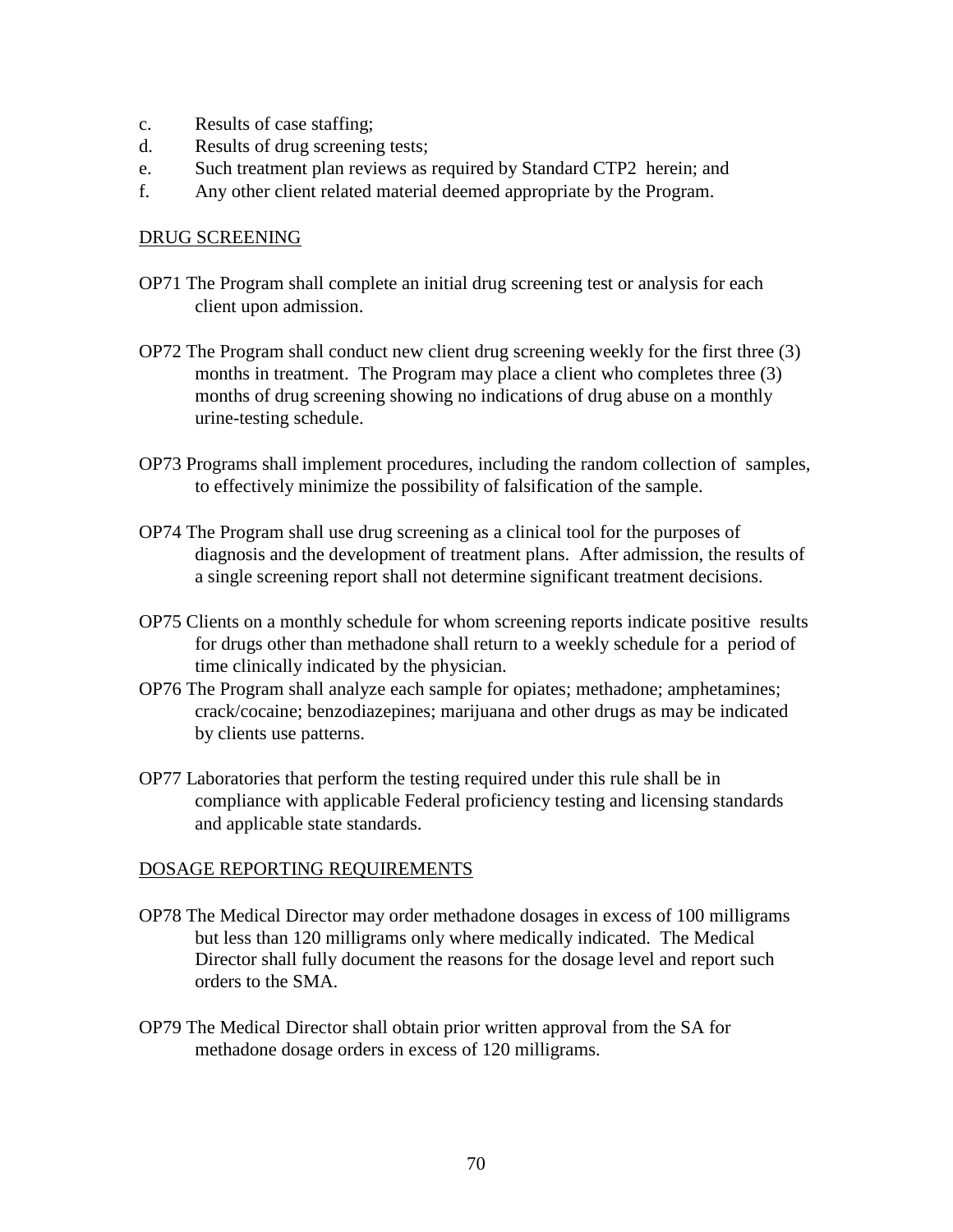### TAKE-HOME MEDICATION

OP80 The requirement of time in treatment is a minimum reference point after which a client may be eligible for take-home medication privileges. The time reference does not mean that a client in treatment for a particular time has a specific right to take-home medication. Since the use of take-home privileges creates a danger of not only diversion, but also accidental poisoning, the Medical Director must make every attempt to ensure that take-home medication is given only to clients who will benefit from it and who have demonstrated responsibility in handling methadone.

Thus, regardless of time in treatment, a Medical Director may, in his or her reasonable judgment, deny or rescind the take-home medication privileges of a client. Concurrently, the client shall provide assurance to the Program that takehome medication can be safely transported and stored by the client for the client's use only. Warning labels identifying the dangers associated with the ingestion of methadone shall be placed on every take home dose.

### 24-HOUR EMERGENCY SERVICES

OP81 Clients shall have access to the Program in case of an off-hour emergency. The Program shall maintain a 24-hour Emergency Hot-Line with individuals designated as on-call to handle client emergencies.

## TRANSFERRING OR VISITING CLIENTS

- OP82 When a client transfers from one Program to another, the transferring Program shall send copies of the transferring client's records to the licensed receiving Program prior to admission. Transferring clients shall enter Phase I for a minimum of two (2) weeks. With successful completion of Phase I, they enter the appropriate treatment phase.
- OP83 Individuals visiting the State of Arkansas, who are part of a methadone treatment, program, shall have their home program provide information to a licensed Program prior to the individual's arrival in the state.
- OP84 The Arkansas program shall provide qualified visiting clients up to twenty-eight (28) days of methadone medication. However, take-home privileges shall not be greater than the privileges accorded by the home program, and in no case for longer than six (6) days.

## DISCHARGE PROCEDURES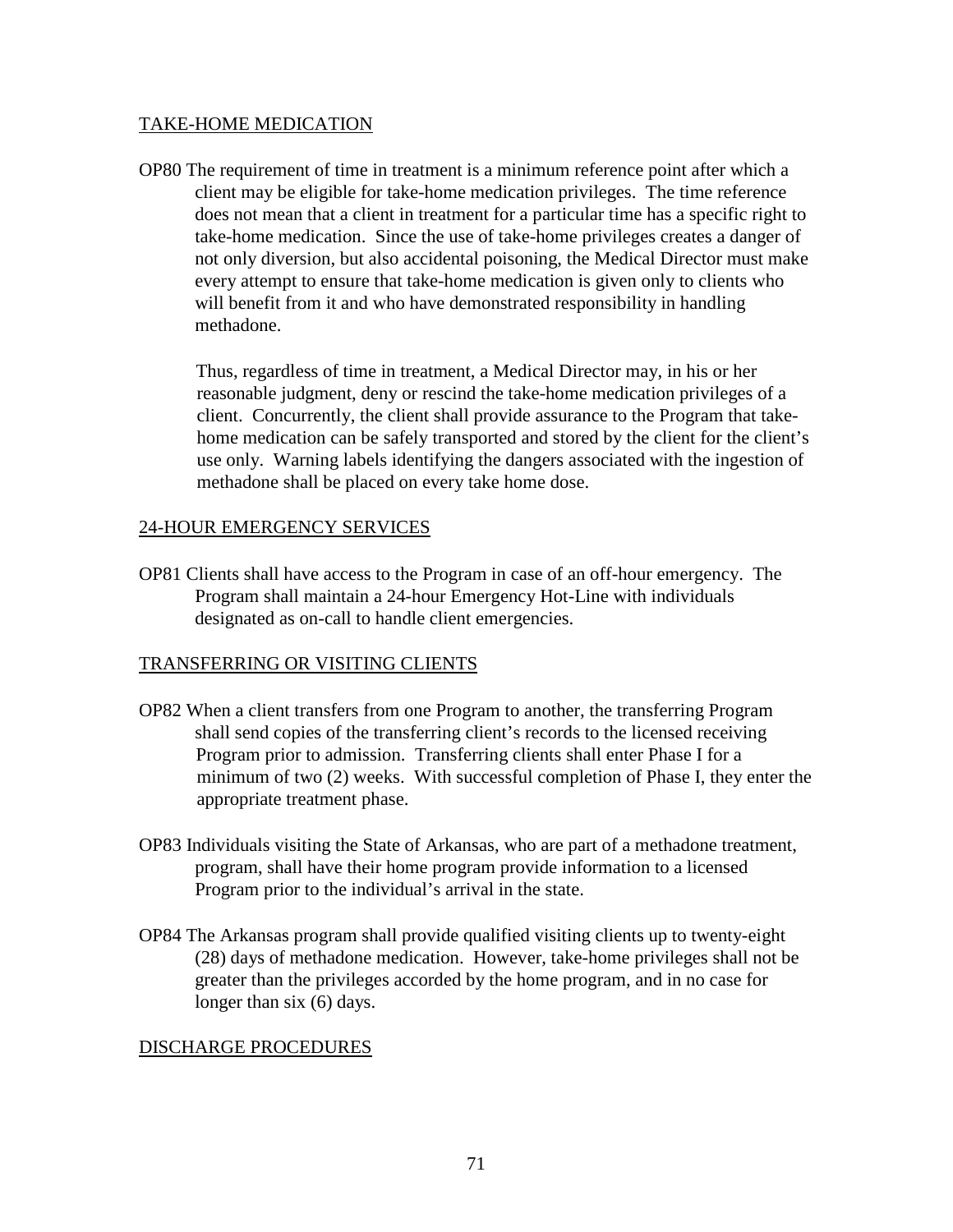- OP85 In order to remain in the Program and to successfully move through treatment, clients shall be in compliance with Program rules or risk administrative detoxification from methadone. For the purpose of these standards, an infraction means threats of violence or actual bodily harm to staff or another client, disruptive behavior, community incidents (loitering, diversion of methadone, sale or purchase of drugs), continued unexcused absences from counseling and other serious rule violations. Clients may also be discharged for failure to benefit from the Program. When a Program determines to discharge a client, the Program shall provide a written statement containing:
	- a. The reason(s) for discharge;
	- b. Written notice of his or her right to request review of the decision by the Program Director or his or her designee; and
	- c. A copy of the appeal procedures.

#### COMMUNITY LIAISON AND CONCERNS

OP86 A Program shall instruct clients not to cause unnecessary disruption to the community by loitering in the vicinity of the Program, or engaging in disorderly conduct or harassment.

The Program may discharge clients who cause such disruption to the community pursuant to the Standards.

OP87 Each Program shall provide the SA with a specific plan to avoid disrupting the community and the actions it shall take to assure responsiveness to community needs. The plan will include forming a committee of representative members of the community. Such committee shall meet at least once annually.

OP88 Further actions include assigning a staff member to act as community liaison, to establish an open dialog between the community and the program administration. Educational material shall be made available to the immediate community regarding the treatment of opioid addiction.

#### STAFF TRAINING

OP89 In an effort to maintain quality care, the program shall develop a training plan for personnel that foster consistency of care in accordance with rapidly evolving knowledge in the opioid treatment field.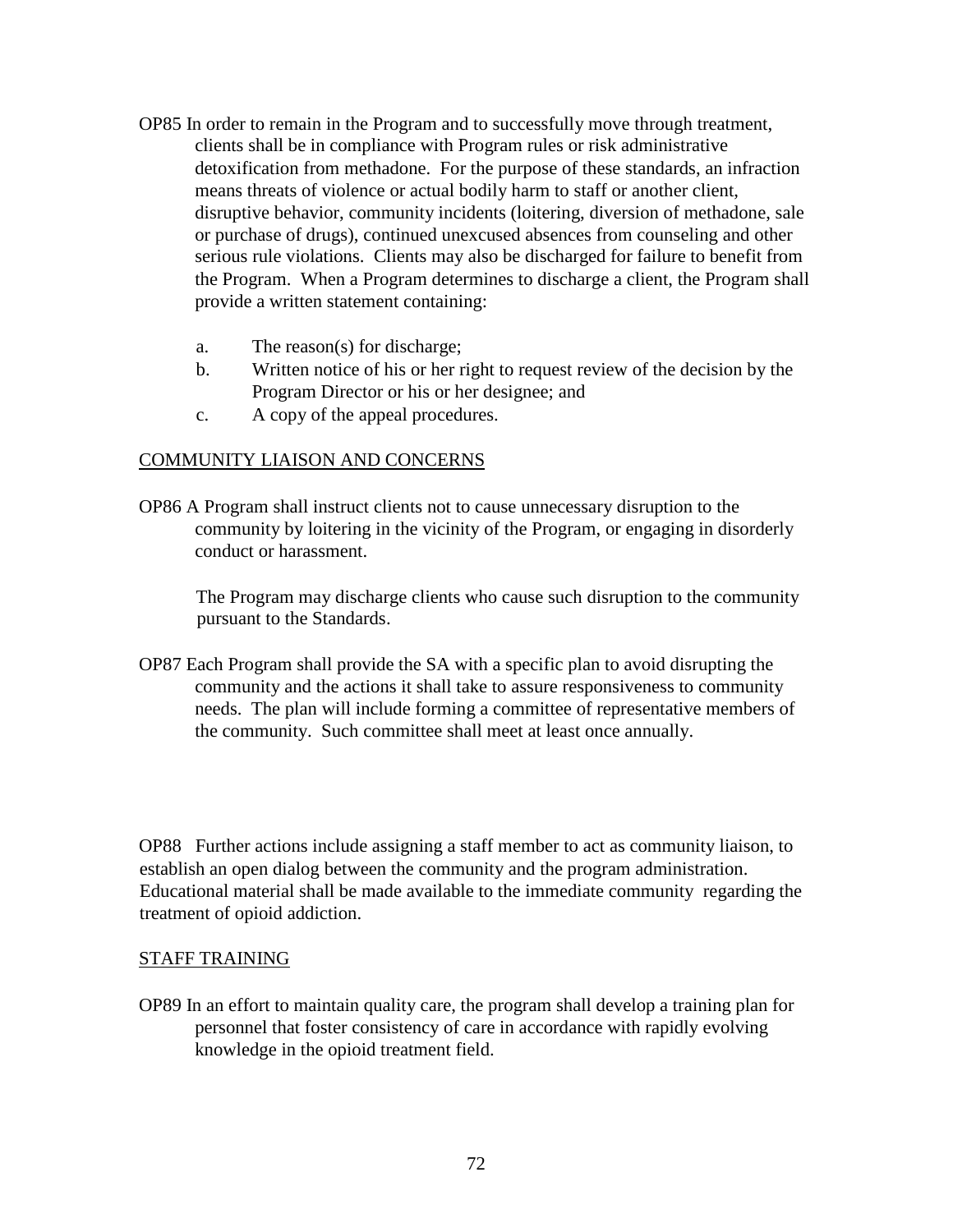OP90 The program shall develop a method of rapidly disseminating information about pharmacological issues and other advances in the field.

### RECORD KEEPING AND REPORTING REQUIREMENTS

- OP91 The program shall keep records and make such reports required by the DEA 1304.01 - 1304.38 of Chapter II - Drug Enforcement Administration, Department of Justice, part 1304 Records and Reports of Registrants.
- OP92 The program shall adhere to record keeping and reporting requirements of the CSAT, HHS, 291.505 (d) (13). These records shall include but not be limited to (i) Client Care, (ii) Drug Dispensing, (iii) Client's Record.
- OP93 The program shall provide other reports as required by the SOTA with records as required by DEA and CSAT regulations.
- OP94 The program shall provide other reports as required by the SOTA.

## CLIENT APPEAL RIGHTS

- OP95 Decisions regarding a client's treatment by staff are subject to appeal. The program shall develop appeal procedures that allow clients to directly appeal to the SOTA.
- OP96 The SOTA shall approve the procedures. In addition, procedures shall include a provision that a central file of client appeals be maintained at the program site for review by the SOTA staff.
- OP97 The program shall post a list of client's rights in a conspicuous place for the public.

### PROGRAM APPEAL RIGHTS

OP98 An entity may appeal the disapproval of an application or Program closure by the SOTA. Refer to Section 6.00 of Alcohol and Drug Abuse Prevention's Rules of Practice and Procedure for the Appeal Process for Adverse Action.

### PROGRAM CLOSURE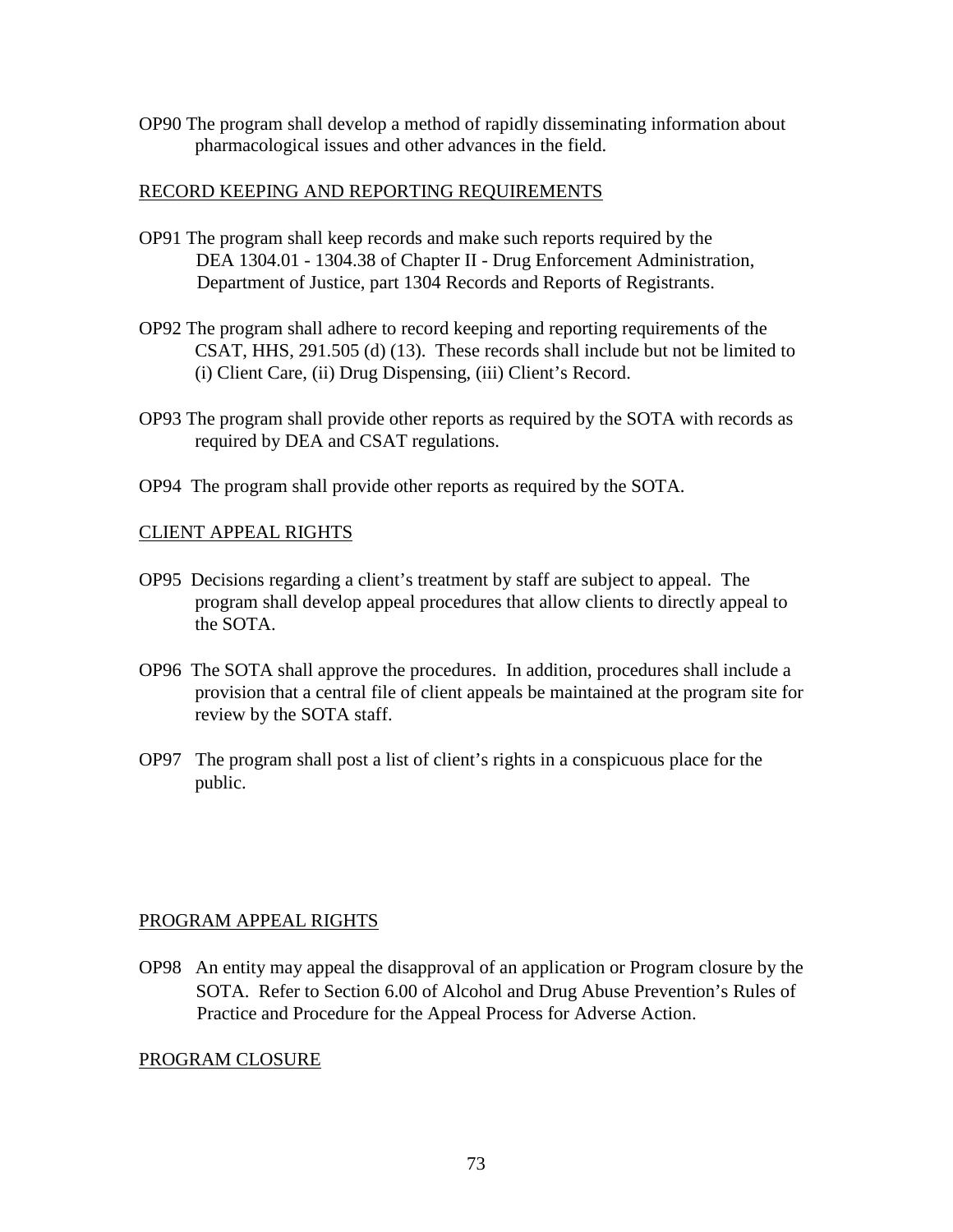OP99 Failure of the program to adhere to CSAT/DEA regulations or Standards of the SA may result in revocation of program approval and/or licensure.

OP100 The SA shall report Programs recommended for closure to the CSAT/DEA for revocation of the right to receive shipments of narcotic drugs in accordance with 21 CFR, 291.505(h).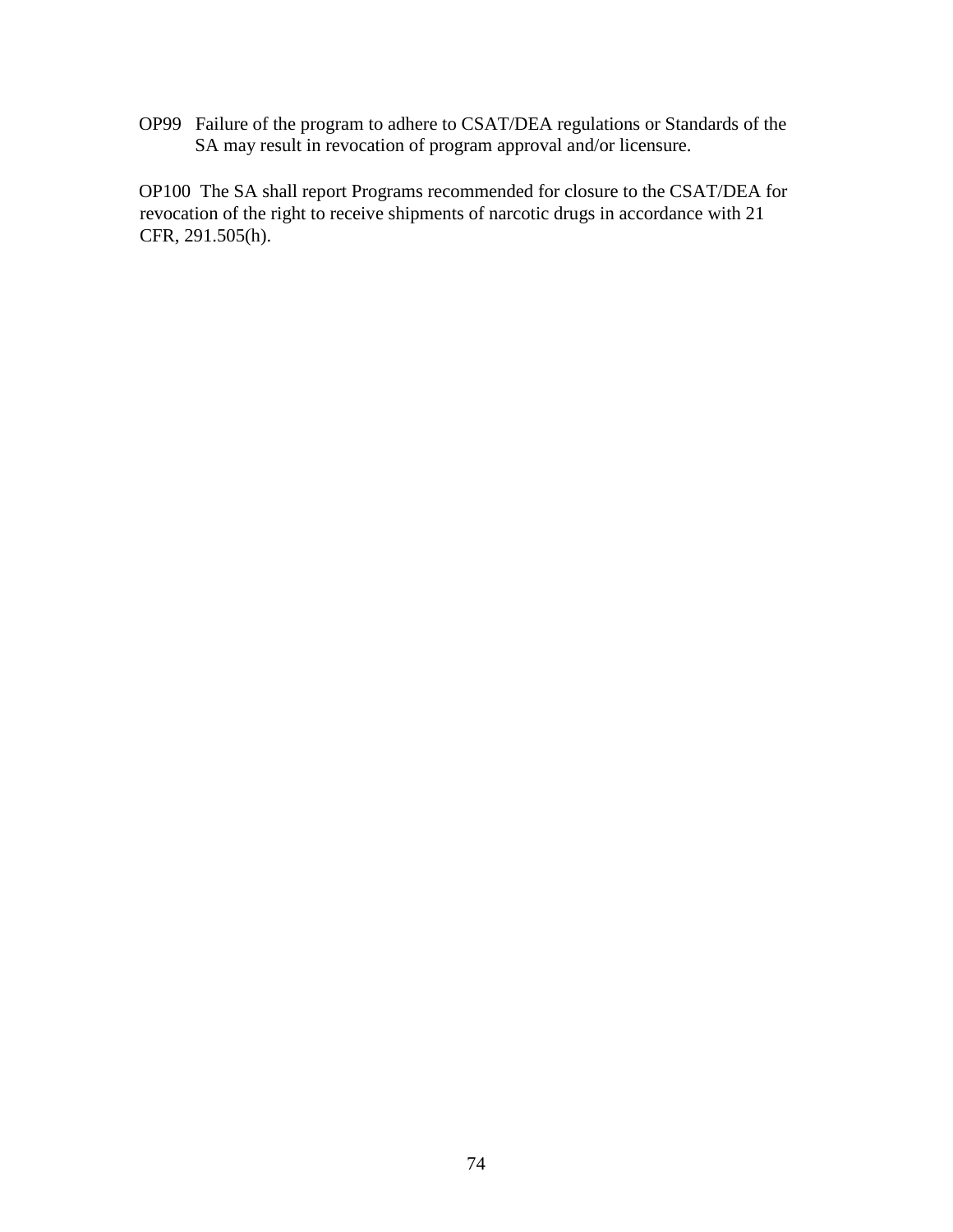# **DEFINITIONS Relative to Licensure Standards for Alcohol and Other Drug Abuse Treatment Programs**

**Addiction Severity Index (ASI) -** A semi-structured assessment instrument designed to be used with clients presenting for substance abuse treatment. It covers seven (7) important areas of a client's life: medical, employment/support, drug and alcohol use, legal, family/social, opinions about alcohol and drug use, and psychological. The instrument documents lifetime difficulties in these seven (7) areas and focuses on difficulties in the thirty (30) days prior to assessment.

**Administrative Detoxification -** The gradual, medically controlled withdrawal of methadone.

**Admission -** The point in an alcohol or drug abuser's relationship with the program at which the intake process has been completed and the individual is entitled to receive services.

**Aftercare -** The component of the treatment program which assures the provision of continued contact with the client following the termination of services from a primary care modality, designed to support and to increase the gains made to date in the treatment process. Aftercare plan development should start prior to discharge, but is not implemented until discharge.

**Alcohol and Drug Management Information System (ADMIS) -** Alcohol and Drug Management Information System (ADMIS) is the management information system for the collection and reporting of client related data prescribed by the State.

**Alcohol or Drug Abuser/Addict -** An abuser is a person who voluntarily uses alcohol or other drugs in such a way that their social or economic functioning is disrupted. An addict is a person who is physically and/or psychologically dependent on alcohol or other drugs and has little or no control over the amounts consumed, leading to substantial health endangerment, or social functioning disruption and economic functioning disruption.

**Applicant -** Any individual who has applied for admission to a treatment program, but is not yet admitted to the program.

**Applicant Screening -** The act of determining eligibility for treatment.

**Assessment -** The process of collecting sufficient data to enable evaluation of an individual's strengths, weaknesses, problems and needs so that a treatment plan can be developed.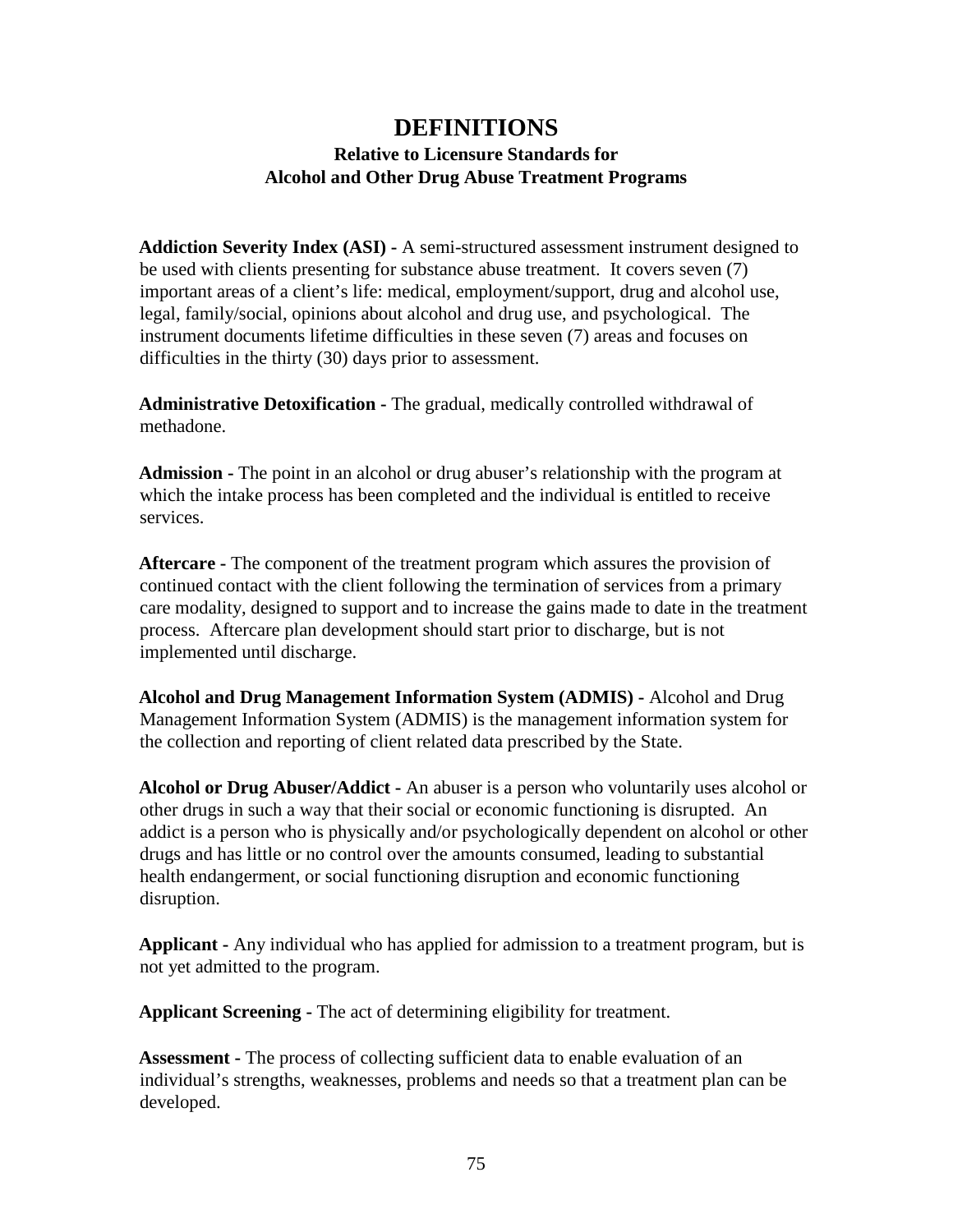**Chief Executive Officer -** The individual appointed by the governing board to set in behalf of the overall daily management of the organization.

**Client -** An individual who has an alcohol or other drug abuse problem, for whom intake procedures have been completed, who is admitted to the program, and remains active in the treatment provided by the program, and has not been discharged.

**Counselor -** An individual who, by virtue of education, training or experience, provides treatment, which includes advice, opinion, or instruction to an individual or in a group setting to allow opportunity for a person to explore their problems related directly or indirectly to alcohol and/or other drug abuse or dependence:.

**Definitive Laboratory Results -** Confirmatory tests conducted by a National Institute of Drug Abuse (NIDA) certified laboratory.

**Detoxification -** The withdrawal of a person from a physiologically addicting substance.

**Detoxification Treatment for Opioid Dependence -** The dispensing of a narcotic drug in decreasing doses to an individual to alleviate adverse physiological and psychological effects of withdrawal from the continuous or sustained use of a narcotic drug and as a method of bringing the individual to a narcotic drug-free state within such period.

**Direct Care -** Any individual who provides chemical dependency education or counseling of treatment related activities.

**Documentation -** Provision of written, dated and authenticated evidence (signed by person's name and title) to substantiate compliance with standards (e.g., minutes of meetings, memoranda, schedules, notices, announcement).

**Emergency Admission -** An admission that does not meet the intake process due to the extreme nature of the circumstances involved.

**Emergency Care -** A network of services that provides all persons having acute problems related to alcohol and other drug use and abuse readily available diagnosis and care, as well as appropriate referral for continuing care after emergency treatment.

**Family -** Individuals as defined by law, or significant others that claim relationship to the client.

**Fiscal Management System -** Procedures that provide management control of the financial aspects of program operations. Such procedures include cost accounting, program budgeting, materials purchasing, and client billing standards.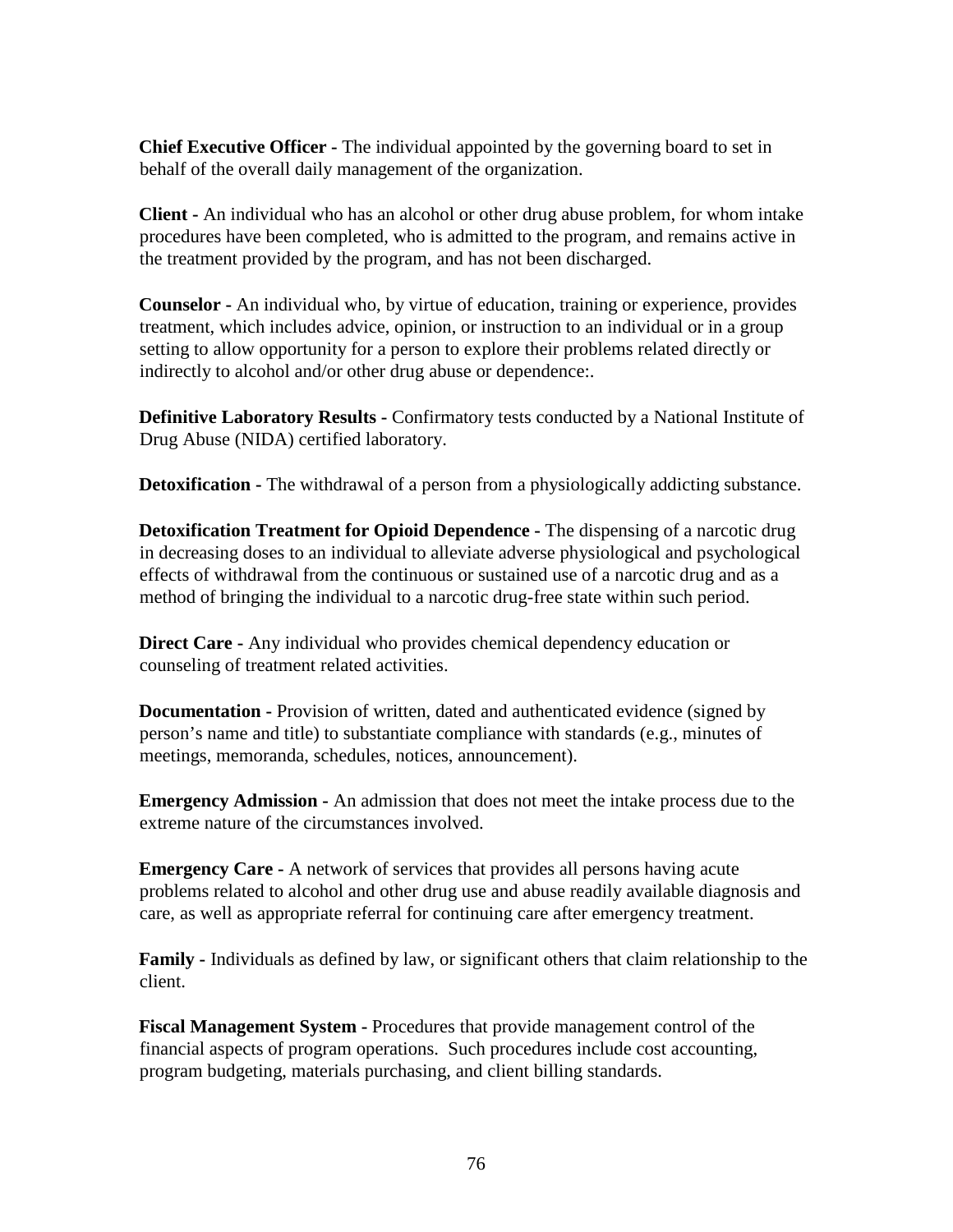**Governing Board -** That person or persons with the ultimate authority and responsibility for the overall operation of the program.

**Intake -** The process of collecting and assessing information to determine the appropriateness of admitting an individual in an alcohol and drug abuse treatment program.

**Licensure -** The process by which the Alcohol and Drug Abuse Prevention determines if a person, partnership, association or corporation may operate an alcohol and drug abuse treatment program.

**Licensure Standards for Alcohol and/or Other Drug Abuse Treatment Programs -** The standards developed by the Office of Alcohol and Drug Abuse Prevention, which licensed treatment programs shall comply with.

**May -** Term in the interpretation of a standard to reflect an acceptable method that is recognized, but not necessarily preferred.

**Medical Director -** A physician licensed to practice medicine in the State of Arkansas who assumes responsibility for the administration of medical services performed by the Program, ensuring that the Program is in compliance with federal, state and local laws and regulations. In an Opioid Treatment Program the Medical Director assumes the responsibility regarding the medical treatment of narcotic addiction with a narcotic drug.

**Methadone Hydrochloride** - An opioid (a synthetic opiate) that is primarily used for the treatment of narcotic addiction in detoxification or maintenance programs.

**Narcotic Dependent -** A narcotic dependent is an individual who physiologically needs opiate or a synthetic opiate to prevent the onset of signs of withdrawal.

**NCPI -** Crisis Prevention Institute's training in Non-violent Crisis Prevention and Intervention.

**Observation Detoxification -** Includes monitoring on a 24-hours per day basis of a client who is undergoing mild withdrawal in a residential/live in setting. Monitoring will consist of taking the client's vital signs. Vital signs will be taken by a staff member trained and certified by OADAP, a Medical Doctor, Registered Nurse, Licensed Psychiatric Technical Nurse or Licensed Practical Nurse. The facility shall establish approved emergency medical procedures. These services shall be available should the client's condition deteriorate and emergency procedures be required.

**Opioid Maintenance -** The dispensing of methadone for more than 180 days in the treatment of an individual for dependence on opiates.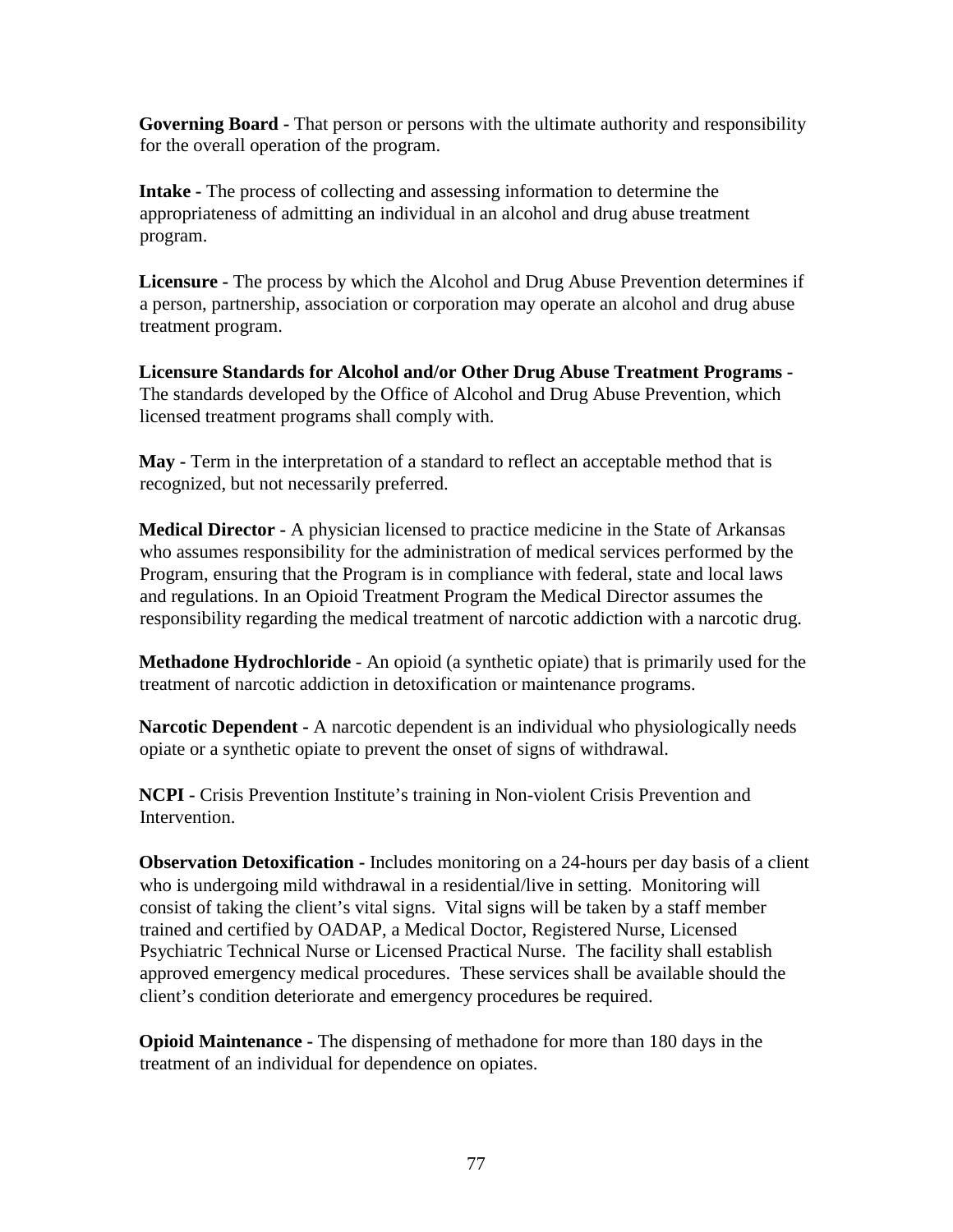## **Opioid Treatment Program -** An entity that:

| (1) | Administers or dispenses an approved narcotic drug to a narcotic               |
|-----|--------------------------------------------------------------------------------|
|     | addict for maintenance or detoxification treatment;                            |
| (2) | Provides a comprehensive range of medical and rehabilitative                   |
|     | services;                                                                      |
| (3) | Is approved by the State Methadone Authority (SMA) and the                     |
|     | Substance Abuse and Mental Health Services Administration                      |
|     | (SAMHSA), Center for Substance Abuse Treatment (CSAT);                         |
| (4) | Is registered with the Drug Enforcement Administration (DEA) to use a narcotic |
|     | drug for the treatment of narcotic addiction; and                              |
| (5) | Is open at least six (6) days a week.                                          |

**Outpatient Program -** A non live-in program offering treatment or rehabilitation services to alcohol or drug abusers on a scheduled or non-scheduled basis.

**Outpatient Service - Family** - Counseling provided in an outpatient environment to a substance abuse client and family members or significant other.

**Outpatient Service - Group -** Counseling provided in an outpatient environment to more than one substance abuse client.

**Outpatient Service - Individual** - Includes care provided to a substance abuse client in an outpatient environment.

**Outreach Public Education and Information -** The dissemination of relevant information specifically aimed at increasing the awareness, receptivity, and sensitivity of the community and stimulating social action to increase the services provided for people with problems associated with the use of alcohol and/or other drugs. It also includes the process of reaching into a community systematically for the purpose of identifying persons in need of services, informing individuals and their families as to the availability of services, locating additional services, and enhancing the entry into the service delivery system.

**Partial Day Treatment -** Care provided to a substance abuse client who is not ill enough to need admission to medical detoxification or observation detoxification, but who has need of more intensive care in the therapeutic setting. This service shall include at a minimum intake, individual and group therapy, psychosocial education, case management and a minimum of one hot meal per day. Partial Day Treatment shall be a minimum of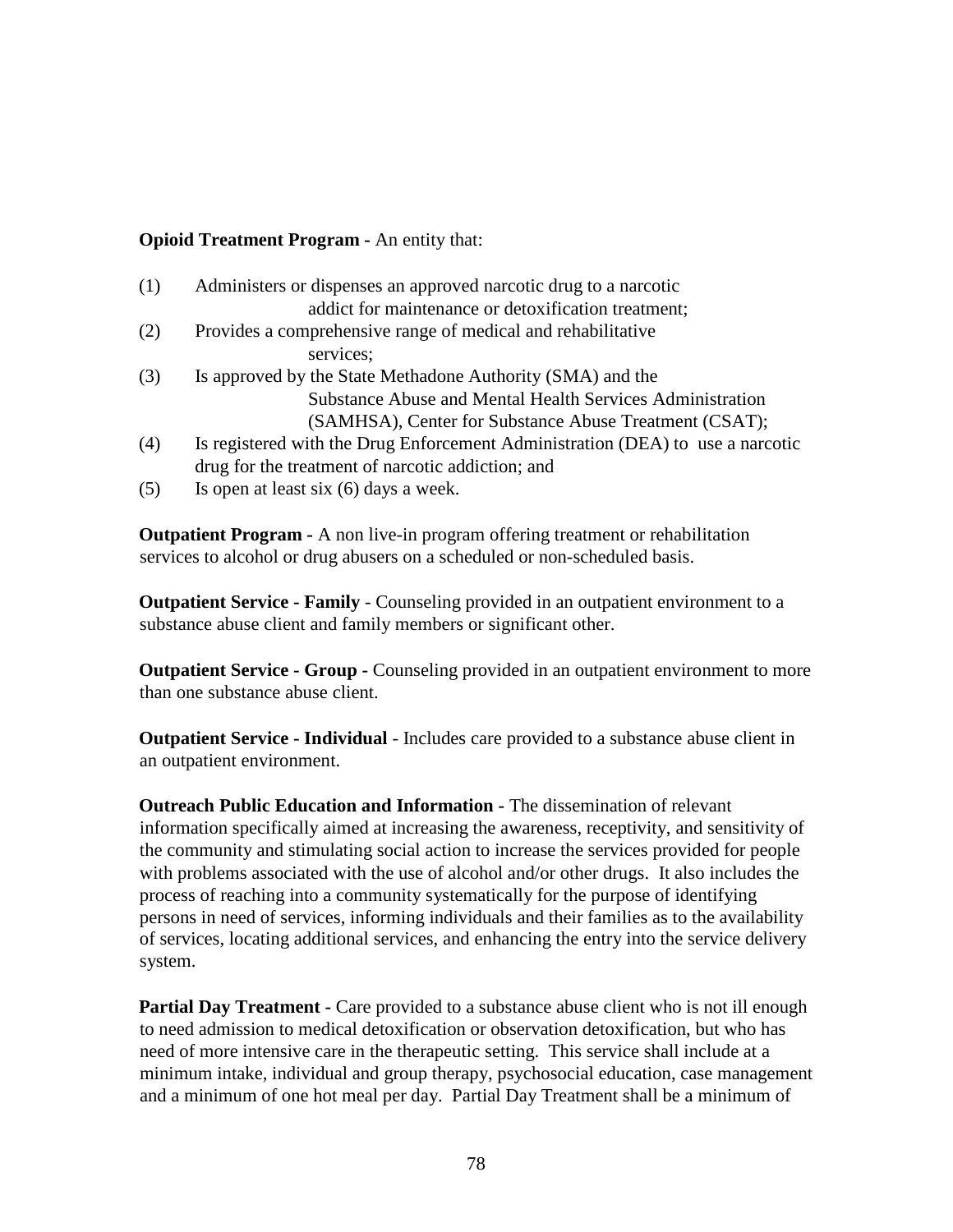four (4) hours per day for five (5) days per week. In addition to the minimum services, treatment may include drug testing, medical care other than detoxification and other appropriate services.

**Presumptive Laboratory Results** - Screening test results that have not been confirmed by a National Institute of Drug Abuse (NIDA) certified laboratory. **Program -** An individual, partnership, corporation, association, government subdivision or public or private organization that provides treatment services.

**Program Component -** A category into which a specific group of interrelated services can be classified (e.g., outpatient care).

**Program Sponsor -** A person (or representative of an organization) who is responsible for the operation of a Program and who assumes responsibility for its employees, including practitioners, agents or other persons providing services at the Program and is knowledgeable of substance abuse treatment issues.

**Progress Note -** That portion of the client's case which describes the progress of the client and his (her) current status in meeting the goals set in the treatment plan, as well as describing the efforts of staff members to help the client achieve those stated goals. Progress notes also include documentation of those events and activities related to the client's treatment.

**Referral Agreement -** A written document defining a relationship between the program and an outside resource for the provision of client services not available within the alcohol and/or other drug abuse treatment program.

**Regional Alcohol And Drug Detoxification Services (RADD Services) -** A process providing the client with up to three days detoxification services and aftercare plan.

**Regional Detoxification Specialist -** A person trained and certified by Alcohol and Drug Abuse Prevention. Training will provide competency, at a minimum, in the following areas:

- 1. Current RADD Program Policies and Procedures;
- 2. Taking of vital signs (temperature, pulse, respiration and blood pressure);
	- 3. Evaluation of presenting symptoms and compiling an accurate substance abuse history;
- 4. Current certification in cardiopulmonary resuscitation (CPR);
- 5. Current certification in a first aid course;
- 6. Current Non-Violent Crisis Intervention certification (CPI) in defusing hostile situations; and,
- 7. Knowledge of alternate social, rehabilitation and emergency referral resources.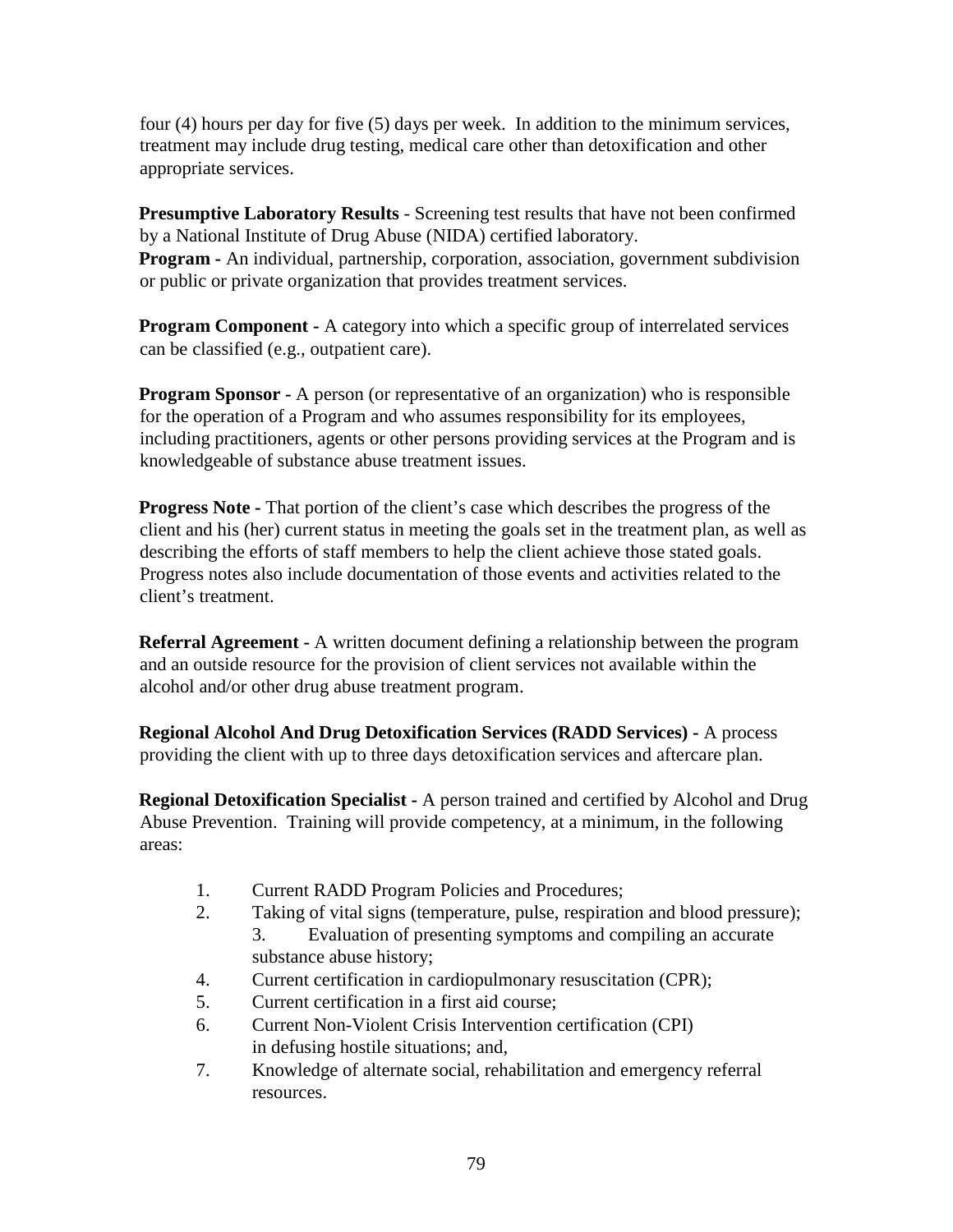**Rehabilitation -** The restoration of a client to the fullest physical, mental, social, vocational and economic usefulness of which he or she is capable. Rehabilitation may include, but is not limited to, medical treatment, psychological therapy, occupational training, job counseling, social and domestic rehabilitation and education.

**Residential Program -** A twenty-four (24) hour, seven (7) days per week, non-medical, live-in facility offering treatment and rehabilitation services to facilitate the alcohol and/or other drug abuser's ability to live and work in the community. Includes care provided to a substance abuse client who is not ill enough to need admission to medical detoxification or observation detoxification, but who has need of more intensive care in the therapeutic setting with supportive living arrangements. This service shall include at a minimum, intake, individual and group therapy, case management and room and board. In addition to the minimum services, residential service may include drug testing, medical care other than detoxification, and other appropriate services.

**Services -** Services are program components rendered to clients which shall include, but are not limited to: (1) Medical evaluations; (2) Counseling; and (3) Rehabilitative and other social programs (e.g., vocational and educational guidance, employment placement) which shall support the client in becoming a productive member of society.

**Shall -** Term used to indicate a mandatory statement, the only acceptable method under the present standards.

**Significant Other -** An individual who has an intimate relationship with another, but who is not related by heredity or law.

**Specialized Women's Services (SWS)** – At facilities designated as SWS a unit of service will be one day for a family. A family is considered one mother and up to two children below the age of seven (7). Services at a minimum include case management, alcohol and other drug treatment, child care, transportation, medical treatment, housing, education/job skills training, parenting skills, aftercare, family education and support and house rules.

**Staff -** Any individual who provides services to the program on a regular basis as a paid employee.

**Standards -** Specifications representing the minimal characteristics of an alcohol and/or other drug abuse treatment program, which are acceptable for the licensing of a program.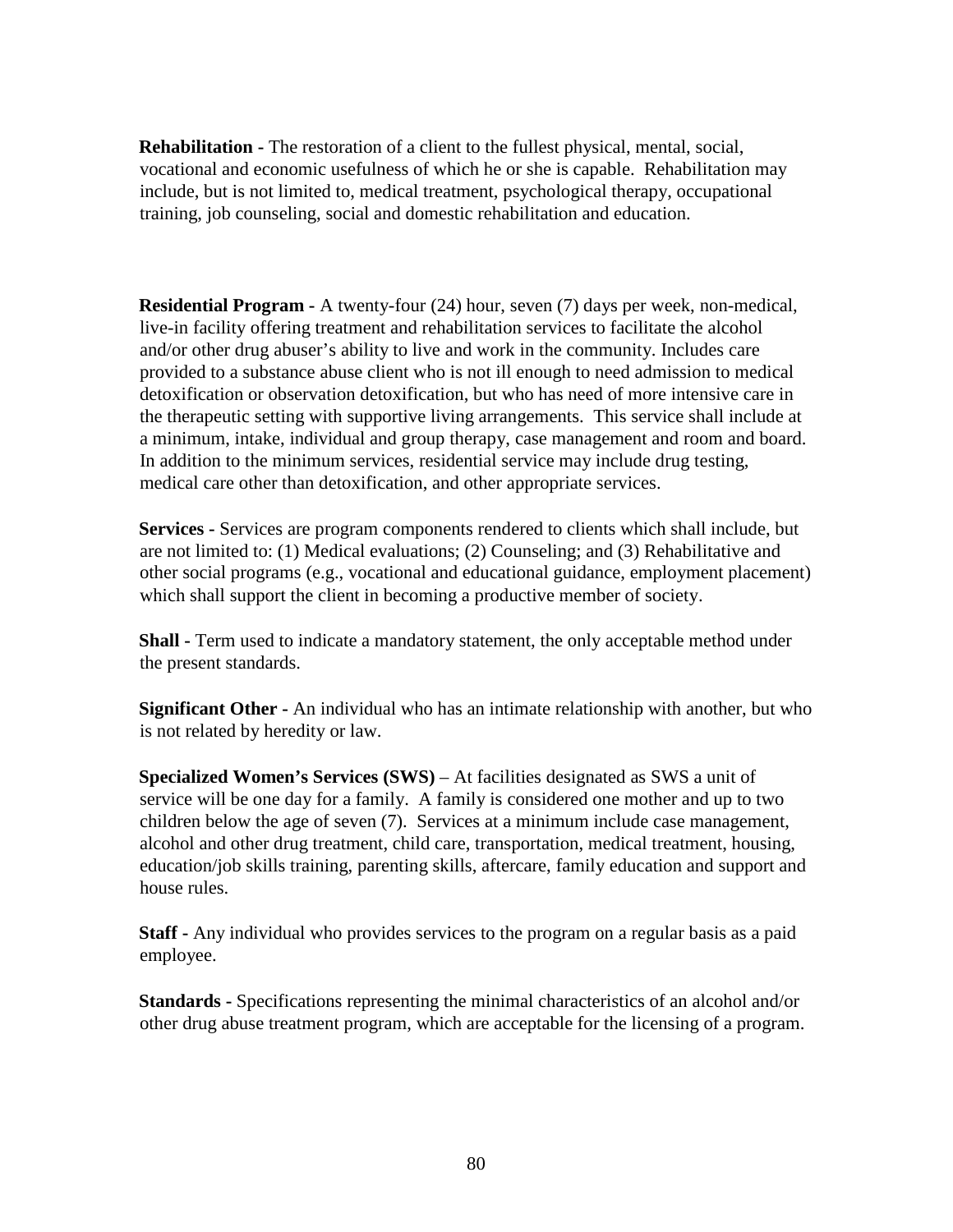**State Authority (SA)** – The Director, or designee, of the Arkansas Department of Human Services, Division of Behavioral Health Services, Alcohol and Drug Abuse Prevention, or its successor.

**State Opioid Treatment Authority (SOTA) -** The Director, or designee, of the Arkansas Department of Human Services, Division of Behavioral Health Services, Alcohol and Drug Abuse Prevention, or its successor.

**Structured Treatment -** An activity facilitated by a staff member, an appropriate volunteer, or a representative from an outside agency (client meditation and study groups are not structured treatment).

**Substance Abuse Treatment -** A process whereby services are provided to an individual with the intent of the cessation of harmful or addictive use of alcohol and/or other drugs. Treatment must include, but should not be limited to, counseling. Treatment promotes the ultimate goal of the individual reaching their fullest physical, mental, social, vocational and economic capabilities possible.

**Take-Home Medication -** Take-Home medications refer to those doses of methadone consumed by the client under conditions of no direct observation by a medical provider.

**Treatment Plan -** A written plan developed after assessment, which specifies the goals, activities and services appropriate to meet the objective needs of the client.

**Treatment Program -** Any program that delivers alcohol and/or other drug abuse treatment services to a defined client population.

**Treatment Staff -** The group of personnel of the alcohol and/or other drug abuse treatment program, which is directly involved in client care or treatment.

**Update -** A dated and signed review of a report, plan or program with or without revision.

**Volunteer -** Any person who of their own free will provides goods or service without any financial gain. Volunteers may not supplant paid staff.

**Working Agreement -** A written contract, letter of document, or other document that defines the relationship.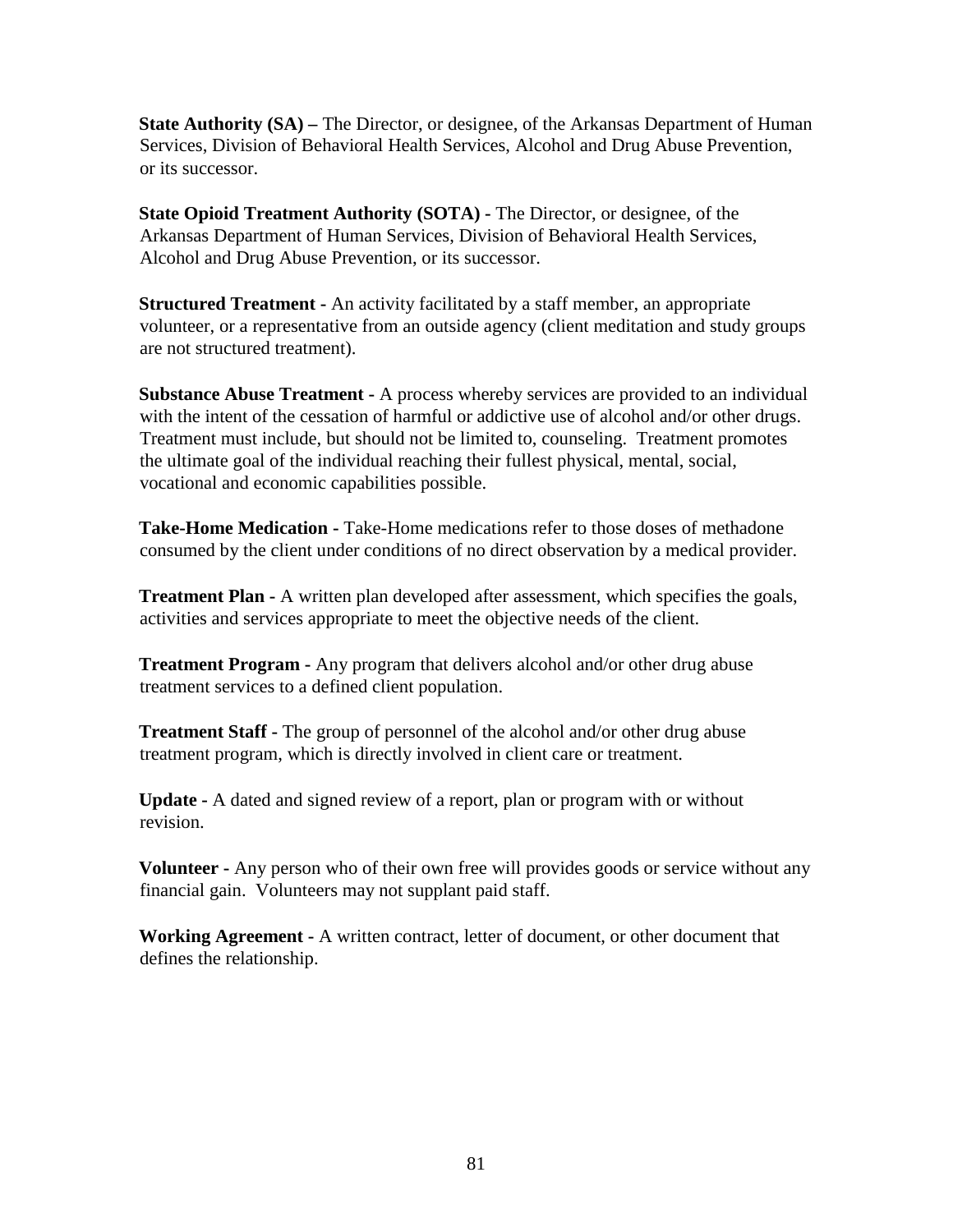**(Addendum 1) ARKANSAS DEPARTMENT OF HUMAN SERVICES DIVISION OF BEHAVIORAL HEALTH SERVICES ALCOHOL AND DRUG ABUSE PREVENTION 4313 West Markham, Third Floor Administration Little Rock, Arkansas 72205 (501) 686-9866 – FAX (501) 686-9396** 

## **APPLICATION FOR LICENSURE**

**First time applicants shall submit a \$150.00 application fee** 

| <b>NEW APPLICANT</b>                                                                                |                          | <b>RENEWAL</b>                                         |
|-----------------------------------------------------------------------------------------------------|--------------------------|--------------------------------------------------------|
| CHANGE IN STATUS (check ALL that apply):<br>Landing a new level of service Increase in Red Canacity | LNew Address<br>New Site | $\Box$ New Owner<br>Change in Client Population (adult |
| or adolescent)                                                                                      |                          |                                                        |
| NAME OF FACILITY TO BE LICENSED (dba if used):                                                      |                          |                                                        |
| Legal Name of Facility                                                                              |                          |                                                        |
| Mailing Address (Headquarters)                                                                      |                          |                                                        |
| Physical Address (Headquarters)                                                                     |                          |                                                        |
| City                                                                                                | <b>State</b>             | Zip Code                                               |
| Telephone                                                                                           | County                   |                                                        |
| Facility Contact Person for Licensure (Name and Title)                                              |                          |                                                        |
| Telephone                                                                                           | <b>FAX Number</b>        |                                                        |
|                                                                                                     |                          |                                                        |